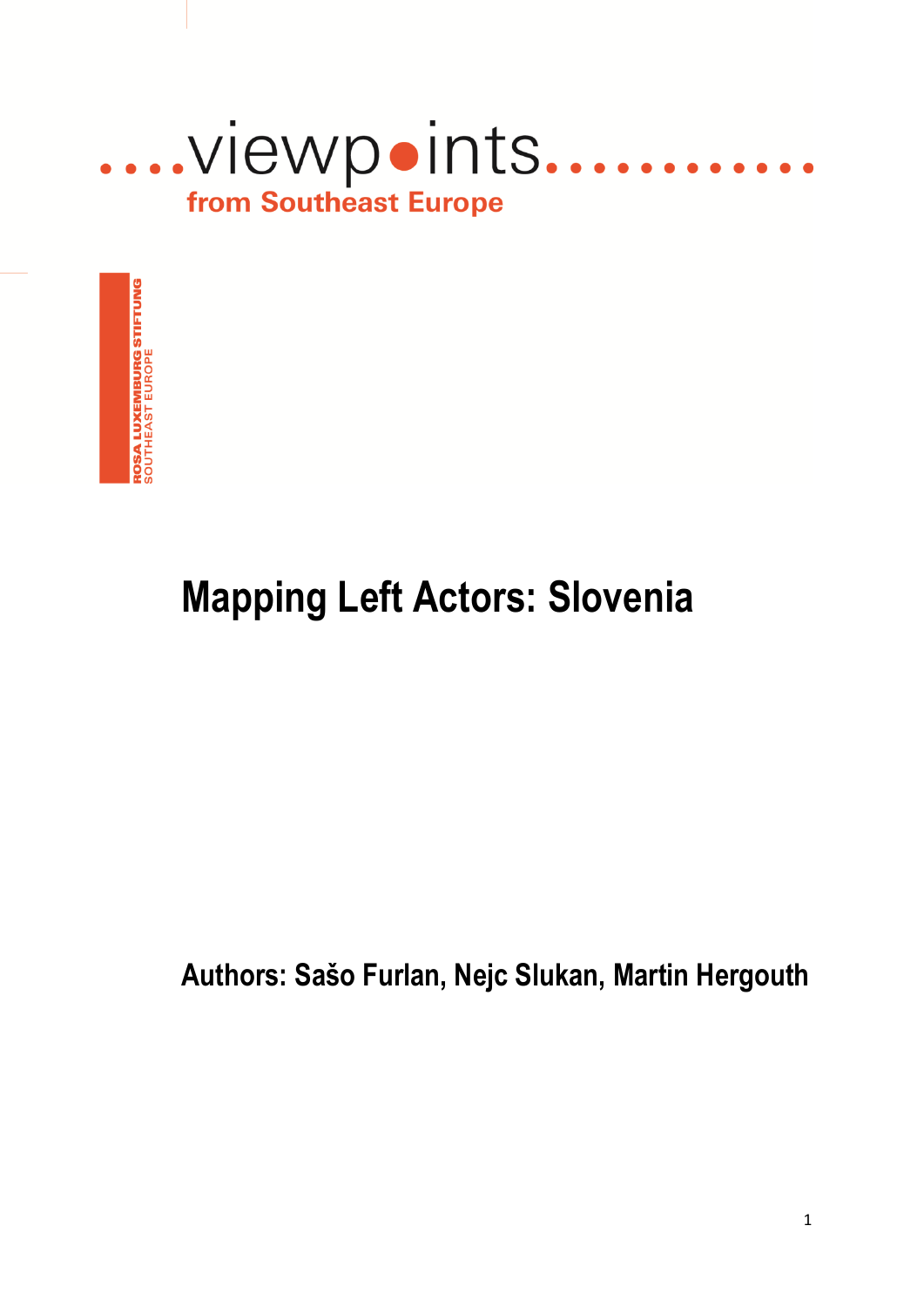.viewpoints... from Southeast Europe

1

# **1. INTRODUCTION**

Since the collapse of the Yugoslav Socialist Federation and Slovenia's declaration of independence in 1991, the political field in Slovenia has been dominated by liberal and conservative forces. Until 1992, *The Democratic Opposition of Slovenia* (*Demokratična opozicija Slovenije-DEMOS*), a wide coalition of right wing, left-liberal and social-democratic parties united under the banner of patriotism, was in power. During its short rule, the first steps towards the fundamental reconstruction of the Slovenian economy were made. The reconstruction was launched with a drive to privatize state owned property, a process introduced in a disorganized manner, and often via illicit means. This coincided with a severe economic depression, combined with high inflation and rising unemployment that accompanied the collapse of the Yugoslav markets. In 1992, mass workers' strikes helped to stop the so called «wild privatization» period and contributed to the fall of the DEMOS government.<sup>1</sup> After 1992, a coalition of moderate left parties, along with the party *Liberal Democracy of Slovenia* (*Liberalna demokracija Slovenije-LDS*), with Janez Drnovšek at the fore, took power. With the exception of the brief reign of a right-wing conservative government in the year 2000, headed by the Christian-democrat leader Andrej Bajuk, the LDS managed to preserve their dominant role in Slovenian parliamentary politics, and were the most influential force in all government coalitions until 2004.

. . . . . . . . . . . . . . . . .

. . . . . . . . . . . .

The period from 1992 to 2004 was characterized by a social-democratic development model. This was made possible by a gradual process of transition that avoided the most detrimental social effects witnessed in most of the other Eastern and Southern European post-socialist countries, namely those that undertook a swift «shock-doctrine» approach to transition. The liberal government continued with the process of privatisation, but in a rather peculiar manner: by means of internal buyouts and the direct distribution of shares to workers, the managers and workers retained majority shares in most of the small and medium-sized companies. The government, on the other hand, retained majority shares in most of the large-sized and strategically important

<sup>1</sup> Aleksander Lorenčič, *Gospodarska tranzicja v Sloveniji (1990-2004)*: [http://www.sistory.si/hta/ tran zicija/index.php](http://www.sistory.si/hta/%20tran%20zicija/index.php) (30.3.2018); Aleksandra Kanjuo Mrčela, *Sindikati in privatizacija*: http://dk. fdv. uni-l j .si/ dr/dr17-18KanjuoMrcela.PDF (30.3.2018).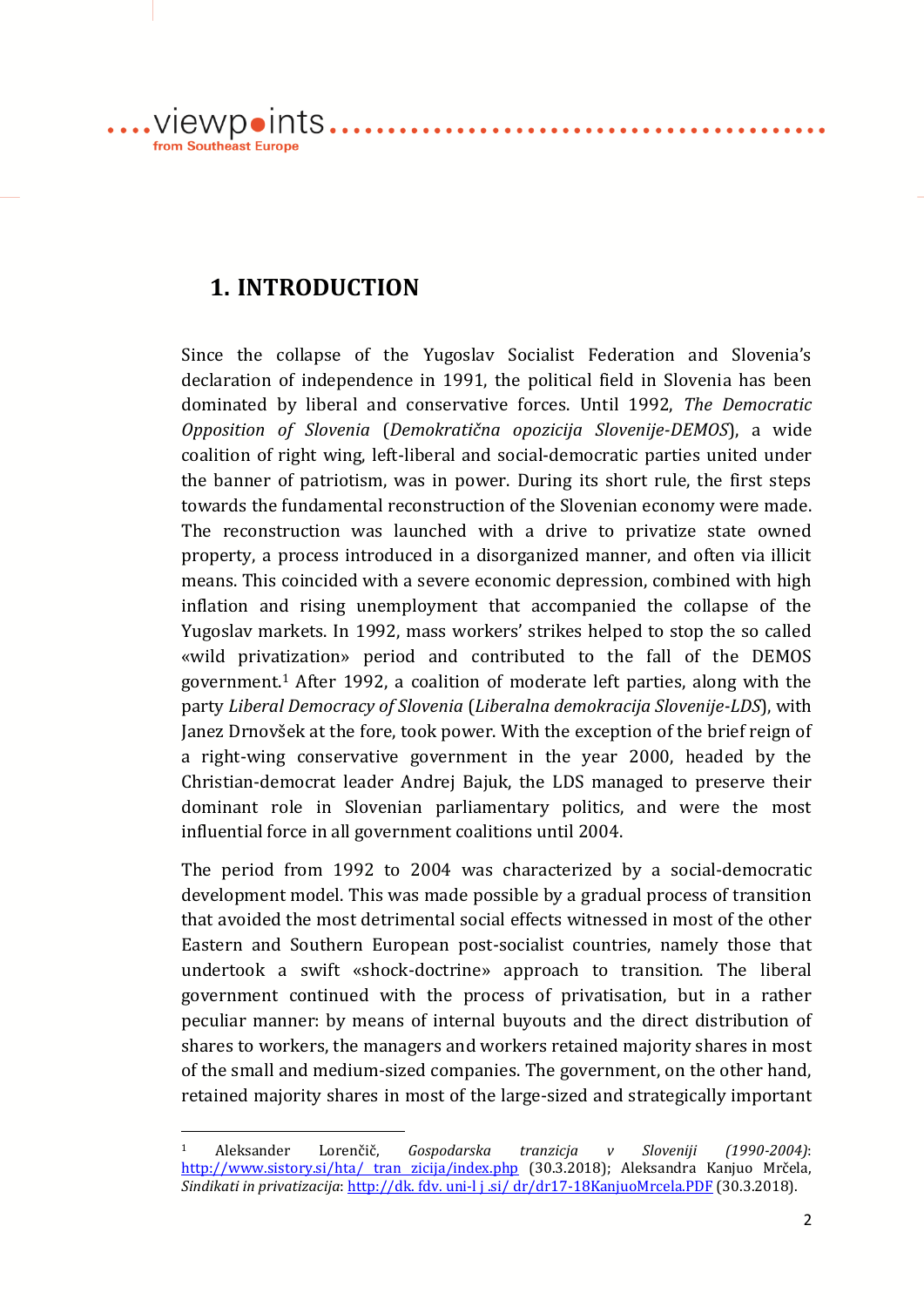.viewpoints.. from Southeast Europe

1

companies and banks.<sup>2</sup> When the depression grinded to a halt, a period of economic growth followed, during which workers' wages rose in real terms and many social benefits, including relatively high unemployment benefits and the possibility of early retirement, were preserved. Moreover, most of the institutions of the welfare state, i.e. public healthcare, education and the pension system, were kept intact throughout the nineties. During this period, the Central Bank of Slovenia was committed to a policy of currency depreciation aiming at nurturing the backbone of the Slovenian economy, its export sector. This monetary policy - made possible by the flexible exchange rate of the domestic currency, the Tolar – also curtailed pressure on worker's wages due to competition from abroad.<sup>3</sup>

. . . . . . . . . . . . . . . . . . .

. . . . . . . . . . . . . .

A comparatively progressive set of socio-economic policies, sustained throughout the nineties, was not so much a consequence of socially receptive and worker friendly ideological orientations on the part of the ruling liberal forces, but rather an outcome of a balance of forces that included pressure from below. This pressure, which prevented the government coalitions from adopting a straightforward neoliberal development model, did not come from any radical left political party or movement, since they were practically nonexistent at that time. It rather came from relatively strong trade unions – note that, in the early nineties, Slovenian trade unions covered more than 60 % of the total workforce.<sup>4</sup> The *Social-Economic Council* (*Ekonomsko-socialni svet-ESS*)*,* composed of government, employer and trade union representatives and established in 1994, set the directions of national welfare policy, labour legislation and fiscal policy. Through their activities in the ESS and occasional protests and strikes, trade unions played a decisive role in restricting regressive and promoting progressive governmental socio-economic policies.

During the process of Slovenia's integration into the EU and the Eurozone, the social-democratic development model broke down. Slovenia joined the EU and NATO in 2004 and adopted the euro in 2007. During this period, Slovenia witnessed increased economic growth. However, this growth was based on the unprecedented accumulation of debt that swiftly piled up in the private sector,

<sup>2</sup> Branko Bembič*, From victory to victory to the final retreat*, [http://revistes.uab.cat/](http://revistes.uab.cat/%20tdevorado/%20article/view/v4-n2-bembic/pdf_104)  [tdevorado/ article/view/v4-n2-bembic/pdf\\_104](http://revistes.uab.cat/%20tdevorado/%20article/view/v4-n2-bembic/pdf_104) (30.3.2018). <sup>3</sup> Ibid.

<sup>4</sup> Miroslav Stanojević, *Sindikalne strategije v obdobju krize*, [https://www.dlib.si/stream/](https://www.dlib.si/stream/%20URN:NBN:SI:%20DOC-T2WNC4GS/ed1b538d-ff10-414c-9966-fd4187ce664d/PDF)  [URN:NBN:SI: DOC-T2WNC4GS/ed1b538d-ff10-414c-9966-fd4187ce664d/PDF.](https://www.dlib.si/stream/%20URN:NBN:SI:%20DOC-T2WNC4GS/ed1b538d-ff10-414c-9966-fd4187ce664d/PDF)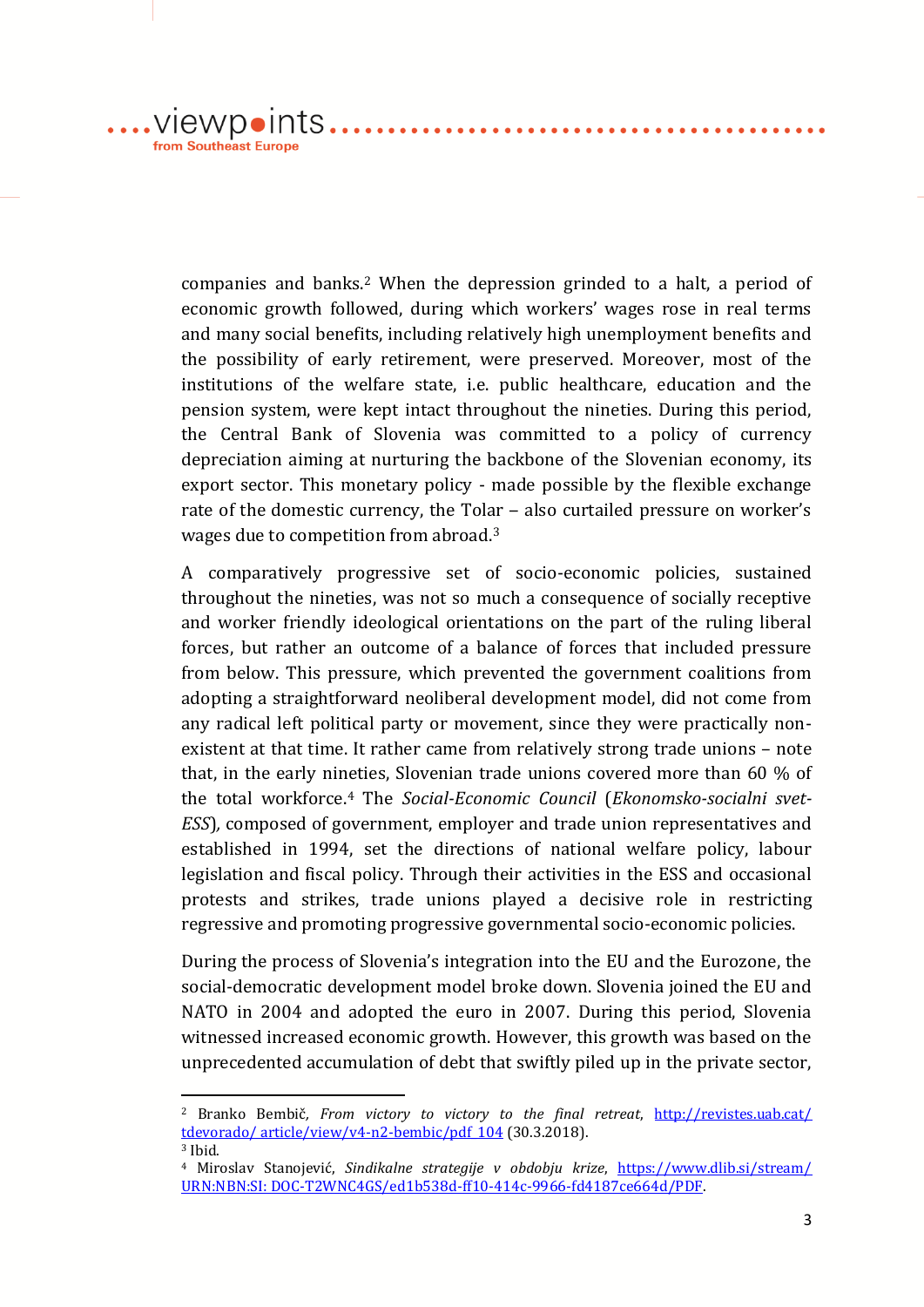....VIewpoints....... from Southeast Europe

<u>.</u>

after having gained access to cheap credits on European markets. In 2004, a right-wing government coalition, headed by the leader of *Slovenian Democratic Party* (*Slovenska demokratska stranka-SDS*), Janez Janša, took power, and adopted a straightforward neoliberal agenda that included fiscal and labour market reforms, often conceived without mediation from the ESS. Even though its attempts to adopt an overall flat tax rate were stopped by trade union protests, it succeeded in decreasing tax rates on company profits and in implementing a uniform tax rate on capital incomes. It boosted the process of the privatisation of state owned companies and introduced several labour market reforms which increased the number of precarious jobs. At the same time, the casualisation of work gained momentum due to increasing structural pressures relating to European integration. After entering the European exchange rate mechanism (ESM) in 2004, Slovenia could no longer count on currency depreciation policies to tackle the pressures of foreign competition, and had to primarily resort to the flexibilization of the labour market.

. . . . . . . . . . . . . . . . . . .

During this period, many leftist protest movements came into being. Inspired by the world-wide counter-globalization movement, civil society activists, many of whom were influenced by radical-left or anarchist political views, launched a campaign against the war in Iraq in 2003 and against Slovenia's entry into the NATO alliance in 2004. Several so-called «autonomous spaces» were established in squatted areas in Ljubljana that later served as meeting points and mobilization centres for leftist activists. At the same time, several sporadic movements against the casualization of work arose. One of the most noticeable movements that came out of the anti-war movement and struggles for the rights of precarious workers was the *Social Center Rog*, a grass-roots collective of activists, gathered in a squatted factory in Ljubljana. From 2006 onwards, Social Center Rog organized several protests and demonstrations that were, for the most part, aimed at improving the working and living conditions of workers employed in the most vulnerable segments of the casualized labour market, i.e. migrant workers. They were also involved in movements for the rights of refugees, universal basic income and free higher education, to name just a few.<sup>5</sup> During the 2000s, however, radical left actors with an anti-capitalist orientation were few in number, often loosely organized and operating on the margins with limited influence.

<sup>5</sup> SC Rog, *Socialni center Rog se predstavi*,<https://tovarna.org/node/2755> (30.3.2018).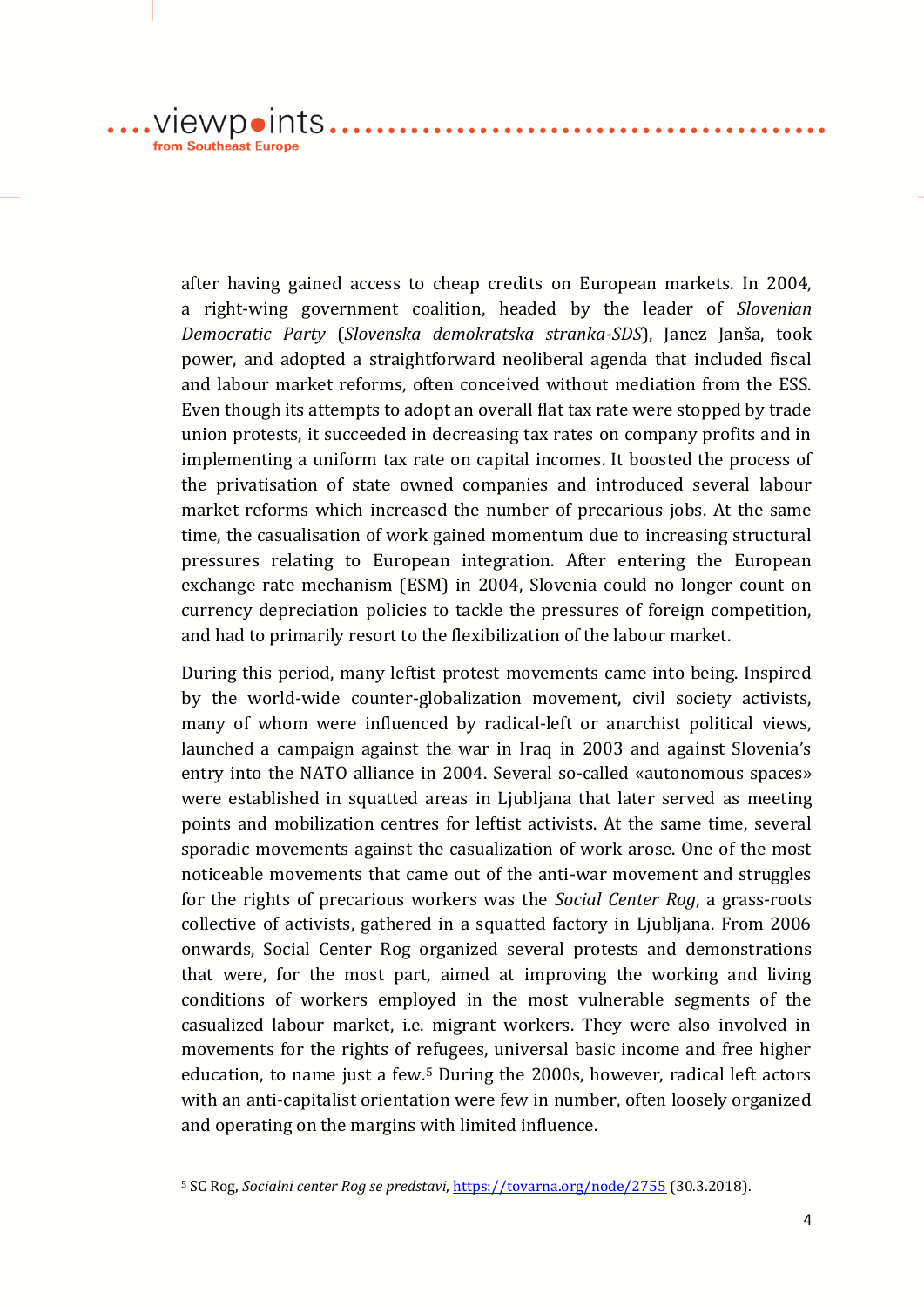$\dots$ .viewpoints... from Southeast Europe

1

The critical event that eventually helped to create favourable conditions for leftist movements was the global capitalist crisis which struck the Slovenian economy in 2009. The crisis resulted in rising unemployment, the further casualization of work, and increasing poverty levels. The nominally left-wing government coalition, led by Borut Pahor's *Social Democrats* (*Socialni demokrati-SD*), which succeeded the right-wing government in 2008, launched a programme of bank recapitalization. This resulted in increasing levels of public indebtedness, and the government also attempted to implement labour market and pension system reforms. Those reforms that were aimed at the further flexibilization of labour markets and the curtailing of public pension benefits, were stopped by referendum campaigns and mobilizations, headed by the trade unions. During the period of Pahor's government, two left-wing parties with anti-neoliberal political programmes and views were formed: the *Democratic Party of Labour* (*Demokratična stranka dela-DSD*) in July 2010, and the *Party for Sustainable Development of Slovenia* (*Stranka za trajnostni razvoj Slovenije-TRS*) in November 2011. By 2011, protests, demonstrations and events organized amongst the student population and the broader civil society were becoming ever more frequent. Encouraged by the Occupy Wall-Street and Arab Spring movement, students and other activists first symbolically occupied the Slovenian Stock Exchange and later, the Faculty of Arts in Ljubljana. The most visible participants in both occupations were radical left activists, mostly with socialist political views, who framed their distrust in the dominant financial institutions and their struggle for public education in anti-capitalist terms. A group of student activists involved in the occupation of the Faculty of Arts and engaged in the so-called *We are the University* (*Mi smo univerza-MSU*) movement for free public higher education<sup>6</sup>, formed the radical-left student party *Iskra*, with an explicitly socialist programme and political views.

. . . . . . . . . . . . . . . . . .

In 2012, a right-wing coalition, led by the SDS, took power once again, and immediately started to implement severe austerity measures. Budget cuts in the public sector were accompanied by accelerated privatization and tax relief for the rich. The austerity measures deepened the recession, resulting in further increases in levels of unemployment and poverty. Simultaneously, several corruption affairs occurred. Many Slovenian mainstream politicians, including those of the highest ranks, were involved in attention-grabbing

<sup>6</sup> See Lea Kuhar, *Predstavitev zasedbe FF*,<https://www.youtube.com/watch?v=eFBJRZ5z6Pg> (28.3.2018).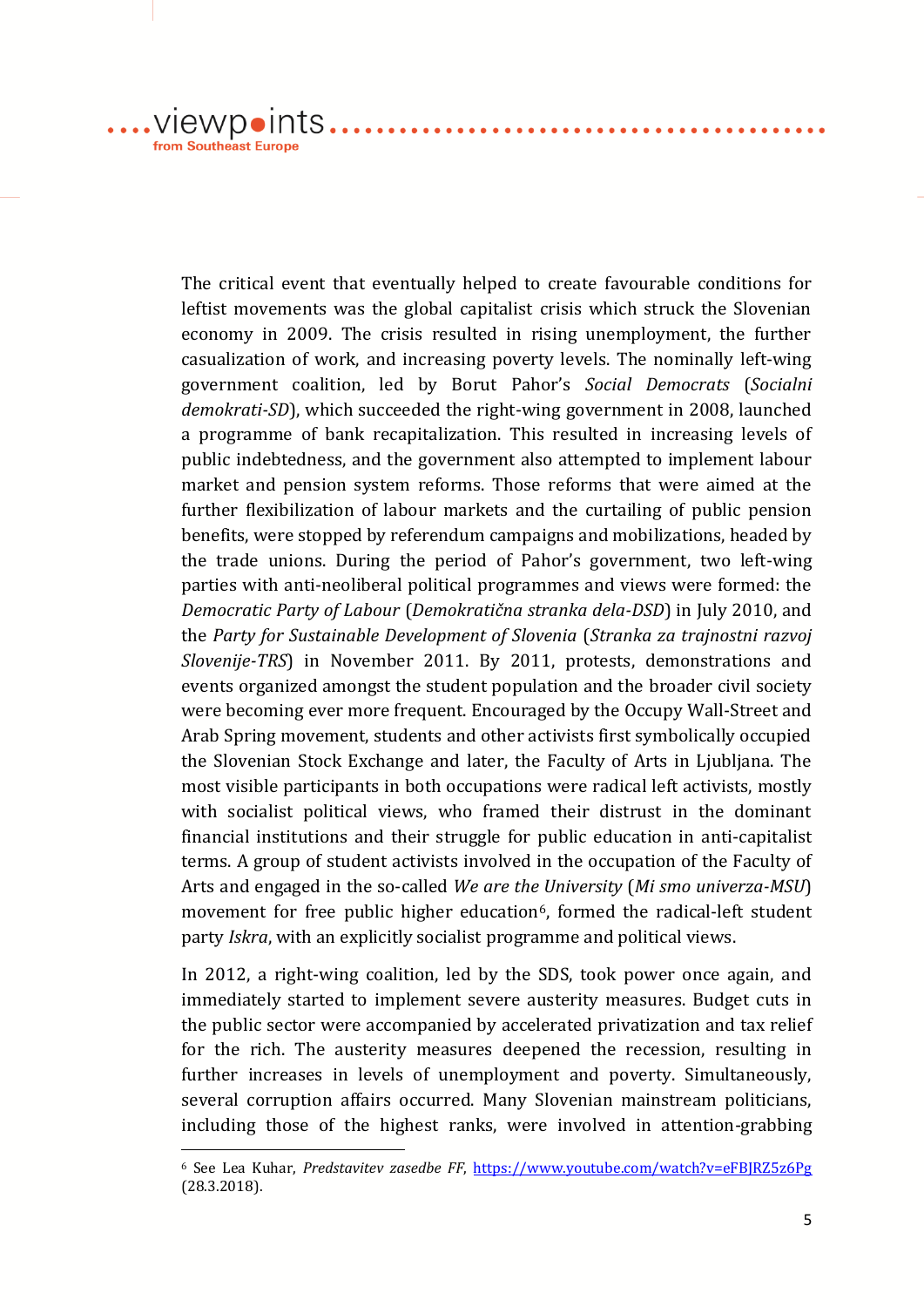.viewpoints...... from Southeast Europe

1

scandals. In November 2012, protests against the corrupt mayor, Franc Kangler, erupted in Maribor, the second largest Slovenian city. What at first appeared to be a local protest with limited scope, eventually turned out to be a preface to the most massive and enduring popular uprising in Slovenian history. Widespread discontent with the harmful effects of the economic crisis, combined with rising dissatisfaction with the predominant political parties, helped the protest movement to spread to Ljubljana and many other Slovenian cities. At the beginning of 2013, the leader of the ruling right-wing coalition, Janez Janša, and the leader of the by then biggest nominally left-wing oppositional party *Positive Slovenia* (*Pozitivna Slovenija-PS*), Zoran Janković, were accused of corruption by the Slovenian *Commission for the Prevention of Corruption* (*Komisija za preprečevanje korupcije-KPK*).<sup>7</sup> The simultaneous discrediting of the two politicians who personified the right-wing *and* the leftwing of the Slovenian parliament contributed to a radicalisation of the protest movement, which soon started to target the entire mainstream political establishment.

. . . . . . . . . . . . . . . . . .

. . . . . . . . . . . . . .

During the 2013 protest movement, a group of young activists and intellectuals started to promote the idea of democratic socialism. A curious identifier that eventually began to signify the key political project of the recently emerging radical left in Slovenia, this group represented a thorough break with the predominant narratives of socialism in Slovenia. After the collapse of Yugoslavia, socialism was habitually used as a pejorative term, designating a shady totalitarian past. The revisionist discourse, especially widespread amongst the right-wing parties and media, equated socialism with an oppressive command economy and with a principally non-democratic political apparatus from the past, which had been triumphally superseded with the transition of Slovenia to a free market economy and a system of representative democracy. At the same time, an alternative Yugo-nostalgic discourse on socialism co-existed and appealed to popular opinion as well. Yugonostalgia, praising the energetic cultural life of the former Yugoslavia, became popular amongst some centre left political parties, the media and several notable cultural associations in Slovenia. The latter often also nourished nationalist versions of a positive recollection of the socialist past, by integrating the fight of socialist partisans against the Nazi-occupation of Slovenia during WW2 into

<sup>7</sup> Delo, *KPK: Janša in Janković sta edina hudo kršila zakonodajo*: [http://www.delo.si/novice/](http://www.delo.si/novice/%20politika/%20kpk-jansa-in-jankovic-sta-edina-hudo-krsila-zakonodajo.html)  [politika/ kpk-jansa-in-jankovic-sta-edina-hudo-krsila-zakonodajo.html](http://www.delo.si/novice/%20politika/%20kpk-jansa-in-jankovic-sta-edina-hudo-krsila-zakonodajo.html) (25.3. 2018).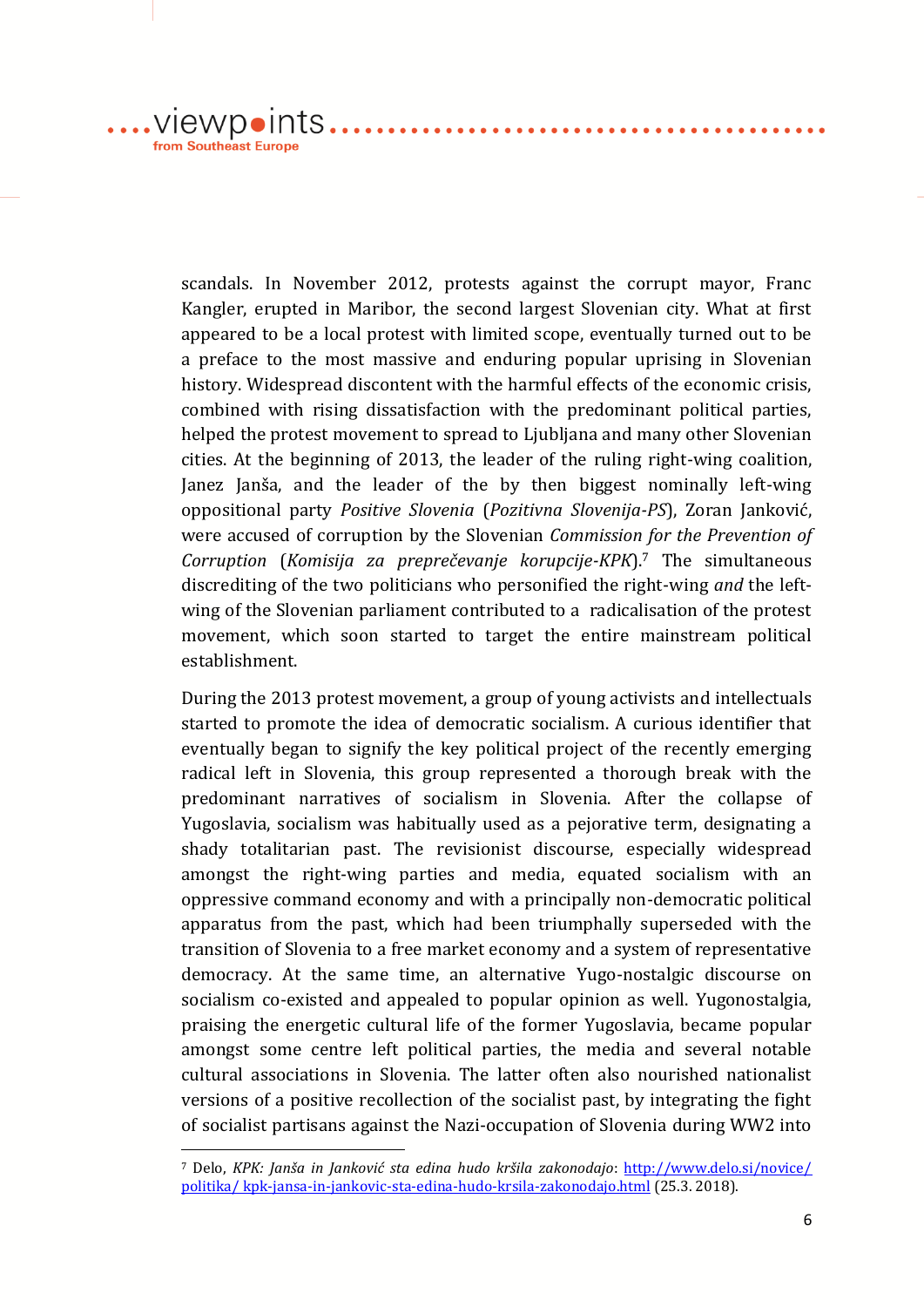a long-term chronicle of Slovenia's nation building. What both these seemingly opposing discourses have in common is that they empty recollections of the socialist past of all emancipatory political content.<sup>8</sup> While the revisionist narrative demonizes the socialist past, the Yugo-nostalgic narrative glorifies it, but only after reducing it to politically sterile cultural phenomena ranging from the Yugo rock scene to Tito's Relays of Youth.<sup>9</sup>

. . . . . . . . . . . . . . . . . .

. . . . . . . . . . . . . .

The idea of democratic socialism that gained momentum in 2013 broke with both narratives by intrinsically linking the socialist project to democracy – conceiving it as a process of strengthening democratic procedures in politics as well as an expansion of democracy to the economic sphere – and by revitalizing the politically charged emancipatory moments of the socialist past (such as self-management, democratic planning, workers' councils, anti-fascist struggle etc.), while leaving the fetishization of the cultural relics of the once powerful Yugoslavia behind. After three decades of the unquestionable hegemony of procapitalist ideologies in Slovenia, socialism was once again presented as a potentially desirable contemporary political and economic alternative to capitalism. Due to rising dissatisfaction with the crisis-prone capitalist system and general distrust towards the mainstream political parties during the popular uprisings, the idea of promoting direct democracy in politics and in the workplace soon gained wider public support.

Consequently, the *Initiative for Democratic Socialism* (IDS) was formed in 2013. The initiative, first conceived as a socialist movement, soon evolved into a relatively strong socialist party. In 2014, the IDS formed a coalition with the TRS, DSD and the so called *Fourth Group* (*Civil Society Movements and Individuals*), called *The United Left* (ZL), which ran in the Slovenian parliamentary elections in June 2014. ZL obtained 5.47% of votes, enough to gain 6 parliamentary seats and to be consolidated as a parliamentary party. The electoral success of the ZL designated a critical moment when, for the first time after Slovenia's declaration of independence, a socialist party became part of the Slovenian parliament. After the electoral success that roughly coincided with the end of the turbulent popular uprisings, the ZL coalition shifted its focus to parliamentary activities. Despite recurring disagreements within and

<u>.</u>

 $.VI$ ewpoints..

from Southeast Europe

<sup>8</sup> See Primož Krašovec and Igor Ž. Žagar, *Evropa med socializmom in neoliberalizmom* (Pedagoški inštitut, Ljubljana: 2011); Mitja Velikonja, *Rock'n'retro* (Sophia, Ljubljana: 2013).  $9$  Relays of Youth have been organized every year until 1988 on May 25<sup>th</sup> to celebrate Titos

birthday.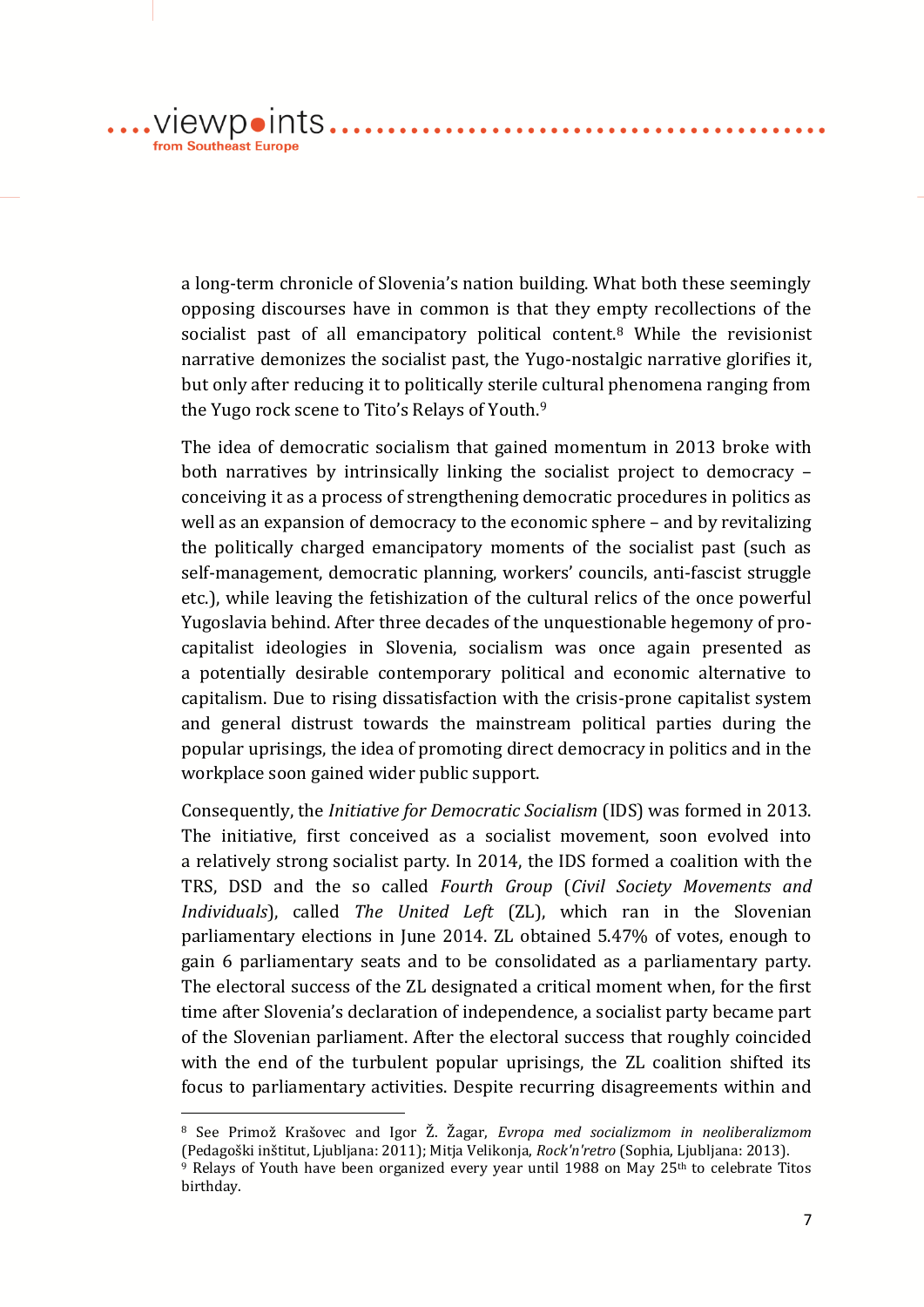across the coalition parties during 2015 and 2016, ZL succeeded in establishing itself as an oppositional parliamentary party with relatively high public support. In 2017, the TRS and IDS merged to form a united party, now called *the Left* (*Levica*), whereas DSD and the Fourth Group departed from the coalition but retained the name *United Left* (*Združena Levica*).

Other non-parliamentary left organisations functioning on the level of civil society over the last couple of years, consist of a plethora of quite diverse smaller organizations. The most noticeable left-oriented research and educational institutions are: the *Institute for Labour Studies* (*Inštitut za delavske študije-IDŠ*) <sup>10</sup>, with a broad focus on critical theory; the *Centre for Social Research* (*Center za družbeno raziskovanje-CEDRA*) <sup>11</sup>, focused on labour movements and labour issues; and the *March 8 Institute* (*Inštitut 8. marec*) <sup>12</sup>, focused predominantly but not exclusively on feminist issues. The leftist trade union style organized non-governmental organizations with a focus on precarious labour issues include: the *Mladi Plus Trade Union* (*Sindikat Mladi plus*) <sup>13</sup>*,* and the *Movement for Decent Work and Welfare Society* (*Gibanje za dostojno delo in socialno družbo*) <sup>14</sup>. Other noticeably left-oriented organizations include the *Second Home* (*Drugi dom*) <sup>15</sup> project, involved in migrant and refugee support and integration; *Zadrugator16*, a research and activist organization dealing with housing issues; and *Radio Student* (*Radio Študent*) <sup>17</sup>, an alternative student radio station with a predominantly left-oriented programme.

While each of the aforementioned organizations deserves closer scrutiny, the following research on left actors in Slovenia has limited scope – it focuses on actors that meet all three of the following criteria:

1

 $\dots$ . VIEWDOINTS $\dots$ 

from Southeast Europe

<sup>&</sup>lt;sup>10</sup> See Institute for labour studies, http://www.delayske-studije.si/en/institute-for-labour[studies/](http://www.delavske-studije.si/en/institute-for-labour-studies/) (23.4.2018).

<sup>11</sup> See CEDRA, <http://cedra.si/sl/2017/03/kdo-smo-center-za-druzbeno-raziskovanje-cedra/> (23.4.2018).

<sup>&</sup>lt;sup>12</sup> See Inštitut 8. marec, <https://www.facebook.com/institut8.marec/> (23.4.2018).

<sup>13</sup> See Sindikat Mladi plus,<https://www.mladiplus.si/> (23.4.2018).

<sup>&</sup>lt;sup>14</sup> See Gibanje za dostojno delo in socialno družbo, <http://socialna-druzba.si/> (23.4.2018).

<sup>&</sup>lt;sup>15</sup> See Second home[, https://www.facebook.com/secondhomeljubljana/](https://www.facebook.com/secondhomeljubljana/) (23.4.2018).

<sup>16</sup> See Zadrugator[, http://zadrugator.org/](http://zadrugator.org/) (23.4.2018).

<sup>&</sup>lt;sup>17</sup> See Radio Študent, <https://radiostudent.si/> (23.4.2018).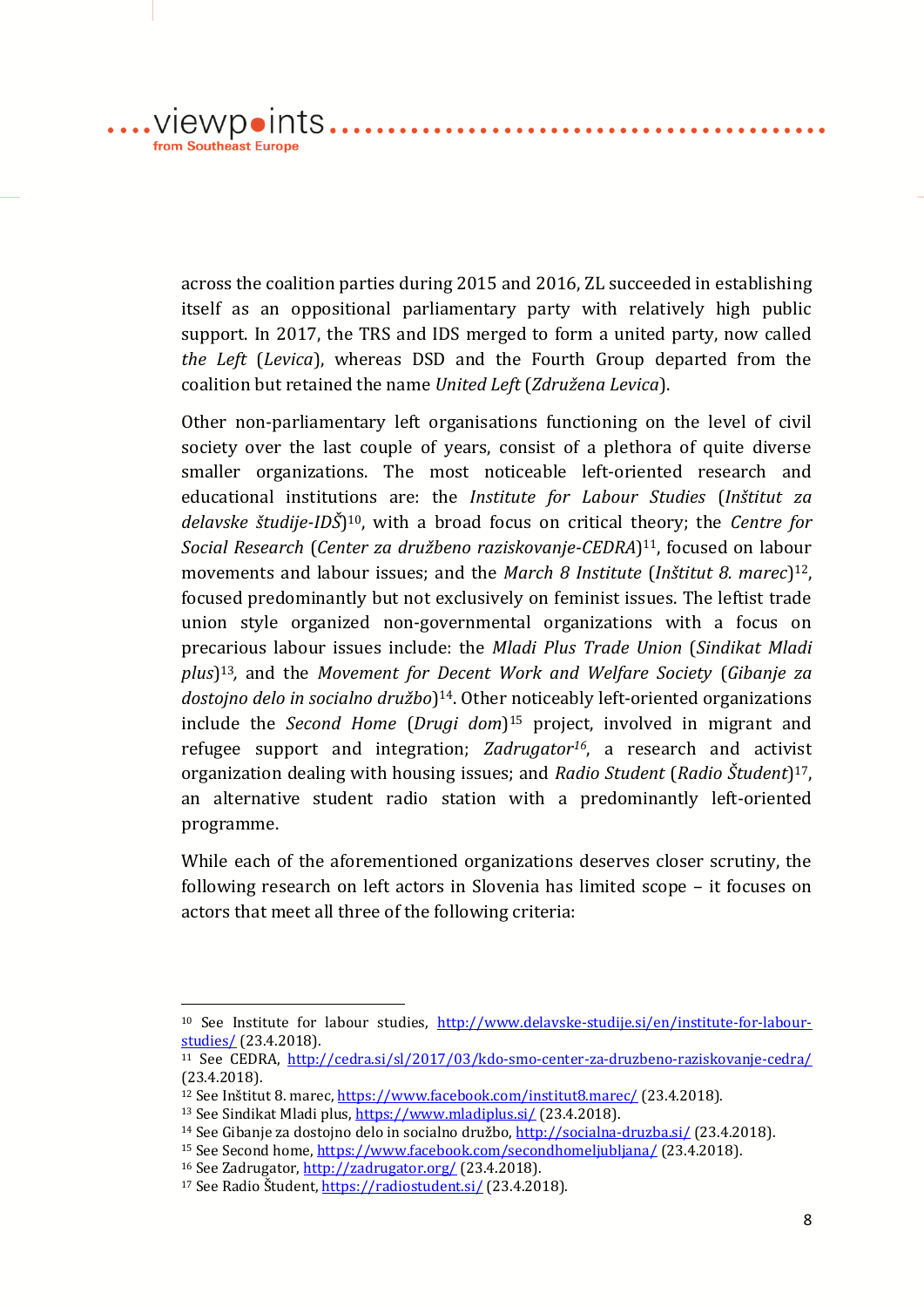from Southeast Europe

> 1) A clear-cut left (socialist/anti-capitalist) orientation (as opposed to actors questionably drawing on liberal, nationalist or ambiguous political worldviews).

> 2) Engagement in a broad spectrum of activities, covering a wide range of political, economic and cultural issues (as opposed to actors focused on single issues or narrow fields of interest).

> 3) Continuity of political activities and reproduction of membership (as opposed to actors who function sporadically, and/or with irregularly defined membership).

> Besides the two parliamentary parties (*the Left* and *ZL*), only the student party *Iskra* meets all the above criteria.

# **2. THE LEFT (LEVICA)**

#### **2.1. History**

The *Left Party* was officially formed with the fusion of the *Initiative for Democratic Socialism* (*Initiative for democratic socialism-IDS*) and the *Party for Eco-Socialism and Sustainable Development of Slovenia* (*Stranka za ekosocializem in trajnostni razvoj Slovenije-TRS*) in 2017. The merged parties, however, have a longer history, which includes the separate activities of both actors as well as cooperation between them.

The origins of the IDS can be traced back to the turbulent era of the popular uprisings, which initially erupted in Maribor in November 2012, and soon spread to the capital Ljubljana and other cities all around Slovenia. In late 2012, a group of radical left activists from Ljubljana started to publicly promote the notion of democratic socialism, based on the democratic planning of production and direct democracy in the political sphere and in the workplace. The most visible activists that gathered under the banner of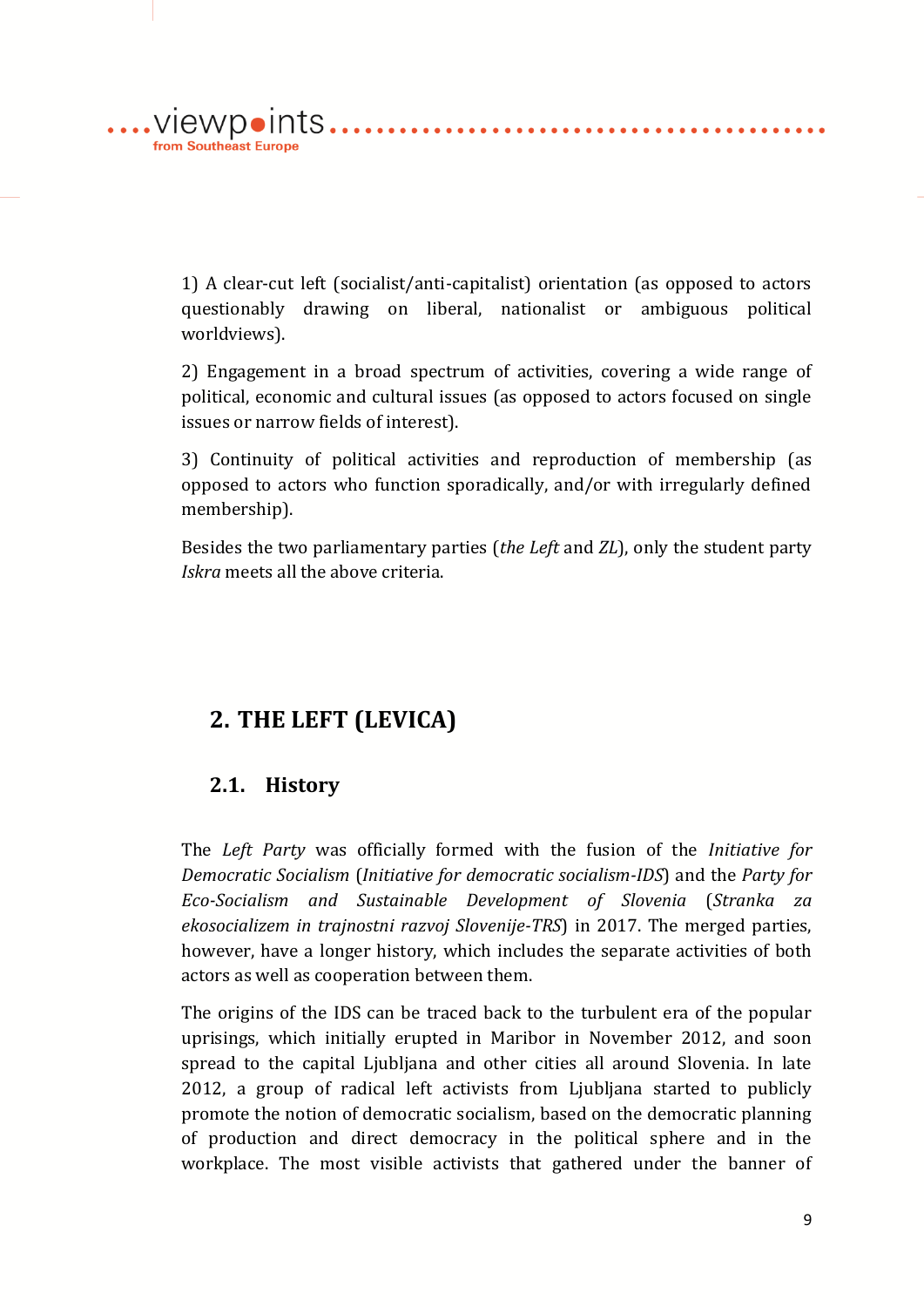....VIewpoints....... from Southeast Europe

<u>.</u>

democratic socialism – predominantly students and young intellectuals from Ljubljana – came from two collectives: *The Institute for Labour Studies* (*Inštitut za delavske študije - IDS*) and *Direct Democracy Now!*<sup>18</sup> The former is an informal educational programme, self-managed by students and young researchers, that produces and promotes critical theory, especially from the field of the critique of political economy. The latter was a collective of young activists that promoted direct and participatory democracy in political decision making, and encouraged workers' co-management and co-ownership of enterprises in the workplace. The notion also gained support from many individuals who had been directly engaged in protest movements over the last decade, particularly in the campaign against Slovenia's entry into the NATO alliance, as well as activist projects concerned with precarity and the student movement *We Are the University*.

In general, the idea of democratic socialism strongly resonated with the subsection of the broader public sensitive to the detrimental effects of the economic crisis, especially following the implementation of austerity measures. This subsection was discouraged by the lack of any real alternative to the predominant political establishment. Note that during 2013, the recurrent protests in several Slovenian cities were in most cases directed against the entire mainstream political establishment, consisting of right and centre-left parties. The resulting political vacuum, combined with general distrust towards official parliamentary democracy and the prevailing neoliberal economic policies, helped to foster popular support for alternative economic and political models.

This, in turn, empowered the activists gathered around *ILS* and *Direct Democracy Now!* to form the *Initiative for Democratic Socialism* (IDS) on 1 May 2013. The IDS was conceived as a wide platform for building a socialist movement, aimed at gaining a permanent base of supporters and activists, as well as being an institutional network for a new socialist party that would complement the movement by eventually engaging in parliamentary struggle for state power. During 2013, the IDS remained involved in the protest movement and simultaneously negotiated with various individuals, movements and parties, with the intention of building a left coalition for the upcoming 2014 European and Slovenian parliamentary elections. On the basis

<sup>&</sup>lt;sup>18</sup> See Neposredna demokracija zdaj[, https://neposrednademokracija.com/](https://neposrednademokracija.com/) (23.4.2018).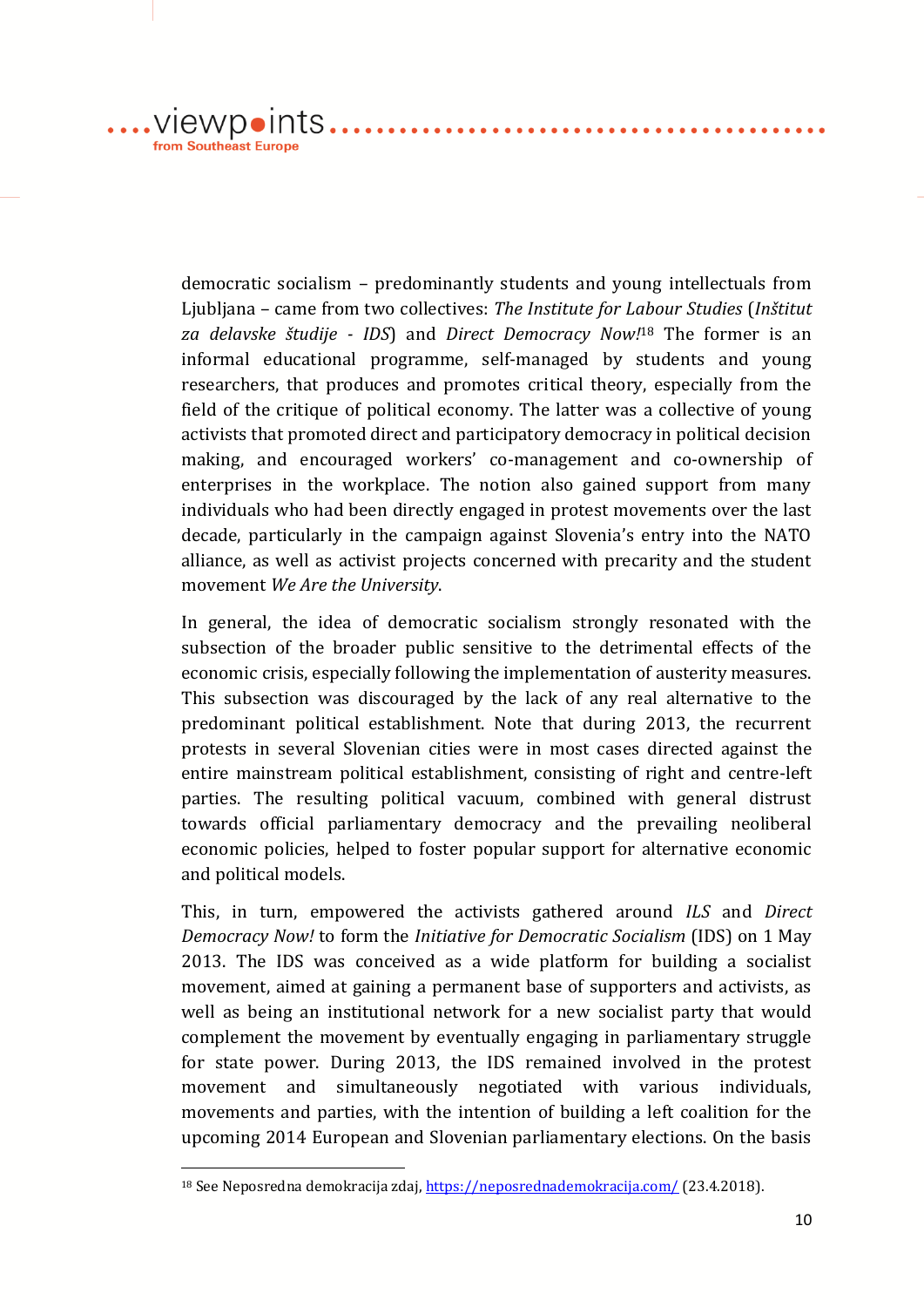$.VI$ ewpoints... from Southeast Europe

1

of shared experiences during the uprisings and the convergence of programmatic views, the IDS gradually strengthened its cooperation with the *Democratic Party of Labour* (DSD) and the TRS. Lengthy negotiations eventually led to the formation of the *United Left* (ZL) coalition, consisting of TRS, IDS, DSD and the so-called *Fourth Group* (*Civil Society Movements and Individuals*) at the Founding Congress on 1 March 2014 in Ljubljana, with the immediate intention of collectively running in the June 2014 European parliamentary elections.

. . . . . . . . . . . . . . . . . .

. . . . . . . . . . . .

The second coalition partner, the TRS*,* originally named the *Party for Sustainable Development of Slovenia* (*Stranka za trajnostni razvoj Slovenije*)*,* was officially founded on 12 October 2011, with the immediate aim of running in the parliamentary elections on 4 December 2011. Alongside the party, the *Movement for Sustainable Development in Slovenia* (*Gibanje za trajnostni razvoj Slovenije*) was established. The former Slovenian Ombudsman, Matjaž Hanžek, was elected head of the party - engaging in electoral activities; and the journalist Manca Košir became the head of the movement - acting in the sphere of civil society. The twofold organisational structure was complemented by several local chapters, dispersed across Slovenia. In comparison to the nominally left Slovenian parliamentary parties of the time, most notably the *Social Democrats (SD)*, that had long ago accepted the neoliberal consensus – these new parties were positioned to the left.

However, their initial programmatic objectives and political views were neither anti-capitalist nor socialist, but rather a mixture of social-democratic and liberal approaches. Despite having put forward straightforward views on the subjects of ecology and demilitarisation, and their insistence on the need for Slovenia to exit from the NATO alliance, their standpoints on socio-economic issues were somewhat ambiguous. In their media appearances during 2011, Hanžek and Košir both argued for the preservation of the welfare state and opposed the prevalent austerity policies.<sup>19</sup> In the main party documents, however, political standpoints on crucial socio-economic issues were formulated rather vaguely. According to the 2011 Party Statute, the main political objective of the party was to promote: «social balance, based on the principles of sustainable development, which abides by ethics, as a primary

<sup>19</sup> See, for example, Matjaž Hanžek, *Zmaga je že, da smo prebudili ljudi*, [https://www.dnevnik.si/ 1042486166](https://www.dnevnik.si/%201042486166) (28.4.2018).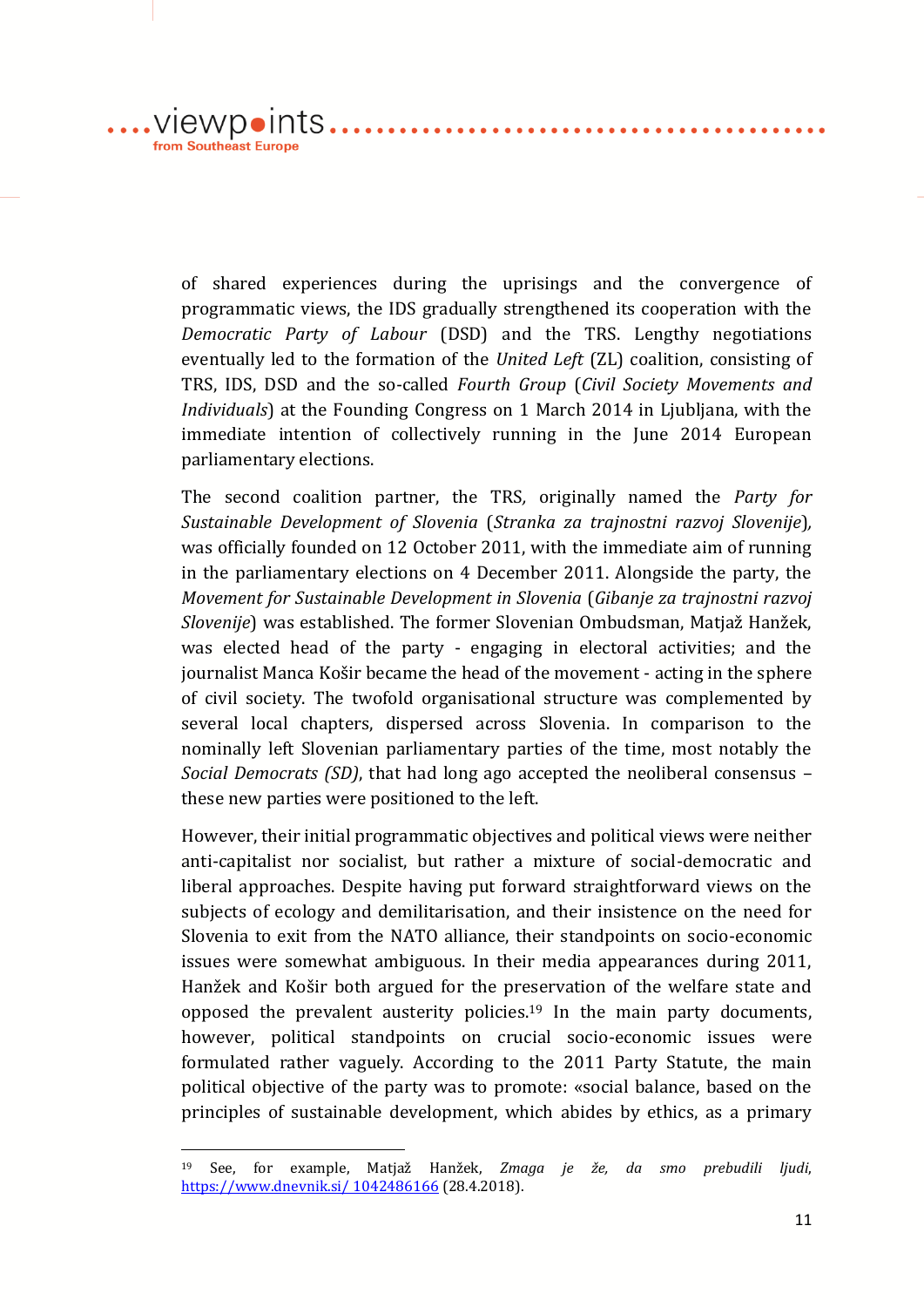value, realized by individuals in cooperation with others by means of labour, wherein one's activity is aimed at permanent care for environmental and social balance.»<sup>20</sup> The statute places an emphasis on ethical values such as social responsibility, environmental responsibility, solidarity, knowledge, tolerance, active citizenship and transparency; the need to restore the rule of law by fighting against corruption and for human rights; and the promotion of social security. The 2011 election programme, similarly, focuses on issues of nature conservation, morality and legality, but does not address class issues.<sup>21</sup> As far as socio-economic issues are concerned, the programme does not go beyond abstract pleas for social welfare, social security, the just distribution of wealth and decent salaries.

At the 2011 elections, TRS obtained 1.22 % of the vote, far below the parliamentary threshold (4%). It did, however, receive enough votes to receive financial backing from the state: according to the Slovenian *Law on Political Parties*, every party that obtains at least 1.2 % of the vote becomes a rightful claimant of public funds.<sup>22</sup> Even though this state financial support was negligible in comparison to the support received by larger parliamentary parties, it helped the TRS to continue with their political activities and foster a permanent base of members and staff. The TRS's activists were actively engaged in the popular uprisings. At the end of 2012, they started negotiating with various left-leaning activists and groups that had been active in the uprisings, with the intention of forming a common front against the prevailing political establishment.

The engagement of TRS members in the uprisings from 2012 to 2014, and the simultaneous process of coalition building with movements and parties from the radical left and with a socialist orientation (most notably, the IDS), led the TRS to gradually radicalize some of its programmatic objectives. This process was reflected in the adoption of a new programme declaration with the title «*From Neoliberal Capitalism to Democratic Ecological Socialism*», in March 2013. In line with the declaration, the TRS also changed its name to the *Party* 

<sup>20</sup> TRS, *Statut stranke TRS*, [http://arhiv.gibanje-trs.si/wp](http://arhiv.gibanje-trs.si/wp-content/uploads/2016/05/statut_19032016_%20kon%C4%8Dni.pdf)[content/uploads/2016/05/statut\\_19032016\\_ kon%C4%8Dni.pdf](http://arhiv.gibanje-trs.si/wp-content/uploads/2016/05/statut_19032016_%20kon%C4%8Dni.pdf) (29.4.2018). <sup>21</sup> TRS, *Program stranke TRS*, [http://arhiv.gibanje-trs.si/wp-content/uploads/2011/10/TRS-](http://arhiv.gibanje-trs.si/wp-content/uploads/2011/10/TRS-Program-stranke.pdf)[Program-stranke.pdf](http://arhiv.gibanje-trs.si/wp-content/uploads/2011/10/TRS-Program-stranke.pdf) (29.4.2018). <sup>22</sup> Vlada Republike Slovenije, *Zakon o političnih strankah*, <http://www.pisrs.si/Pis.web/pregledPredpisa?id=ZAKO359> (29.4.2018).

1

viewpoints.

from Southeast Europe

. . . . . . . . . . .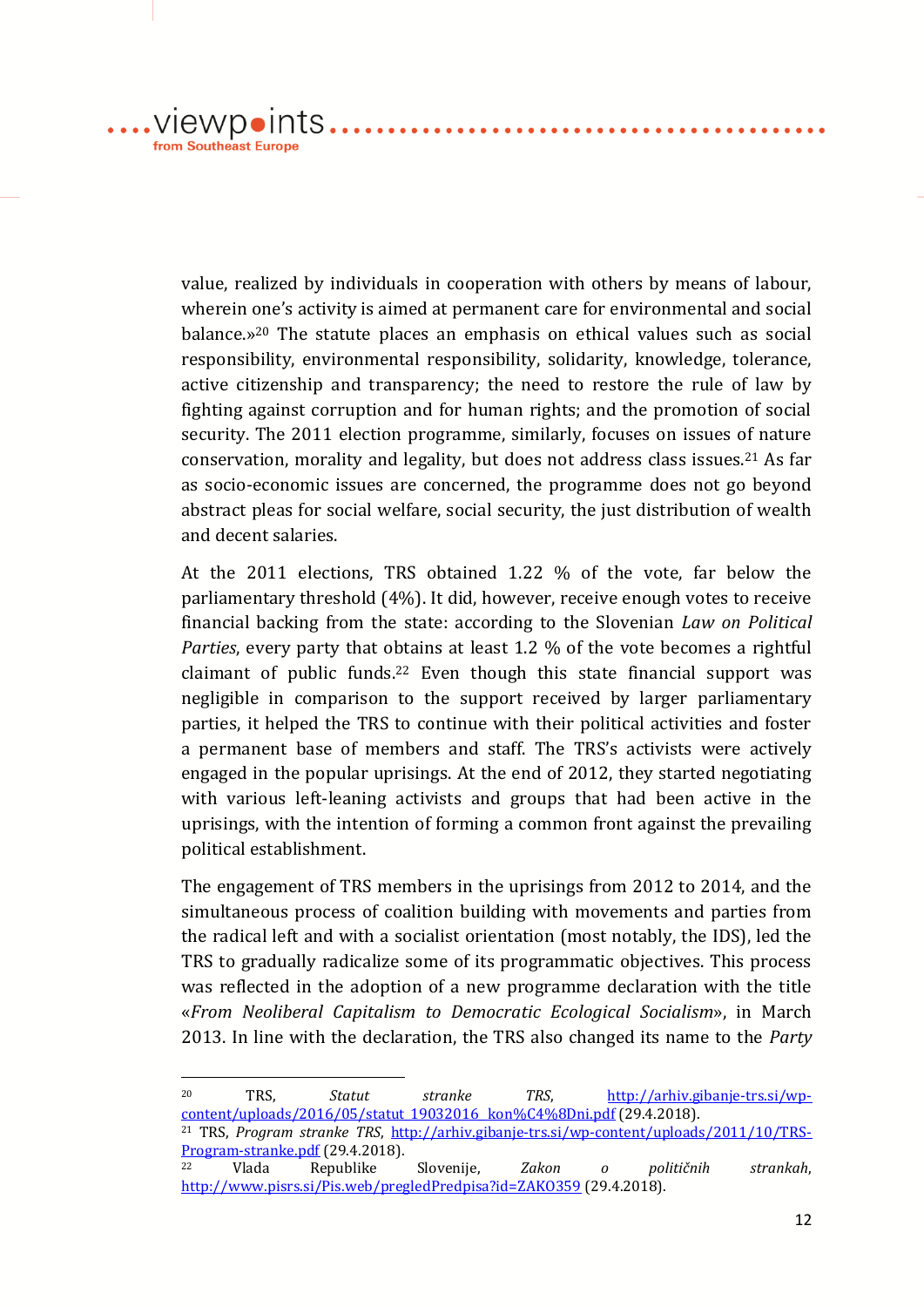.... viewpoints.... from Southeast Europe

1

*for Eco-Socialism and Sustainable Development of Slovenia* in March 2014. In comparison to the founding programmatic texts, the declaration places more emphasis on socio-economic issues, and, for the first time, explicitly refers to socialism as the party's ultimate objective. Even so, the notion of democratic eco-socialism as delineated in the declaration, is ambiguous, since it includes both economic planning and a market economy, public property and private property. Moreover, it does not delineate a clear class position, but rather strives towards a supposedly neutral «third way between capital and labour».<sup>23</sup>

. . . . . . . . . . . . . . . . . . .

. . . . . . . . . . . . . .

After the official establishment of the ZL coalition on 1 March 2014, the paths of the IDS, TRS and DSD converged. Despite some initial programmatic differences and quarrels over the role of each individual party within the coalition, the three left parties were united in the common goal of running in the European parliamentary elections in June, and in the Slovenian parliamentary elections in July 2014. During the first half of 2014, the popular uprisings grinded to a halt, and the focus of ZL shifted towards the struggle to enter parliament. The struggle immediately gained an international dimension, since ZL became a rightful member of the *European Left Party*. At the elections for European parliament, the ZL coalition obtained 5.47 % of the vote, which was below the threshold for entering European parliament. It did, however, gain a sufficient number of votes to be considered a serious force to be reckoned with in the upcoming Slovenian parliamentary elections. At the national-level parliamentary elections in July 2014, ZL managed to break through the threshold, obtaining 5.97 % of the vote, and thereby gaining six seats in the Slovenian parliament out of the 90 members of parliament.

The majority of members in both parties saw the electoral success as a confirmation of the strategic orientation of the coalition, which had prioritized the parliamentary struggle. Yet, a group of IDS members expressed serious doubts about this latest direction taken by the ZL. Amongst the most common objections were claims that the IDS was subordinating its daily functioning to the logic of bourgeois parliamentary politics and PR strategy, directed more towards gaining voters than to fostering a permanent base of activists by means of building a socialist movement. Some IDS members were also sceptical about the general political worldviews of IDS's coalition partners,

<sup>23</sup> TRS, *Programska deklaracija gibanja in stranke TRS*, [http://arhiv.gibanje-trs.si/wp](http://arhiv.gibanje-trs.si/wp-content/uploads/%202015/10/predlog_programska_deklaracija_final1.pdf)[content/uploads/ 2015/10/predlog\\_programska\\_deklaracija\\_final1.pdf](http://arhiv.gibanje-trs.si/wp-content/uploads/%202015/10/predlog_programska_deklaracija_final1.pdf) (30.4.2018).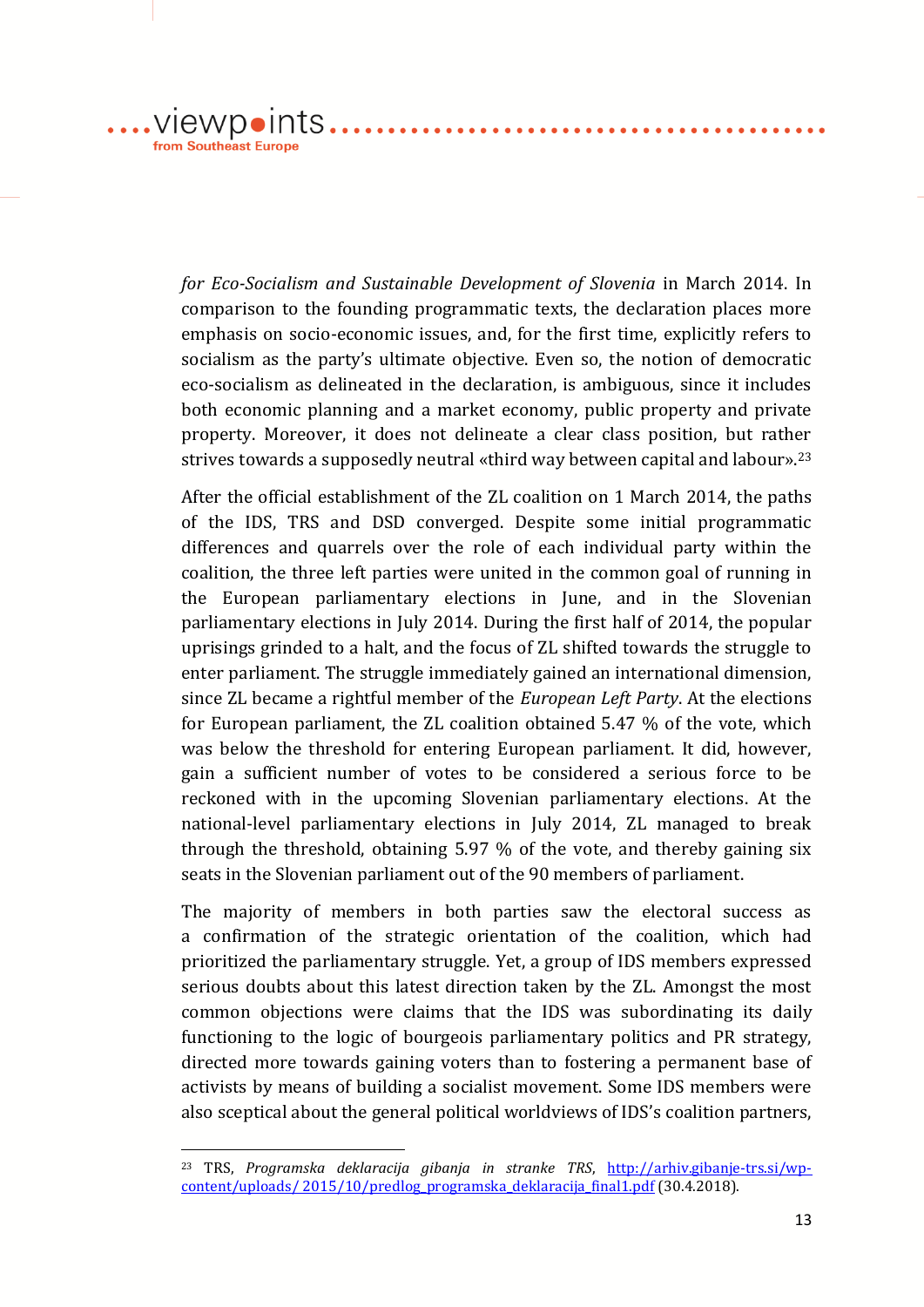from Southeast Europe

<u>.</u>

disapproving of the «vague liberal orientation» of the TRS, and the «dubious nationalist views» of the DSD, whereas others focused their critique on the withering away of democratic procedures and transparency in internal decision making. Despite these internal disagreements, ZL managed to establish itself as a party that provides a serious alternative to mainstream political parties. During its day-to-day parliamentary activities from July 2014 to December 2016, ZL preserved a relatively large base of supporters and succeeded in attracting new supporters. According to the *Vox populi* polls, published by the Slovenian media house *Ninamedia* on a monthly basis, during this period the percentage of people who would vote for ZL oscillated between 5.2 (October 2014) and 10.9 (June 2015).<sup>24</sup> From time to time, ZL also succeeded in mobilizing a large number of people beyond the acts of voting or expressions of passive support, most notably in their campaign against the government's plan for the privatization of several state-owned companies. In cooperation with various civil society movements and trade union confederations, ZL organized a set of relatively large anti-privatization protests in 2015.

Yet, most of the ZL funds and staff resources were directed at the day-to-day activities of the parliamentary group. Once again, this led a group of IDS members to sharpen their criticism of the parliamentary group and its supporters, who formed the main line within the party. Consequently, an informal internal opposition formed, that repeated some of the concerns stated a year before by their predecessors, while adding several new concerns. Namely, they criticized the party leadership for subordinating the functioning of the party to parliamentary activities and for neglecting the nurturing of grassroots movements and the development of local chapters; they accused the party leadership - gathered around the parliamentary group - of subordinating the party council and executive committee, and therein curtailing internal democratic procedures; and, last but not least, they argued that the IDS should stop cooperating with the other two parties in the ZL coalition that were deemed not to be socialist.

The fraction around the IDS leadership maintained that the informal opposition's accusations might have sounded appealing but lacked real substance. The most common counter-objections to the main party line were

<sup>24</sup> Ninamedia, *Vox populi*,<http://www.ninamedia.si/stranke.php> (22.4.2018).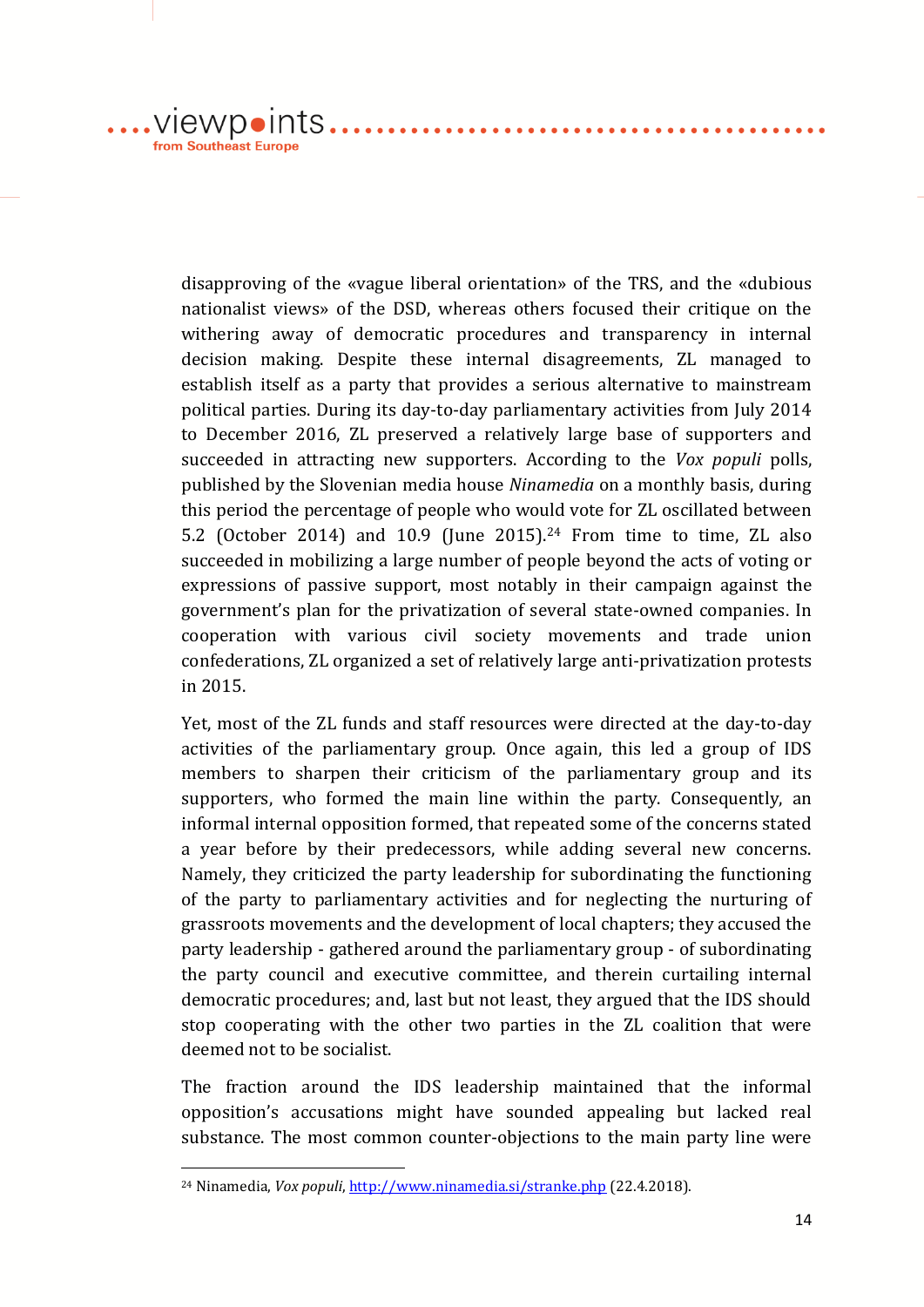$\dots$ . VIEWDOINTS $\dots$ from Southeast Europe

> roughly framed as follows: some claimed that the party's focus on electoral activities might not be ideal, but that it is nevertheless essential if the party wants to attract wider masses and foster a permanent member base – the basic material precondition for the thorough reproduction of the party in terms of finances and staff rests on access to public funds that can only be obtained through electoral success; some claimed that parliamentary activities and sound PR strategy is at least as important as building a grassroots movement, due to the enlarged potential to directly influence legislative procedures and shape public opinion; others claimed that the direction of the party at that time did not in any way exclude the parallel building of such a movement, and they insisted that the ones who mourned the lack of grassroots activities themselves did not generate any serious grassroots initiatives; as for the question of future cooperation with other coalition partners, the IDS leadership claimed that existing differences between the coalition partners – at least those between the IDS and TRS – could be dealt with by means of cooperative dialogue, and they warned that the complete disintegration of the coalition would only weaken the IDS and further fragment the socialist left.

. . . . . . . . . . . . . . . . . .

The internal fractional struggles reached their peak at the Congress in Krško in May 2016, when IDS members were due to decide on whether to transform the current ZL party coalition into a unified party. The congress ended prematurely, because the attendees failed to reach the necessary quota, and resulted in IDS members – roughly in line with the views of internal opposition – aggressively stating their opposition to the main party line. By the end of 2016, fractional struggles within the IDS gradually cooled down, since the majority of critical members either exited the party or ceased to actively engage in its activities. This led to the consolidation of the main party line, supported by the IDS leadership who opted for a fusion of the party coalition into a unified left party.

At that point, disagreements between the DSD and the Fourth Group on the one hand, and the IDS and TRS on the other, escalated to the point where the prospects of future cooperation became grim. Franc Žnidaršič, the president of the DSD, accused the IDS of monopolizing the coalition and constantly neglecting the rightful role of the DSD in the plans for a future unified party. Similar objections were directed at the IDS by the most visible activists from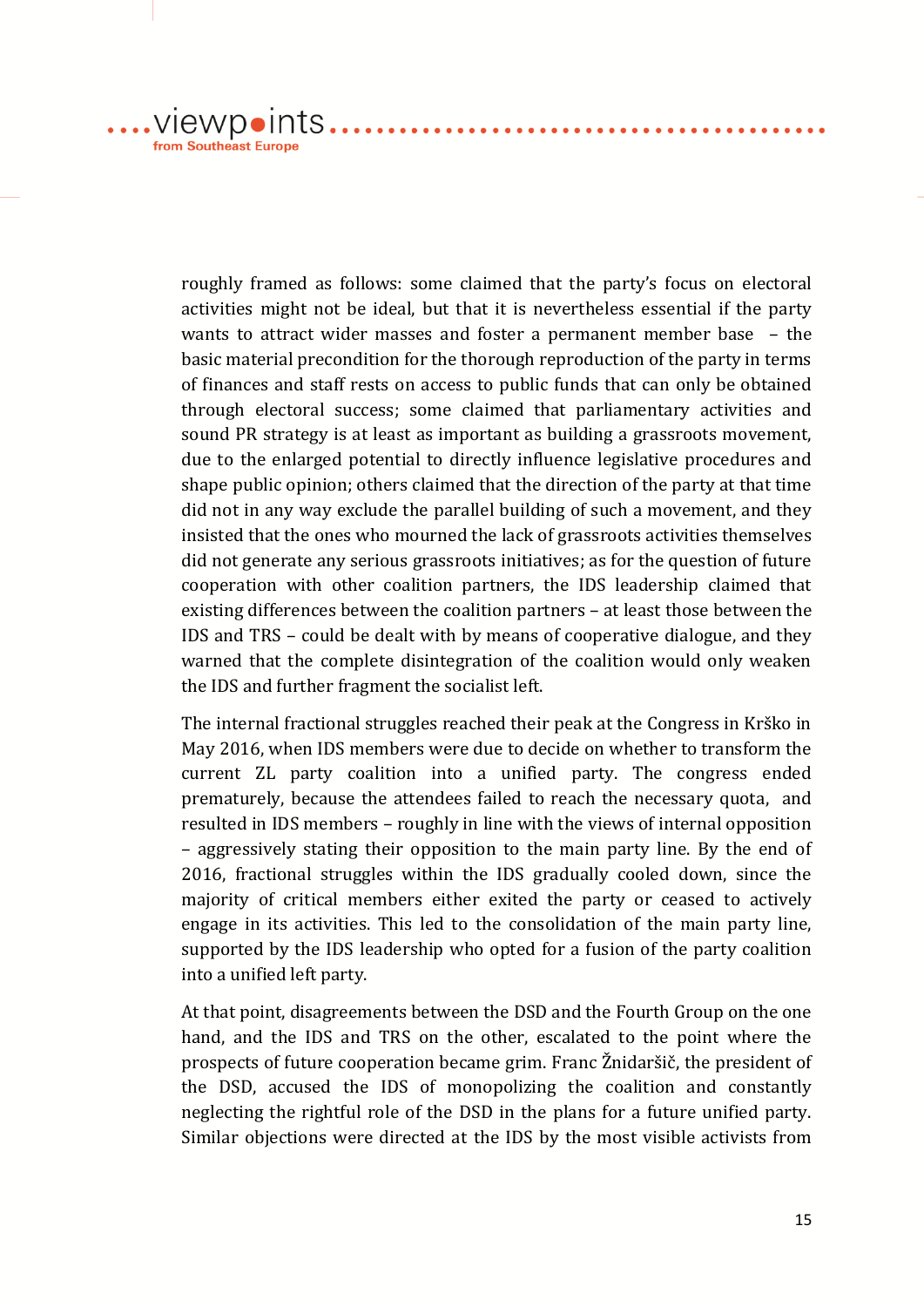$.VI$ ewp $\bullet$ ints.. from Southeast Europe

1

the Fourth Group. <sup>25</sup> On the other hand, Luka Mesec, the IDS coordinator, argued that Žnidaršič retained old-fashioned views of a hierarchically structured party, run from the top down, which was incompatible with the organizing principles of democratic socialism. It soon emerged that the differences between the TRS and IDS on the one hand and the DSD and the Fourth Group on the other, were irreconcilable. This eventually led the IDS and TRS to continue negotiations over a new party on their own.

However, even the negotiations between the TRS and IDS were not free of serious disagreements. In 2017, internal differences within the TRS surfaced. The long-standing leader of the TRS, Matjaž Hanžek, exited the party at the beginning of 2017, due to the alleged non-democratic negotiating procedures surrounding the fusion of the TRS and IDS. In March 2017, Violeta Tomič left the DSD to join the TRS and was elected the new president of the TRS. In May 2017, some members of the TRS's council exited the party and publicly expressed their opposition to the main party line that argued for the fusion of the IDS and TRS into a unified party. They claimed that the conceived structure of the new unified party, supported by Tomič and Mesec, alienated it from the base, since it gave too much power to the coordinator and delegates elected at the congress, and not enough power to the delegates of local chapters.<sup>26</sup> As in the IDS, the main party line, which was in favour of a swift fusion, was consolidated in the TRS. The lengthy process of fractional struggles within and across coalition partners was over. At the congress in Ljubljana on 24 June 2017, the members of the TRS and IDS thus voted with a vast majority for the fusion of the TRS and IDS into a united and integrated party, with a new name – the Left, while the name of the former coalition, *United Left* (ZL), was retained by the DSD and the Fourth Group.

<sup>25</sup> See RTV Slovenija, *Združena levica razpada*, [https://www.rtvslo.si/slovenija/zdruzena](https://www.rtvslo.si/slovenija/zdruzena-levica-razpada-znidarsic-ids-in-trs-odhajata-mesec-znidarsic-izsiljuje/414598)[levica-razpada-znidarsic-ids-in-trs-odhajata-mesec-znidarsic-izsiljuje/414598](https://www.rtvslo.si/slovenija/zdruzena-levica-razpada-znidarsic-ids-in-trs-odhajata-mesec-znidarsic-izsiljuje/414598) (23.4. 2018). <sup>26</sup> See Delo, *IDS in TRS se bosta v kratkem zlili v novo stranko*, <http://www.delo.si/novice/politika/ids-in-trs-se-bosta-v-kratkem-zlili-v-eno-stranko-zl.html> (29.4.2018).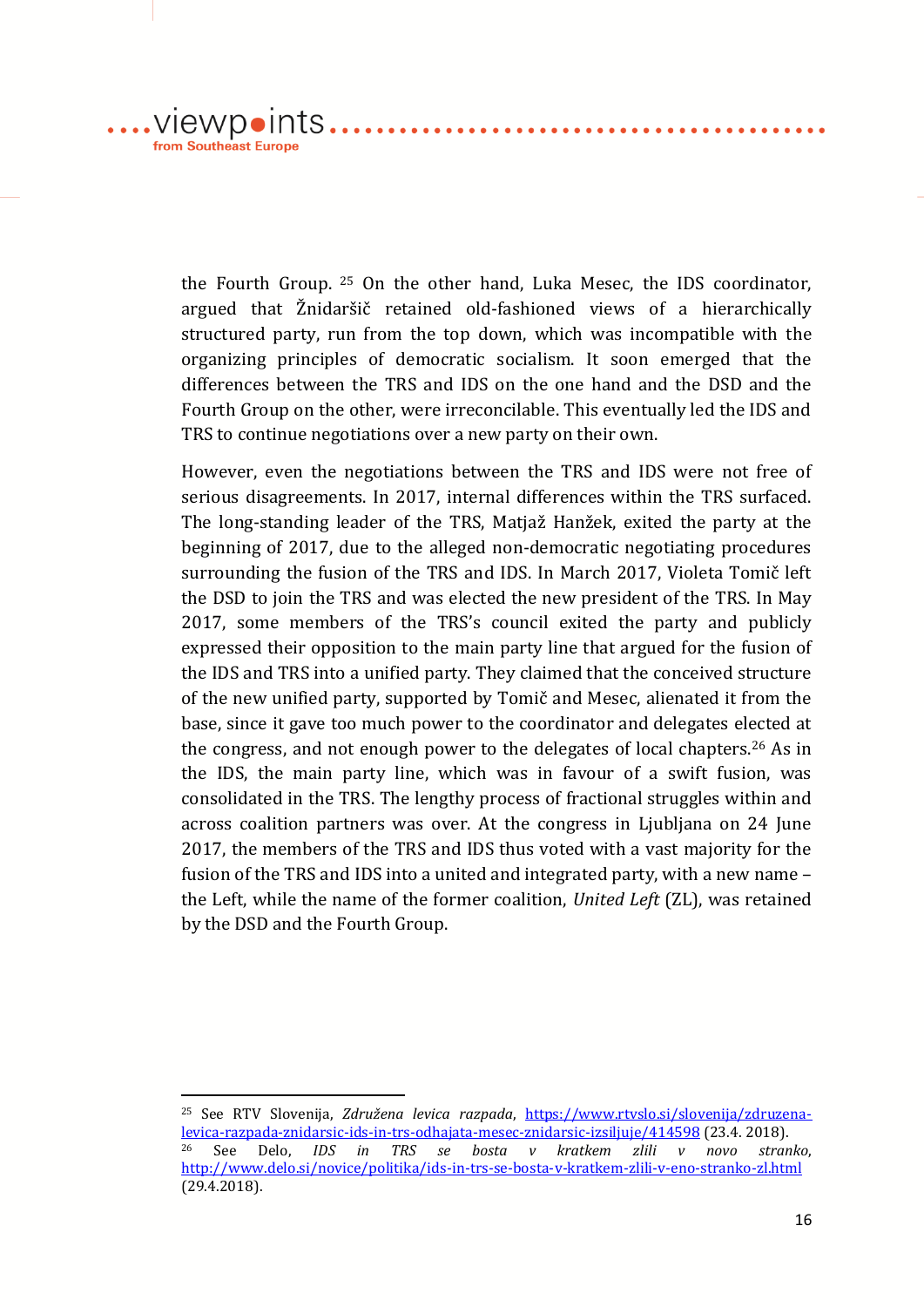**2.2. The Party Programme and Political Positions** 

#### **2.2.1. The Party Programme**

from Southeast Europe

....VIEWDOINTS...........................

The latest Left Party programme (June 2017) explicitly declares the need to overcome capitalist society and substitute it with democratic socialism. The programme starts with a general analysis of recent historical socio-economic trends on three levels: global, European and Slovenian, and continues with concrete evaluations of the current situation within 13 different policy fields: economic development, labour issues & workers' rights, equal opportunities & gender equality, environmental issues, public finance & public debt, the welfare state, education, science & research, media, culture, sports, foreign policy, defence policy, and political democratization. Each evaluation of the current situation within a particular field is complemented by a set of concrete policy proposals. Short- and medium-term policy proposals within a given policy field roughly follow nine general guidelines, which – taken as a whole – provide a sketch of the ultimate goal of the Left, i.e. democratic socialism:

- 1) *Production for the satisfaction of human needs*: as opposed to capitalist production, which is based on the accumulation of profit, socialist production should strive towards the satisfaction of human needs. The profit motive should thus be superseded with the motive of satisfying human needs.
- 2) *Social and communal ownership of the means of production*: in capitalism, the institution of private property enables the appropriation of the products of labour by a minority of property owners. The dominant role of social ownership, on the other hand, ensures that the collective productive activity of labour is directed towards the free development of all people, and does not serve the private aims of capitalists, managers or state bureaucrats.
- 3) *Democratic economic planning*: the satisfaction of human needs cannot be achieved via competition or via alienated state central planning, but only by subjecting the economy to democratic planning and control. The market mechanism should thus be substituted with the democratic planning of production and consumption.
- 4) *The limitation of economic growth in accordance with environmental capacities*: the scope of the economy should be planned in accordance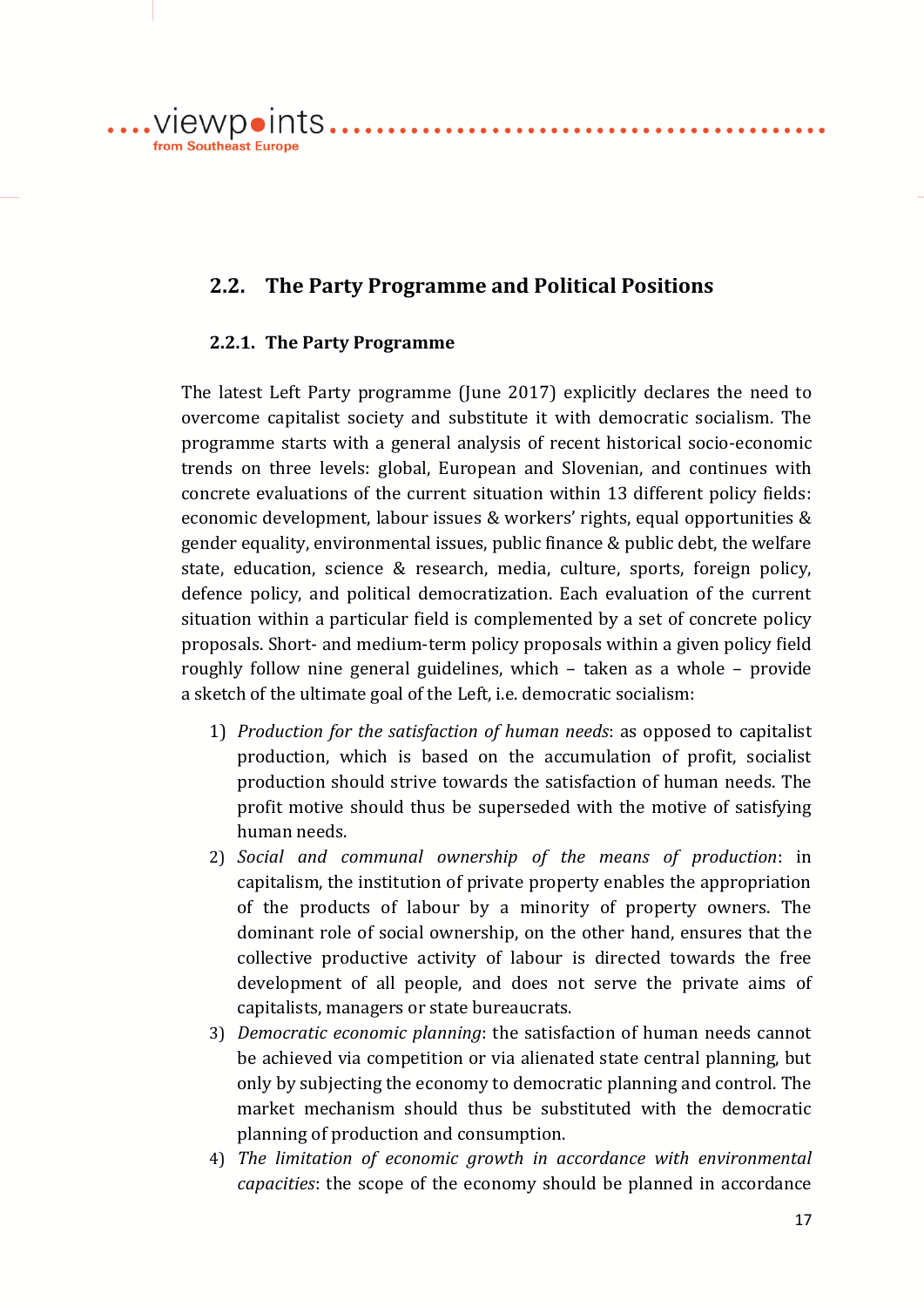with the regenerative capacities of the environment and aim for balanced economic growth, based on the redistribution of existing wealth and the simultaneous introduction of environmentally-friendly technologies.

- 5) *Democracy in the workplace*: despotic relationships in the workplace should be substituted by relations of equality and cooperation. The division between the planning and execution of production should be abolished.
- 6) *Solidarity*: the progress of a society should be measured in terms of how well this society takes care of the most vulnerable, and not by how much wealth is accumulated in the hands of the few. The modus operandi of socialist society is: from each according to his abilities, to each according to his needs.
- 7) *The expansion of political democracy*: the current political system, where each person is at liberty to vote every four years, is not sufficiently democratic. One should thus strive towards establishing new forms of communal cooperation in decision-making processes regarding public issues and towards creating the conditions for such cooperation, by providing access to information and means of communication.
- 8) *The abolition of all forms of exploitation and domination*: capitalist society includes various forms of domination that cannot be reduced to class exploitation. These include discrimination on the basis of race, gender, sexual orientation, national or ethnic belonging, and handicaps. Fighting against these forms of domination is as essential for building a socialist society as class struggle, and thus should not be subordinated to it.
- 9) *The peaceful coexistence and equality of nations*: relations of exploitation and domination are not limited to relations between individuals and social groups within a given country but are at work in relations between countries as well. One should fight for equal relations between nations, peaceful coexistence and the right of each country to autonomous development.<sup>27</sup>

1

.viewpoints. from Southeast Europe

<sup>27</sup> Levica, *Program stranke Levica*, [http://www.levica.si/wp](http://www.levica.si/wp-content/uploads/2018/02/program-Levica.pdf)[content/uploads/2018/02/program-Levica.pdf](http://www.levica.si/wp-content/uploads/2018/02/program-Levica.pdf) (13.3.2018).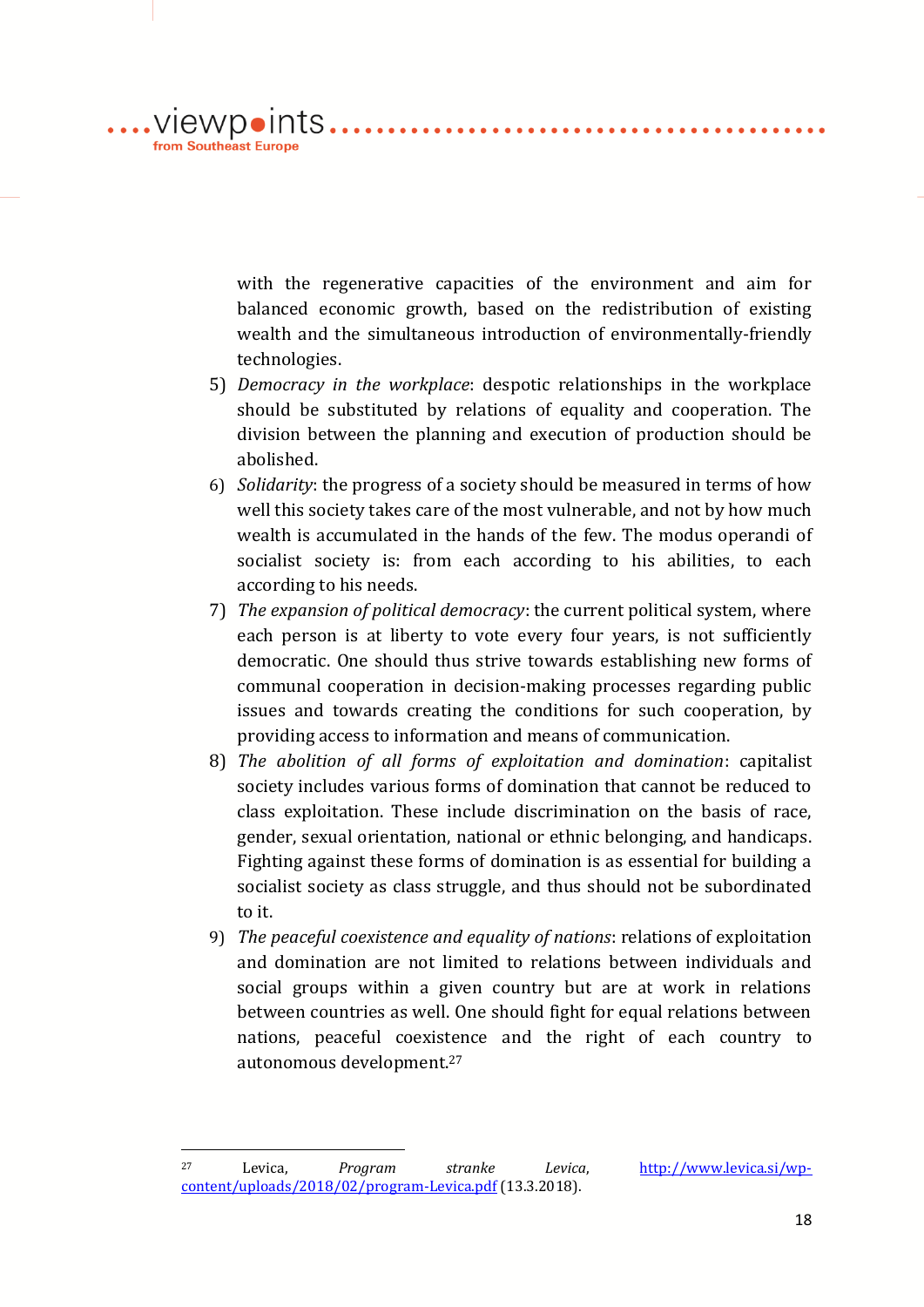The following analysis will present, in more detail, the political positions of the Left with respect to three thematic fields (identity politics vs. class politics; a national focus vs. a European/international orientation, and confronting populism & the New Right), as delineated in the programme and elucidated by the interviewed party members themselves.

. . . . . . . . . . . . . . . .

#### **2.2.2. Political positions**

.viewpoints.

from Southeast Europe

#### **2.2.2.1. Identity politics vs. class politics**

The interviewed party members in general expressed doubts over the pertinence of this division or claimed that these two approaches need not be mutually exclusive or conflictual alternatives. Judging from the party programme, its activities<sup>28</sup>, or content on its webpage<sup>29</sup>, we can discern that, quantitatively speaking, class, social justice and labour related topics are notably better represented than identity based topics, but that the latter are present. The party programme devotes one chapter to the topic of gender equality<sup>30</sup>, while identity based issues are mentioned only in passing.

It has to be noted that in the Slovenian context, other possible forms of «identities» (racial, political, religious) are less pertinent politically than in more heterogenous societies, although there has been a notable increase in racist hate speech in the wake of the refugee crisis. The Left maintains a firm pro-refugee and anti-racist posture. However, it is debatable whether this posture should be classified as strict «identity politics», given that the Left's interventions and activity in this area have been mostly concerned with critiquing the repressive apparatus of the state.

<sup>28</sup> See, for example, the list of events on the party's Facebook site, [https://www.facebook.com/pg/zdruzenalevica/events/?ref=page\\_internal](https://www.facebook.com/pg/zdruzenalevica/events/?ref=page_internal) (14.3.2018).

<sup>29</sup> Levica, *Novice*, <http://www.levica.si/novice/> (14.3.2018).

<sup>30</sup> Levica, *Program stranke Levica*, [http://www.levica.si/wp](http://www.levica.si/wp-content/uploads/2018/02/program-Levica.pdf)[content/uploads/2018/02/program-Levica.pdf](http://www.levica.si/wp-content/uploads/2018/02/program-Levica.pdf) (13.3.2018).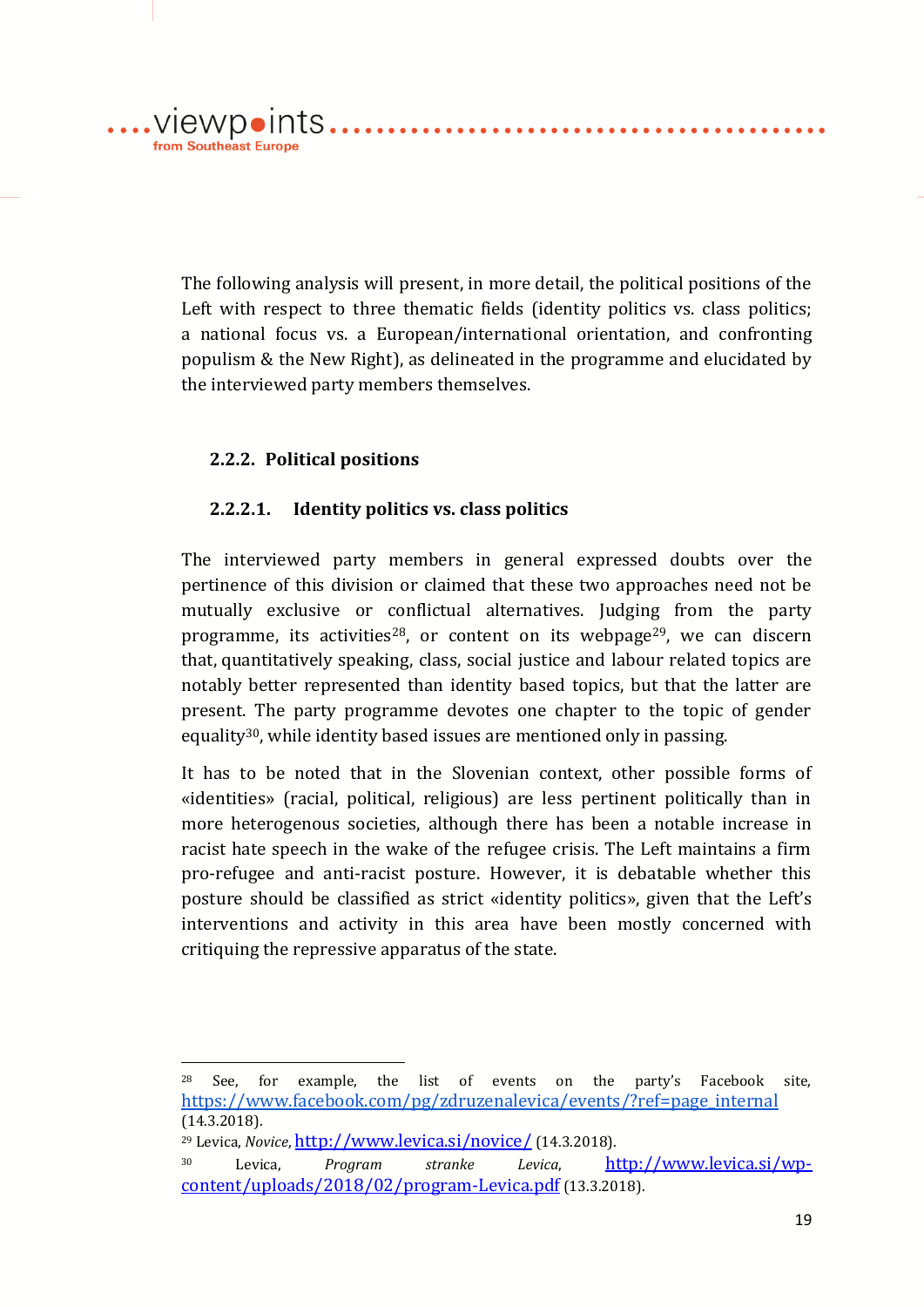, viewpoints. from Southeast Europe

1

As an example of a strictly identity based issue, the party supported an initiative for a change to the constitution to officially recognize national groups from the ex-Yugoslav region as minorities.<sup>31</sup>

There is, however, at least one case of the party (at that time still as part of the United Left coalition) vocally throwing its weight behind a purely identity based cause. This was particularly noteworthy as it was the first major public activity of the party after its entry into parliamentary politics: the campaign for a referendum on the so called «Family Law» (proposed by the United Left itself), introducing the right for same-sex couples to marry and adopt children.<sup>32</sup> The refutation of the Left's proposal in the referendum led some leftists to criticize the party's campaign strategy<sup>33</sup>: the party was accused of reproducing the ideological division between the «backward» socially conservative periphery and the «enlightened» liberal urban population, by vocally siding with the latter, instead of attempting to break this divide altogether.

Judging from the interviewees' responses, the party understands itself as committed to a class approach and it is aware of the limits of identity politics – likely also having taken into account the experience of the aforementioned referendum. Interviewees generally viewed identity based issues as relevant political foci that have to be included in a broader fight for social justice. They have, however, noted that identity issues (in the sense of political efforts, mainly aimed at improving the status and protecting the rights of a particular minority social grouping) can be tactically beneficial, since they allow for the forging of determinate political cooperation and perhaps even long-term alliances with these groups and their representative organizations.

<sup>31</sup>Levica, *Čas je za vpis pravic narodnih manjšin nekdanje SFRJ v Ustavo*, [http://www.levica.si/cas-je-za-vpis-pravic-narodnih-manjsin-nekdanje-sfrj-v](http://www.levica.si/cas-je-za-vpis-pravic-narodnih-manjsin-nekdanje-sfrj-v-ustavo/)[ustavo/](http://www.levica.si/cas-je-za-vpis-pravic-narodnih-manjsin-nekdanje-sfrj-v-ustavo/) (13.3.2018).

<sup>32</sup>Iniciativa za demokratični socializem, *Referendum, ki ga ne bi smelo biti*, <http://www.demokraticni-socializem.si/zl-referendum-ki-ga-ne-bi-smelo-biti/> (13.3.2018).

<sup>33</sup> See, for example, Žan Zupan, *Brcanje mrtvega konja*, <https://radiostudent.si/politika/off-komentar/brcanje-mrtvega-konja> (13.4. 2018).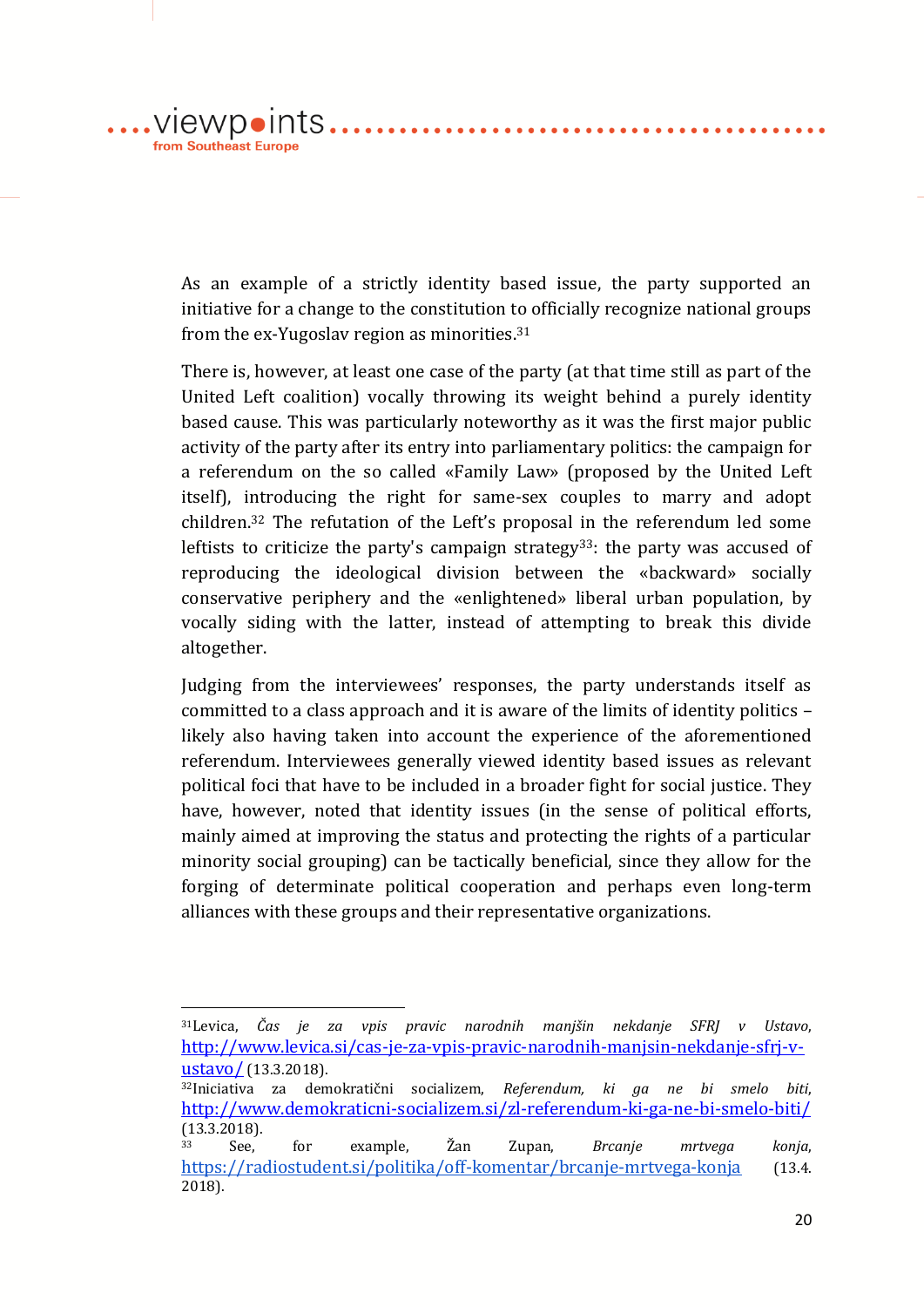viewpoints. from Southeast Europe

1

#### **2.2.2.2. A national focus vs. international/European integration**

This issue has been quite fervently and at times conflictedly dealt with in the Left Party's past, particularly by members of the IDS in 2015/2016, in the wake of the Greek Syriza government's confrontation with European institutions and its aftermath. There were numerous voices that called for a decisively anti-EU position<sup>34</sup> – given Syriza's total failure to reach even modest concessions within the EU and Eurozone framework – and to seriously consider the option of abandoning the Eurozone if the party assumes power. Nevertheless, in the end, the party seemed to have settled for a somewhat modest «soft eurosceptic» position: the current programme of the merged party thus includes only a brief remark on the possible need to «prepare for the possibility of introducing an autonomous currency»35. However, most of the programme's points regarding European integration aim at reforming the EU and Eurozone institutions by pushing them towards more just and redistributive policies.<sup>36</sup>

Judging from the interviews, however, this is not an issue currently of immediate importance that weighs heavy on party members' minds; it is likely that a certain pragmatic realism has settled in with regard to the dilemmas of European integration, given that the party is currently quite far from a position in which it would have to make any important decision in this regard – not only is it unlikely that the party will find itself in a sufficiently influential position in the country in the near future, but even so, the small and highly externally exposed Slovenian economy offers relatively little space for manoeuvre in relation to any autonomous radical actions of this kind. We could say that the Left has in due course settled for a reactive position regarding this dilemma, recognizing that exiting the EU or the Eurozone is a rather complicated project (also now taking into account the example of Britain), and

<sup>34</sup> Združena levica, *Programska konferenca o evropskih integracijah,*  [http://www.demokraticni-socializem.si/plan-b-programska-izjava-ids-o](http://www.demokraticni-socializem.si/plan-b-programska-izjava-ids-o-evropskih-integracijah/)[evropskih-integracijah/](http://www.demokraticni-socializem.si/plan-b-programska-izjava-ids-o-evropskih-integracijah/) (13.4.2018).

<sup>35</sup> Levica*, Program stranke Levica*, [http://www.levica.si/wp](http://www.levica.si/wp-content/uploads/2018/02/program-Levica.pdf)[content/uploads/2018/02/program-Levica.pdf](http://www.levica.si/wp-content/uploads/2018/02/program-Levica.pdf) (13.3.2018). <sup>36</sup> Ibid.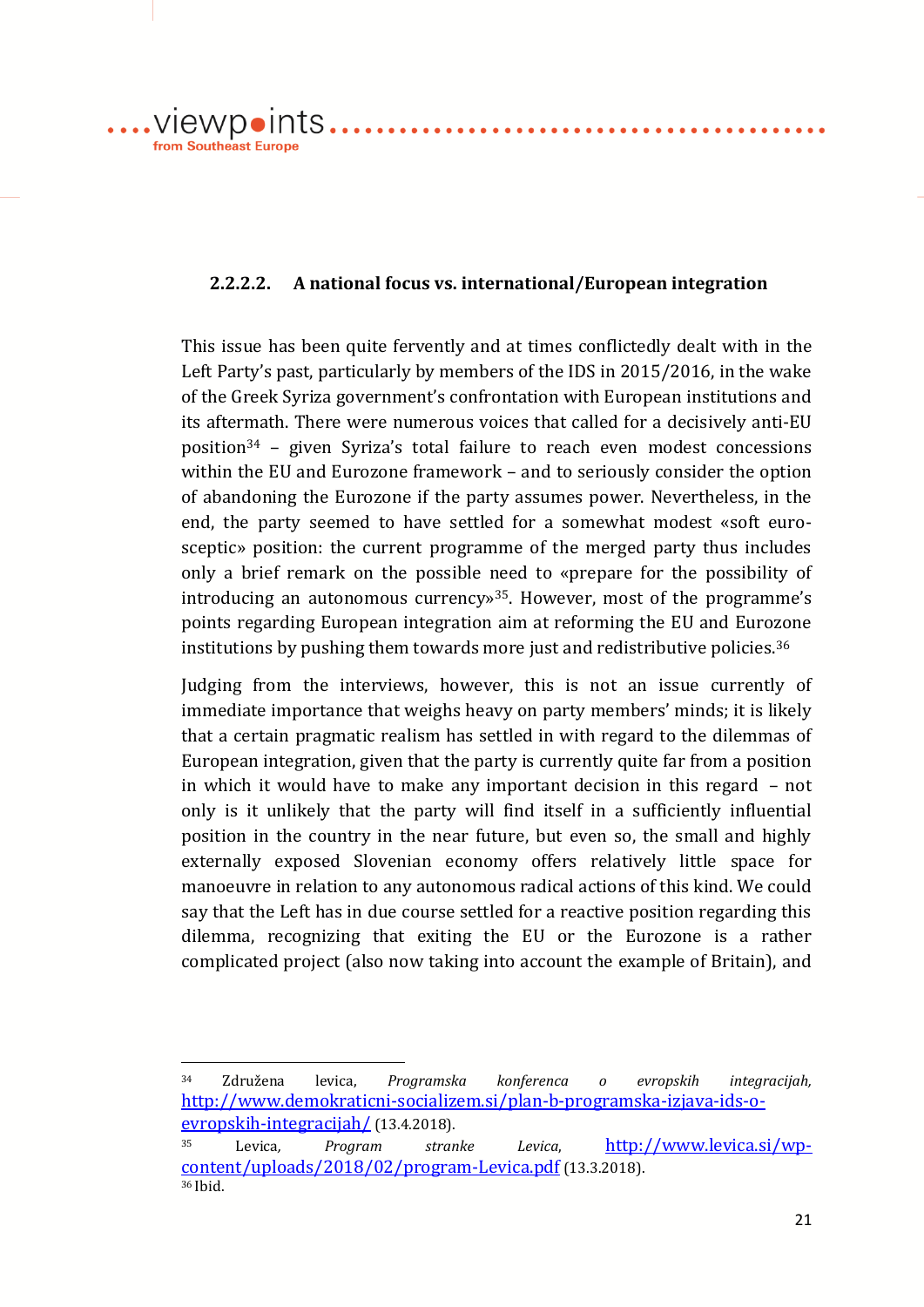....VIewpoints....... from Southeast Europe

> that such measures could probably be only undertaken as a last resort or in response to potential general disintegration.<sup>37</sup>

. . . . . . . . . . . . . . . . . . .

. . . . . . . . . . . . . .

There is another dimension to this political dilemma: the importance of EU integration not as a programme point for a future plan of international relations, but as an element of present day practices in the party. Namely, in terms of resource allocation, how important to the party is its integration in trans-national party structures (e.g. the European Left), compared with its activity in the national political arena? For the party members, both dimensions were important; however, a decisive preference for national level politics was emphasized. One interviewee, for example, expressed the concern that too big an emphasis on international party cooperation (where for example any issue, as long as it has at least a plausible international relevance, e.g. anything refugee-related, is immediately raised to the international level), can sometimes make the question of whose responsibility it is to *act*, less clear*.*  Another interviewee stressed that the national political arena provides more space for exerting pressure and influence on policy-making and legislative procedures than the European arena – the national parliament, for example, has greater jurisdiction than the European parliament.

Therefore, while the party naturally maintains international perspectives and alliances, it appears to place a strong strategic emphasis on the national political arena.

#### **2.2.2.3. Confronting populism and the New Right**

The precise way in which we (and the interviewees) interpreted this question can be roughly phrased as follows: we are witnessing the upsurge and notable success of political parties and movements that decisively position themselves against established political groupings, structures and modes of functioning, i.e. the rise of *populist* groupings. In all notable cases, populism takes aim specifically at the *liberalism* of the contemporary establishment and proposes decisively illiberal and right-wing alternatives. Of greater worry, populist groupings often tend to attract certain sections of disenfranchised,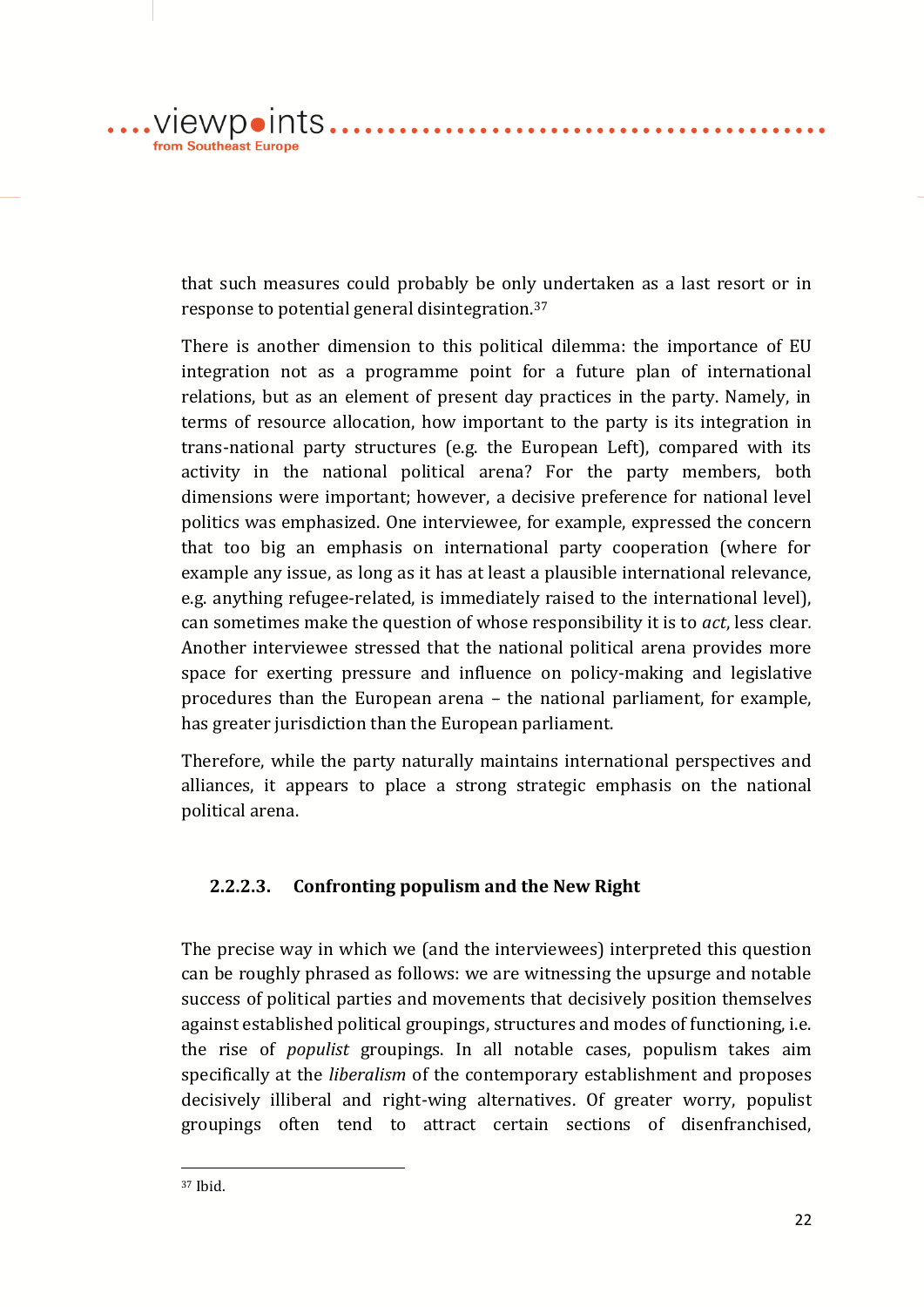disappointed, resentful and excluded people, who should or could in theory be supporters of left parties. The question is, then, how should populism be countered – or more specifically, how should populist elements (tactics,

discourses or even positions) be appropriated on the left.

 $\dots$ .viewpoints...

from Southeast Europe

For the most part, interviewees opposed any kind of concessional tactics that have been witnessed elsewhere on the continent, such as tentatively playing on anti-immigrant sentiments visible in an important *Die Linke* faction (to counter the *AfD*), or playing on nationalist sentiment, such as *France Insoumise* (to counter the *Front National*).

. . . . . . . . . . . . . . . . .

The party is also declaratively opposed to another possible kind of populism, namely, sliding towards the centre to increase its general appeal. For example, there was a short debate over whether the party should get rid of its potentially «divisive» symbol of a five-pointed star in favour of something with less historical baggage, but it was decided that the star should be retained.

It must be mentioned that there are no «purely» populist (in the sense of new, anti-establishment, antiliberal right-wing parties) influential political actors in the Slovenian political space; while the main right-wing party (SDS) often uses populist rhetorical and tactical elements, this party can hardly afford to assume a sincere «anti-establishment» position, given that since Slovenia's independence, it has been at the top of several ruling government coalitions. In some sense, an «anti-establishment» attitude has become integral to the system itself: since the onset in 2011 of a crisis period in the political system, new parties with supposedly «fresh» and «apolitical» faces have been repeatedly springing up and seizing large swaths of the centrist vote – the currently ruling *Modern Centre Party* (*Stranka modernega centra-SMC*) being one of them.

One interviewee summarized the party's strategy in the following manner: the party is combating populism not by tactically co-opting it, and neither through uncritically denouncing it, like the liberal-centrist block. Rather, the party tries to present how in fact, centrist liberal politics and right-wing populism (in the Slovenian context) are much more similar than they appear to be, with the centre often projecting a «nicer facade», but ultimately implementing policies that would «satisfy» any populist (such as in the case of the treatment of refugees).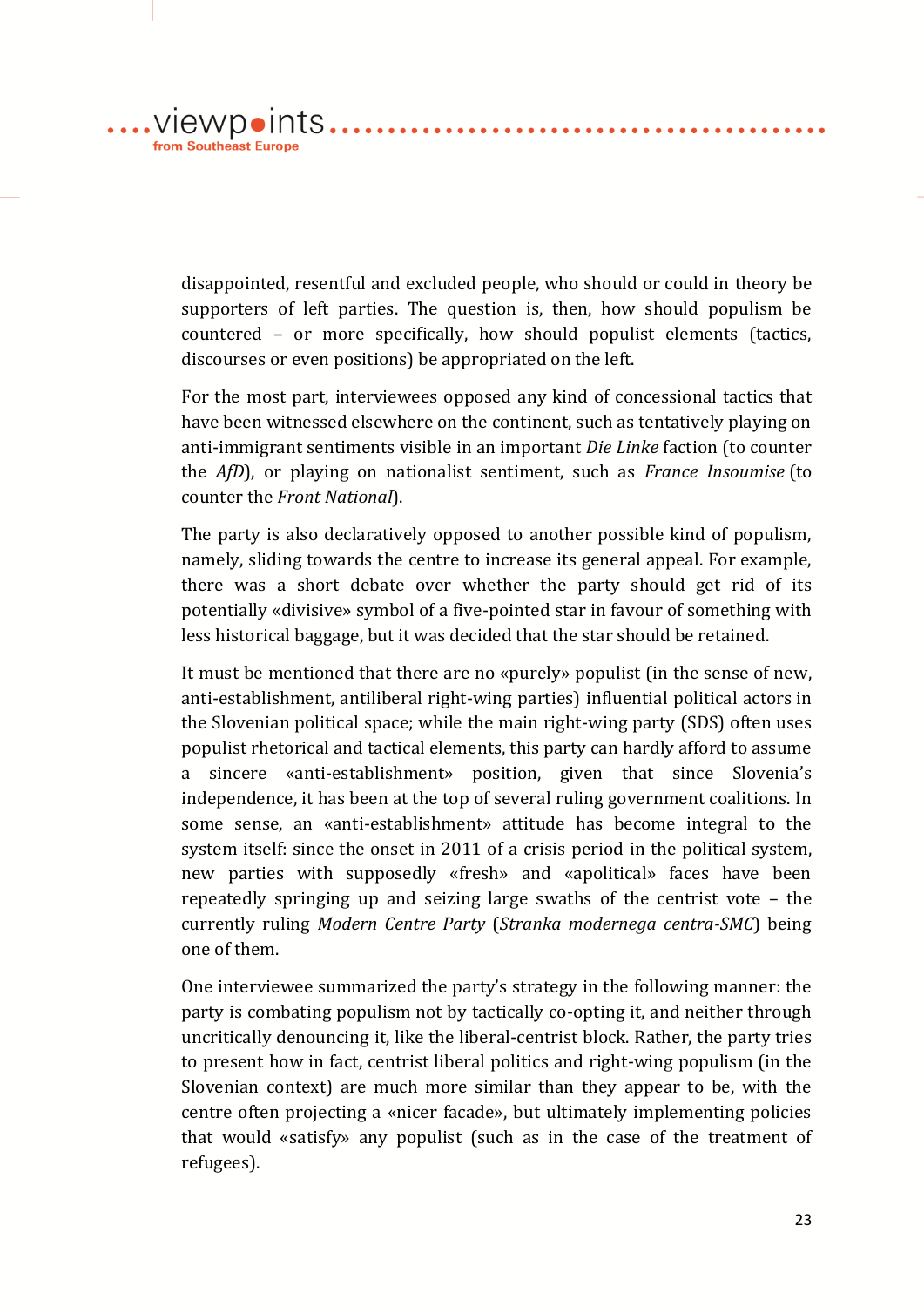....VIewpoints......................... from Southeast Europe

# **2.3. Organizational structure**

The main organs of the Left Party are:

- **-** *The congress*: the supreme decision-making organ of the party, consisting of all the party members, regularly summoned once a year. The congress elects the members of the council, the statutory commission, the disciplinary commission and the supervisory commission. The congress decides on issues concerning the party statute; the party programme; the electoral programme; the formation of electoral or government coalitions; the rules of procedure for the supervisory, statutory and disciplinary commission; the party logo and graphic designs, and possible mergers with other parties.
- **-** *The party coordinator*: elected by the party council and authorized to coordinate the party, represent the party in the public sphere, represent the party in legal issues, and to run the executive committee meetings.
- **-** *The council*: the highest decision-making organ in the period between two congresses.
- **-** *The executive committee*: the supreme executive organ of the party.
- **-** *The supervisory commission*: an independent party organ consisting of five members, elected by the congress, authorized for surveillance of the financial management of the party, and for the consistency of the activities of party organs with the statute and other party documents.
- **-** *The disciplinary commission*: an independent party organ consisting of seven members, elected by the congress, and authorized for oversight of the internal and public activities of the party from the point of view of their consistency with the general ethical guidelines of the party.
- **-** *The statutory commission:* an independent party organ consisting of five members, elected by the congress, and authorized for the interpretation of the statute, the interpretation of other party acts and for their compliance with the statute.
- **-** *The general secretariat:* an organ authorized for ensuring expert, administrative and organizational support for other party organs on the national and local levels. The general secretary is elected by the party council. The functions of the secretary include representation of the party in legal issues and preparation of the party's annual financial plan.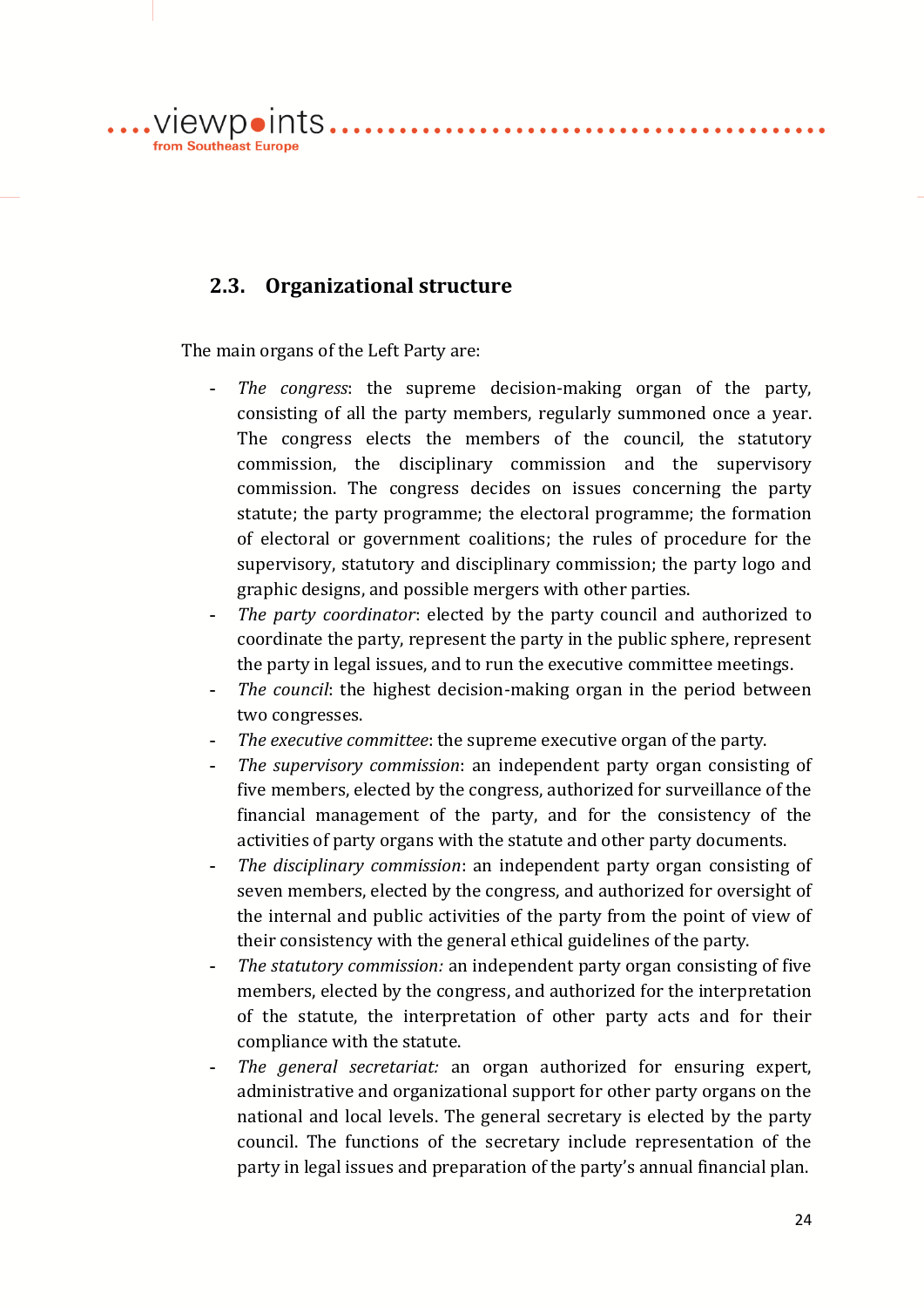

- **-** *The parliamentary group:* consisting of five members of parliament and nine other employees, authorized for expert appraisal, consultancy and PR strategy.
- **-** *Local chapters:* centres of the party's activities at the local level.<sup>38</sup>

The following analysis of the internal organizational structure of the party will consist of a detailed analysis of four party organs, which are the most influential in forming the *programmatic* directions of the party in its day-to-day activities: the executive committee, the council, parliamentary group and local chapters. Other organs with decisive jurisdictions of an *administrative* nature, e.g. the general secretariat, will be left aside.

#### **2.3.1. The council**

<u>.</u>

The council is formally the highest decision-making body of the party in between two consecutive congresses. It is composed of 25 representatives elected at the congress and a maximum of 18 regional delegates, whose number is determined according to the state of the currently existing regional chapters of the party. While the congress-elected members of the council have complete autonomy when it comes to voting and voicing their concerns, the regional delegates are supposed to represent the will of the local chapters and are voted for by the local delegates of their respective regions – they can therefore be recalled by the local delegates if they do not fulfil this condition. Their mandate is half the length of other council members – it lasts only one year. The meetings of the council are announced and led by the assistant coordinator of the party.

The party council's tasks are to oversee the work of the party in general (except for tasks which fall under the jurisdiction of the disciplinary committee, oversight committee and statutory committee) including its bodies and functionaries, by assigning them tasks and giving them guidelines for their execution. It is supposed to function as the steering mechanism of the party, by collecting suggestions for new possible actions, deliberating upon possible

<sup>38</sup> Levica, *Statut stranke Levica*[, http://www.levica.si/statut/](http://www.levica.si/statut/) (28.4. 2018).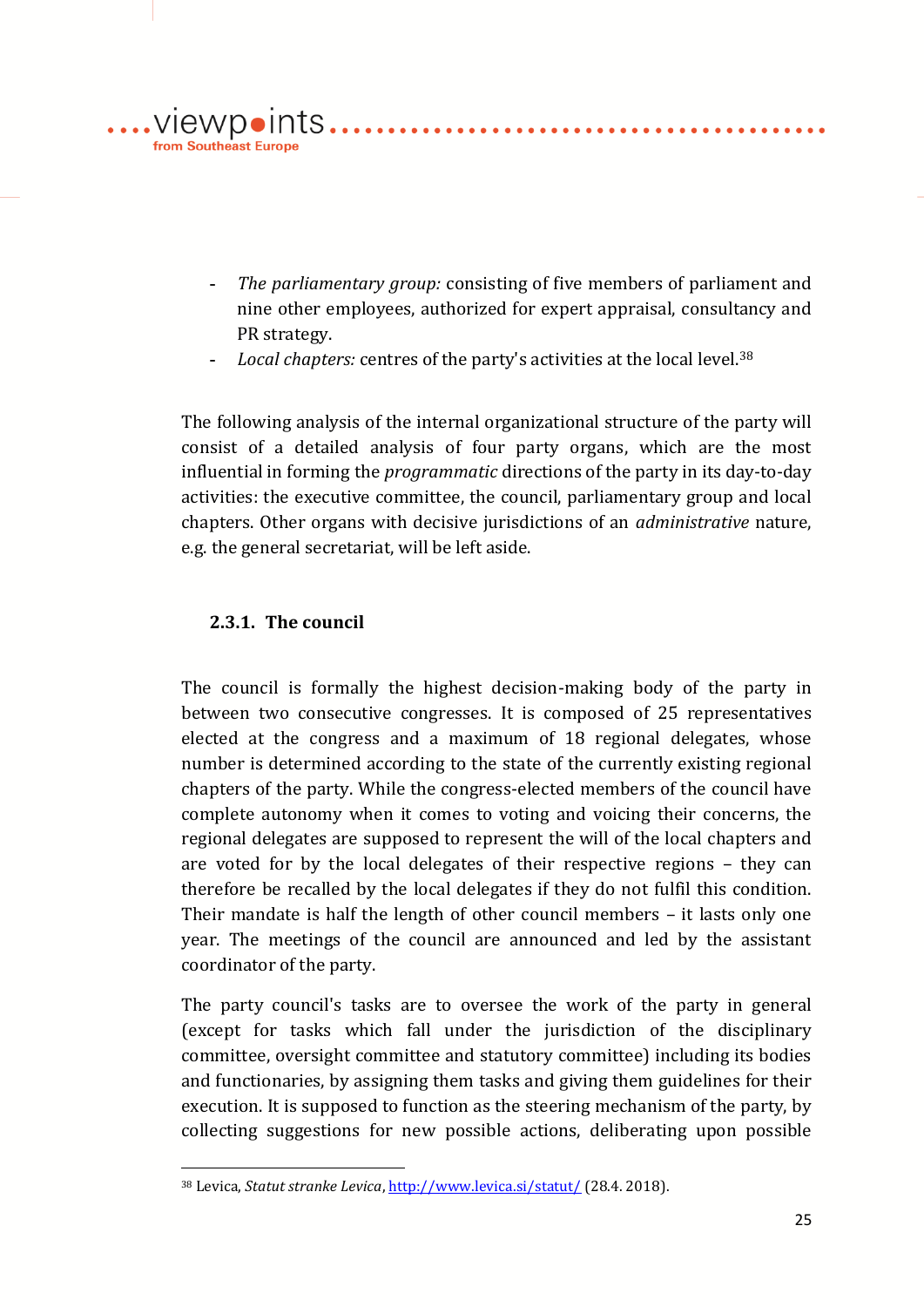$\dots$ .viewpoints... from Southeast Europe

> changes to the structure and direction of the party, including questions regarding staff, electoral strategies, the authorization of candidate lists, the establishment of project-focused working groups and the final authorization of all kinds of formal procedures, except for those covered by other bodies (the statutory, disciplinary or executive committee and the congress). The council also has a final say in all disciplinary procedures as a last instance for complaints. Any disciplinary measures can thus be overruled by the council.<sup>39</sup>

. . . . . . . . . . . . . . . . .

While the council is formally the most powerful body in the party, serving as its own internal version of a parliament, the actual state of affairs is that the council only partially fulfils its role at present. Several interviewees voiced their concerns over the passivity of the council with respect to the decisions of the executive committee and the parliamentary group. This appears to be due to conflicts inside the councils of the parties that predated the Left Party, and due to the independent role that the parliamentary group and the executive committee sometimes took in such situations. Even though such conflicts are not as pressing in the newly integrated party, a regaining of its full role as the main steering wheel of the party is yet to happen.

#### **2.3.2. Parliamentary group**

The Slovenian Parliament consists of several parliamentary groups, made up of elected deputies who are members of the same party. The parliamentary group of the Left in a narrow sense currently consists of five elected members of parliament: Miha Kordiš, Violeta Tomič, Matej Tašner Vatovec, Franc Trček, and the group head Luka Mesec. Initially, the parliamentary group of the former ZL consisted of six members, including Matjaž Hanžek, who left the group due to the aforementioned disagreements regarding the unification of the party, to become an independent deputy. The parliamentary group in a wider sense includes nine other employees, authorized for consultancy, expert appraisal and PR strategy.

In the new statute of the Left, accepted at «the merger congress» on 24 June 2017, the rights and obligations of the parliamentary group were roughly determined as follows: in their parliamentary work, the members must abide by the constitution and the law, and are responsible to their voters. They are to

<u>.</u>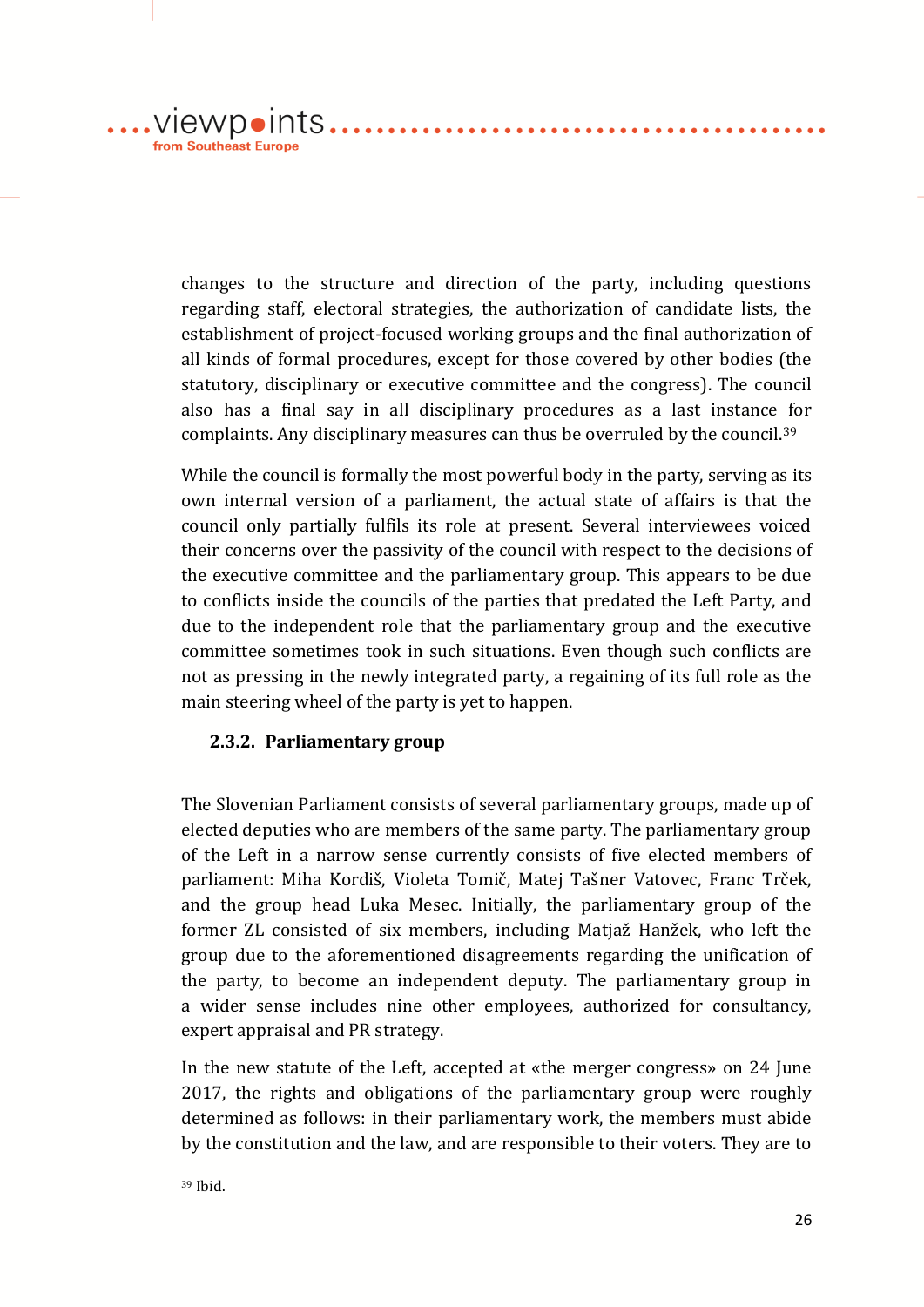$\dots$ .viewpoints $\dots$ . from Southeast Europe

> act in accordance with the party statute, decisions, directions and views of other party organs. They propose the leader of the parliamentary group and his or her deputies to the party council and are chartered to confirm their proposal. According to the statute, the function of the leadership of the parliamentary group is incompatible with the functions of the executive committee of the party (apart from the function of the representative of the parliamentary group in the executive committee), supervisory committee, statutory commission and the disciplinary commission.<sup>40</sup>

. . . . . . . . . . . . . . . .

In comparison with the previous statutes of the ZL coalition parties, particularly with that of the IDS, the role of the parliamentary group within the Left Party is defined somewhat loosely. Many paragraphs that used to determine its responsibilities and commitments towards other party organs, are absent in the new statute. Namely, the former IDS statute stressed that the members of the parliamentary group are responsible to the party organs and are obliged to cooperate with them. The parliamentary group was to regularly inform the party organs about its work, and the council had the right to demand a report on the work of the parliamentary group or its individual members. Moreover, the internal rules of procedure, accepted by the parliamentary group, had to be authorized by the council.<sup>41</sup> These statutory changes could either be interpreted as mere technical simplifications, aimed at improving the smooth functioning of the parliamentary group, or as curtailments of «checks and balances», that previously limited the autonomy of the parliamentary group in its relations with other party organs, and especially with the council.

Even though, according to the current statute, the supreme decision-making organ of the party is the council, it seems that the *de facto* most influential organ of the party, at least as far as issues concerning the ideological and programmatic directions of the party are concerned, is the parliamentary group. Its influence, however, does not derive so much from its formal status, determined by the statute, but rather from the material conditions of its functioning. First, the members of parliament are, solely due to the nature of their daily work, well equipped with important information and know-how

 $40$  Ihid.

<sup>41</sup> IDS, *Statut Iniciative za demokratični socializem*, [http://www.demokraticni-socializem.si/o](http://www.demokraticni-socializem.si/o-nas/statut-stranke-iniciativa-za-demokraticni-socializem-ids/)[nas/statut-stranke-iniciativa-za-demokraticni-socializem-ids/](http://www.demokraticni-socializem.si/o-nas/statut-stranke-iniciativa-za-demokraticni-socializem-ids/) (28.4. 2018).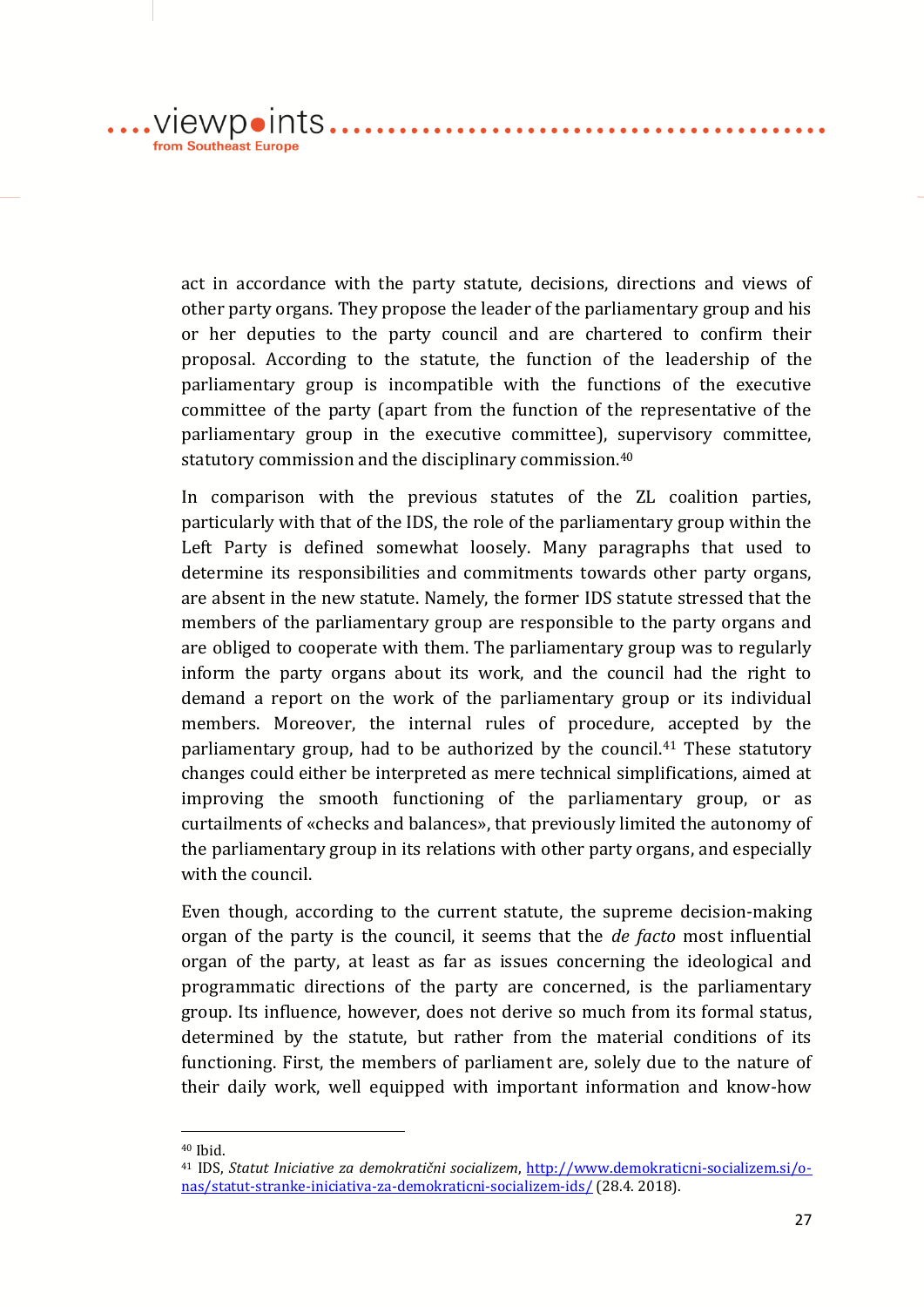....VIewpoints... from Southeast Europe

> regarding political issues of high technical complexity. Second, due to their ease of public recognition, resulting from the media coverage of their work, they are able to exert more influence through the media. Third, the parliamentary group in the wider sense includes 13 professional cadres, who all take care of the smooth functioning of the parliamentary group, whereas the rest of the Left's professional staff, primarily (but not exclusively) taking care of the functioning of other party organs, includes only four employees. Last but not least, most of the government funds, obtained by the party on a monthly basis, are directed towards the parliamentary group. The distribution of funds and human resources within the party clearly favours the parliamentary group in comparison to other party organs.

. . . . . . . . . . . . . . . . . . .

. . . . . . . . . . . . . .

#### **2.3.3. The executive committee**

The executive committee is the highest operative body of the party. Its primary role is to implement the decisions of the party council and it provides guidance in its decision-making process.

It is composed of 11 members: the coordinators of each of the party's seven «working groups» (working group for internal communication, working group for external communication, programme conference working group, internal education working group, regional cooperation working group, international working group, and working group for cooperation with allied organizations and civil society), the party's coordinator (responsible for coordinating the executive committee), the party's vice-coordinator (responsible for coordinating the council), the general secretary, and a representative of the parliamentary group.<sup>42</sup>

The executive committee's tasks are: 43

- Preparing proposals for discussion at party council
- Coordinating the work of party organs at different levels of the party
- Leading and executing the party's electoral campaigns
- Deciding on exceptions regarding party membership fees

<sup>42</sup> Levica, *Statut stranke Levica,* <http://www.levica.si/statut/> (28.4. 2018). <sup>43</sup> Ibid.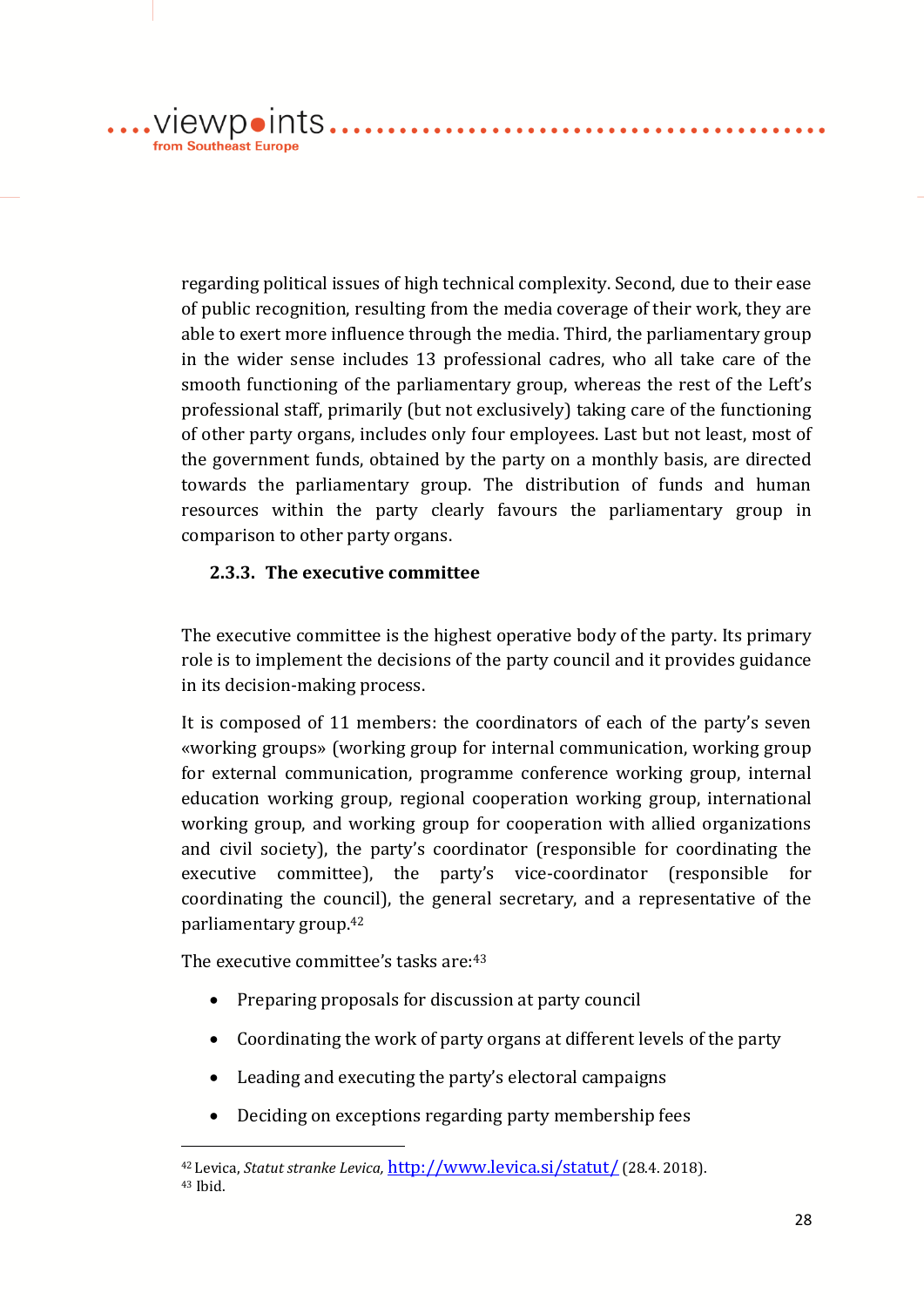

 Being informed on the financial state of the party and executing its financial plans

. . . . . . . . . . . . . . . . . . .

. . . . . . . . . . . . . . .

- Coordinating the cadre policy of the party
- Implementing the decisions of the congress and party council
- Giving opinions on initiatives to create new local chapters

The executive committee has regular meetings every two weeks, and more if necessary.<sup>44</sup>

The executive committee reports to and is supervised by the party council.<sup>45</sup> Its members, however, are elected directly at the congress (except for the representative of the parliamentary group, which is not an elected function). While initially (in the IDS stage of the organization), the executive committee was more of an administrative appendage to the council, it seems that over time, responsibilities have slowly migrated from the purview of the council to the purview of the executive committee. In other words, the executive committee eventually assumed a much more proactive role in directing the council – typically, all the council's decisions and accompanying discussion is framed in advance into concretely predetermined alternatives prepared by the executive committee. One small, but perhaps telling mark of this transition is the fact that, in the IDS's 2014 statute, the role of the executive committee in relation to the council was listed last among the committee's tasks, and framed as «preparing necessary materials for the council».<sup>46</sup> In contrast, in the current 2017 statute of the *Left Party*, this task has moved to the top of the list and has been slightly reframed as «preparing proposals for discussion at the council.»<sup>47</sup>

At the same time, the executive committee integrates the party working groups, having been composed by their coordinators. Moreover, it includes (at least one by formal design, but factually more) members from the parliamentary group, thereby completely integrating the whole of the party's central apparatus.

<sup>44</sup> Ibid.

<sup>45</sup> Ibid.

<sup>46</sup> IDS*, Statut Iniciative za demokratični socializem, [http://www.demokraticni](http://www.demokraticni-socializem.si/o-nas/statut-stranke-iniciativa-za-demokraticni-socializem-ids/)[socializem.si/o-nas/statut-stranke-iniciativa-za-demokraticni-socializem-ids/](http://www.demokraticni-socializem.si/o-nas/statut-stranke-iniciativa-za-demokraticni-socializem-ids/) (28.4. 2018).*

<sup>47</sup> Levica, *Statut stranke Levica,* <http://www.levica.si/statut/> (28.4. 2018).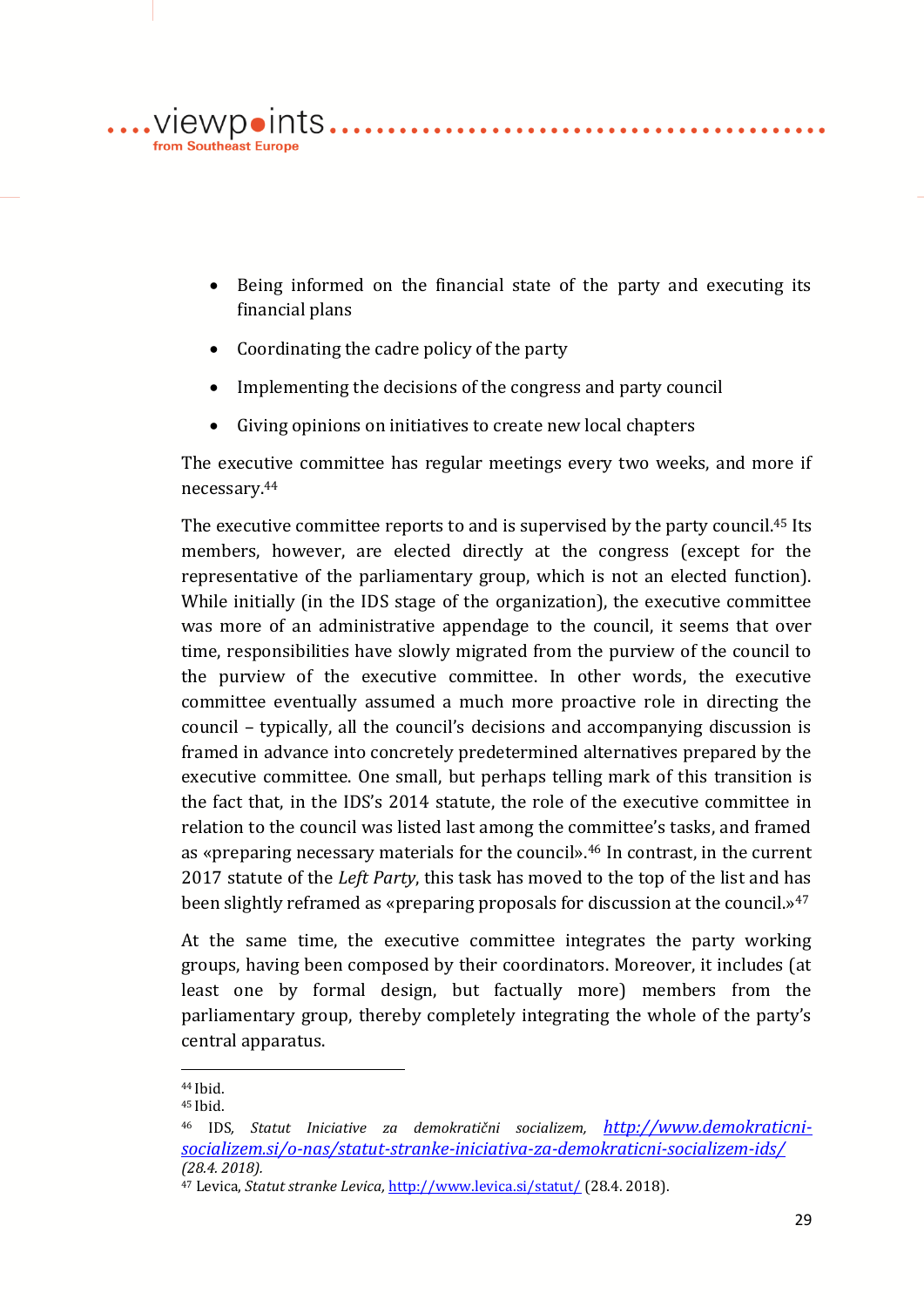

#### **2.3.4. General overview**

To sketch a concrete example of the dynamics of the party's activity in its «normal» mode of functioning, as described by the committee's members. It must be noted that such normal functioning has only been a relatively recent possibility, so to say, as the *Left Party* has only been formally (re)constituted recently.

. . . . . . . . . . . . . . . .

Now that the party has full resources, its ‹normal functioning› is organized along the following lines: the council decides (following a proposition by the executive committee) on three to four main annual campaigns, each lasting for about three months. These are then the focal area of the party's activity on all levels of its functioning. According to the coordinator of the working group for communication, the general objective of these campaigns is to inform and highlight a chosen topic or political effort in a sustained manner, that is to foster continuous activity regarding the chosen topic as opposed to one-off press conferences where the party's views are declared. The idea is to engage the public on various levels: with publicized events (e.g. public debates and round table discussions), petitions, and parliamentary activities (questions, amendments, etc.), which are more prone to media coverage. The minimum wage increase campaign was emphasized by an interviewee as a particularly strategically useful topic, as it satisfies two important goals at once: it is a simple and straightforward motion, clearly very consistent with the party's general programme, and perhaps even having a chance of succeeding, if the government considers that blocking the initiative would harm its political image (by the time of this report's conclusion, however, this has turned out not to be the case).

In general, the main challenge for the executive committee (in coordinating with the council), is to preserve the coherence of ideological guidelines and of general political agreement within the party. The most prominent possibility for conflict, or failure regarding the functioning of the party's internal democratic procedures, comes from the parliamentary group, which is well organized, well integrated, the most publicly visible and most active part of the party, and, consequently, the best equipped for autonomous action; the crucial question is how to assure that it does not, at one extreme, overstep its mandate in decision-making and in the determination of the party's programmatic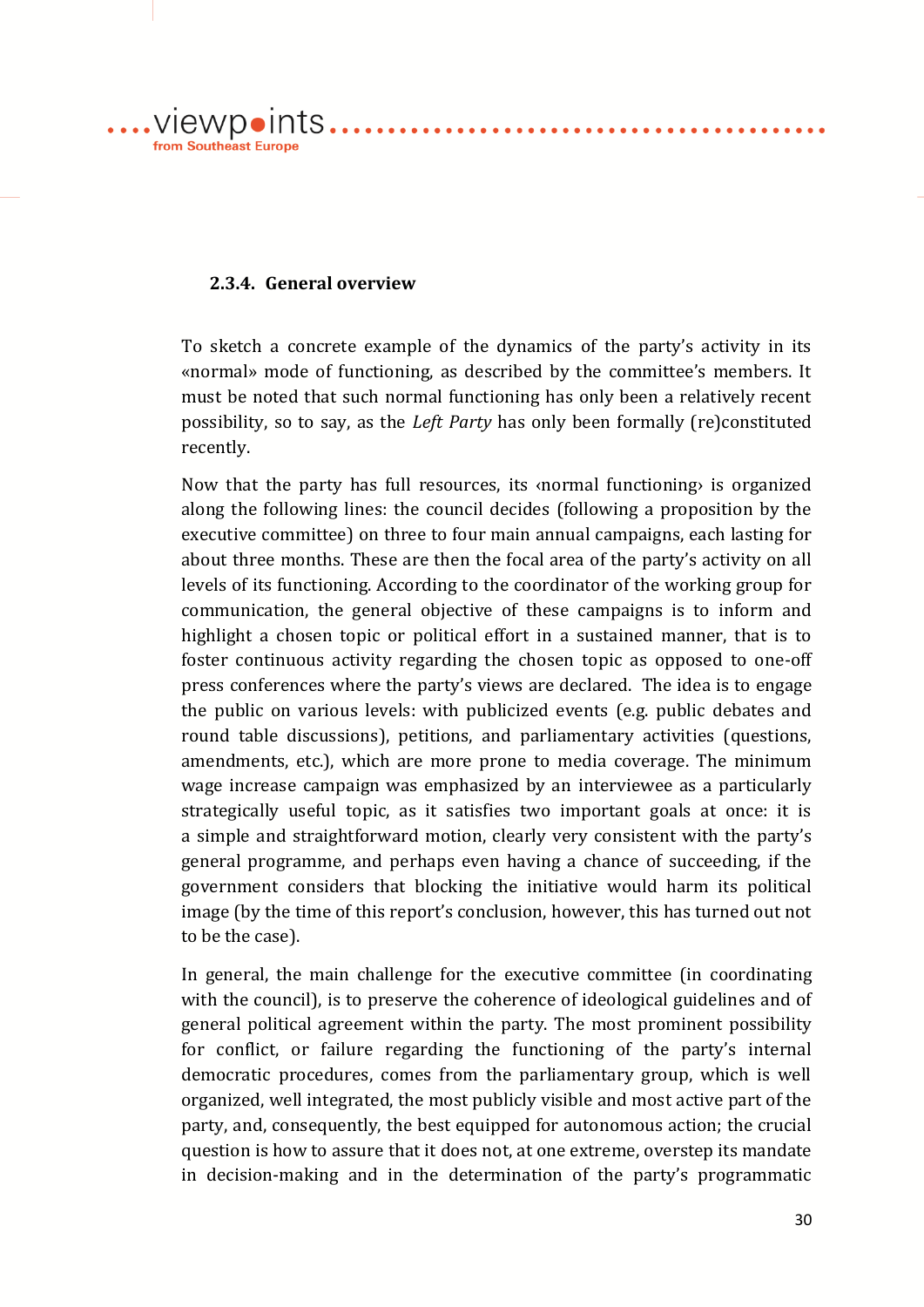guidelines as regards the party's internal democratic decision-making process. Simultaneously, at the other extreme, it should be assured that it is not uselessly dragged down by the relatively slower functioning of the rest of the party apparatus. The precarious balance between what is the appropriate and at the same time, pragmatic, level of autonomy has emerged (or is still emerging) through continual experience.

. . . . . . . . . . . . . . . . . .

.viewpoints...

from Southeast Europe

One of the interviewed members of the executive committee provided us with an informative analysis by breaking down political issues into three categories, differentiated by the degree of conflict they could potentially induce.

- a. The first category includes straightforward issues where the general position of the party has already been unambiguously decided in advance, solely on the basis of the party's programme or its commonly accepted ideological tenets. A representative example is the aforementioned minimal wage campaign. Here, the parliamentary group and other autonomous party bodies are generally allowed a lot of discretion in deciding on the detailed course of action deemed appropriate.
- b. The second category consists of cases where the party programme and ideological tenets provide only abstract principles. These are to be asserted, whereas the way in which these principles and tenets can best be asserted in a concrete situation are not evident. A recent example is the issue of Catalonia's independence. The party programme upholds the principle of the self-determination of nations. However, due to the controversial circumstances of the attempted secession procedure, it was not unambiguously clear within the party whether this principle would be best followed by wholly supporting Catalonia's independence, or sufficiently satisfied via Catalonia's regional autonomy. During an internal debate, the two positions crystallized, and finally the grouping that supported independence won by vote on the council. Consequently, the parliamentary group was given the mandate to argue for and attempt to convince the government to support Catalonia's independence.
- c. The third category includes completely new topics, often technical in nature, e.g. responses to certain legislative initiatives. These tend to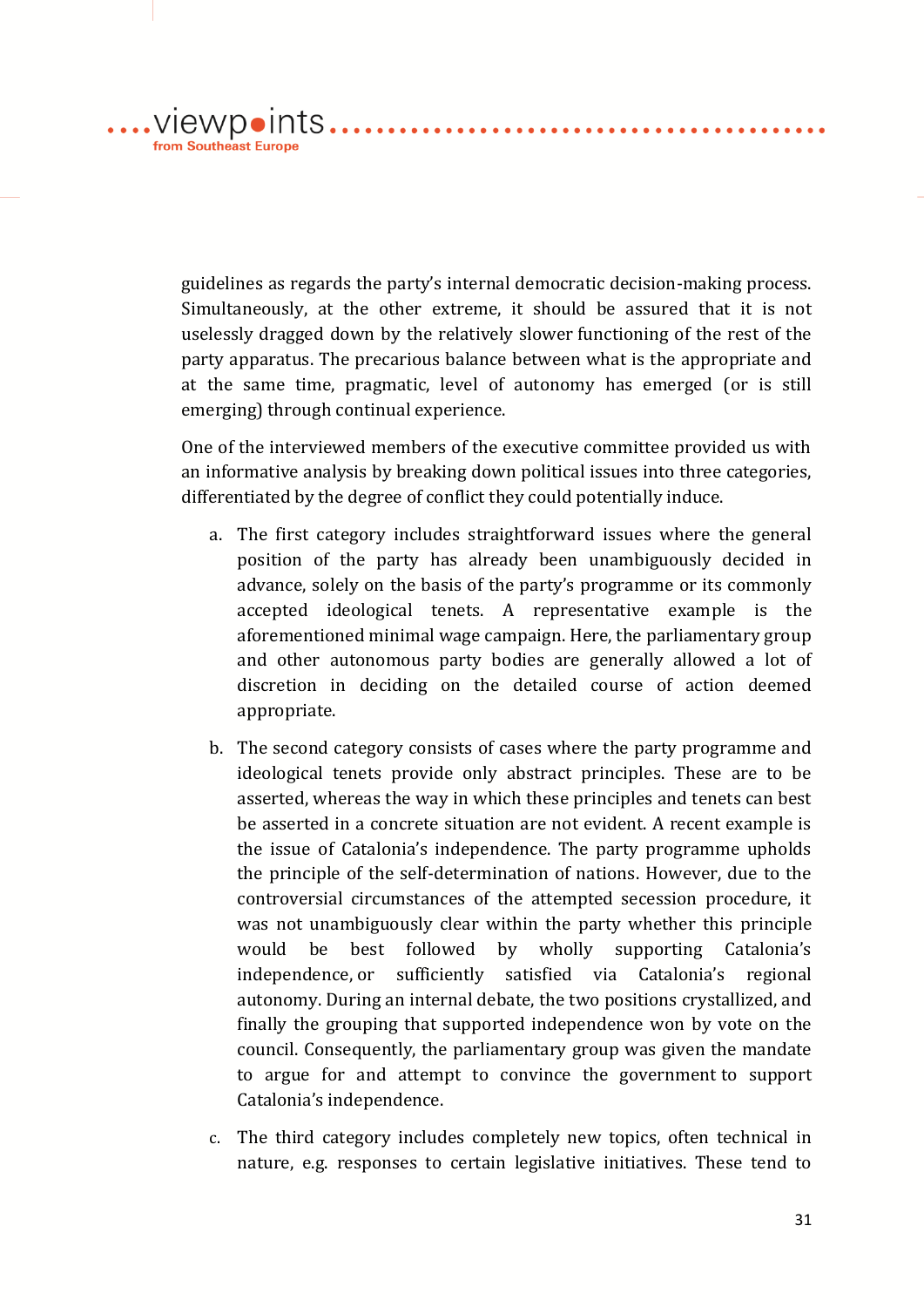naturally fall under the purview of the parliamentary group. However, sometimes they include important political decisions and induce dilemmas, most often framed in terms of political feasibility and compromise vs. ideological strictness.

....VIEWp•Ints..........................

from Southeast Europe

It is worth pointing out that, at the present moment, the central party bodies – the council, the executive committee and the parliamentary group - are in fact much more tightly knit together than is required by the formal party rules, with three members of parliament from the party ranks also holding a position on the executive committee (apart from the parliamentary group representative), and also with virtually all members of the executive committee also being members of the party council, hence ensuring a fair amount of influence and party cohesion purely by virtue of participation.

It should also be noted that, judging solely from the executive committee, the vast majority (8 of 11) of members come from the pre-merger IDS section of the party. It might be permitted to say that, at this top party level, the merger was more an extension of the previously existing «IDS» executive committee. Furthermore, we can observe that almost all of them have been present in the party since the very inception. In fact, the following pattern seems to have emerged: amongst those people most crucially involved in the launch of the IDS, a significant number have since (more or less vocally) left the party altogether due to disagreements, and the rest have formed a tight party «core».

It seems that we are currently dealing with a party that went through a certain process of consolidation: after a period of intense disagreements, it has stabilized and adopted a more harmonious *modus operandi*, importantly supported by the cohesive alliance of its central group of members. While this group provides coherent and stable leadership, it remains to be seen how this relatively firm hierarchy affects the enthusiasm and feelings of inclusion of other members of the party.

As regards the future: according to the generally expressed view of the interviewees, the future of the party is clearly framed in its parliamentary context. The crucial determining event for the party will thus be the spring 2018 elections. There is a chance that the party will find itself in a ‹kingmaker› position, where the possibility of a centre-left coalition will hinge on the Left's readiness to enter a ruling coalition. Our interviewees mostly expressed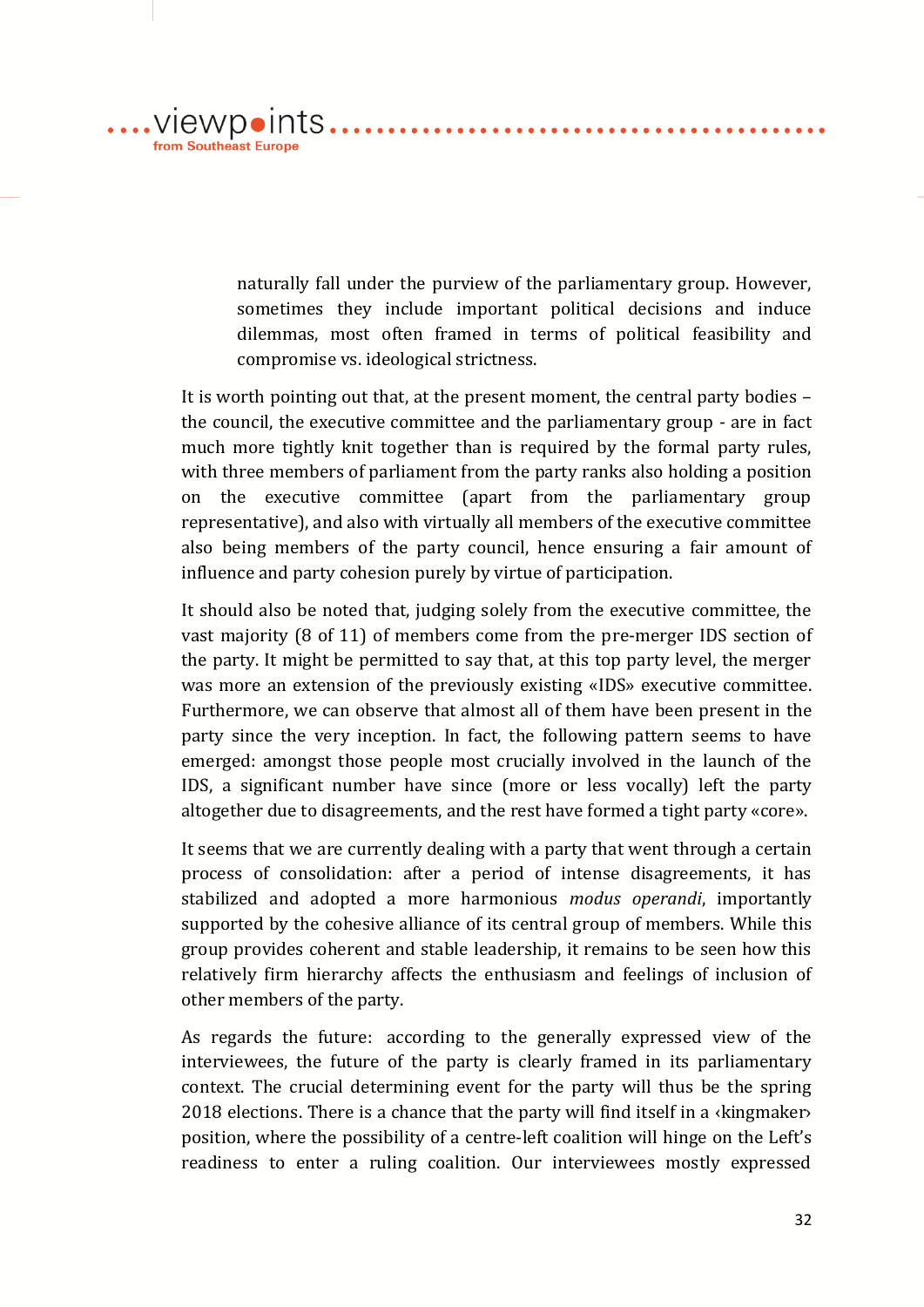$\dots$ .viewpoints... from Southeast Europe

> caution regarding this option (the decision to enter a ruling coalition is otherwise subject to an internal party referendum as defined in the statute). <sup>48</sup>

. . . . . . . . . . . . . . . . . . .

. . . . . . . . . . . . .

#### **2.3.5. Local chapters**

The Left Party's local chapters are the elementary cells of the party. They are the centres of party activity at the local level.

The local chapters are integrated into the party as a whole through the delegates' mediation, who represent the chapters at the party council. Each local chapter has one delegate in the party council (while the statute ultimately anticipates a three-tier structure of the party, with regional committees constituting the level between local chapters and the party council.<sup>49</sup> Currently, the regional network is not extensive enough for this to be necessary, so local chapters mostly interact directly with the council). This relation functions in the following manner: 14 days before a certain local chapter's meeting, the local chapter receives the relevant materials from the party council, so it can prepare and discuss the issues at hand, initiate a voting procedure if necessary, and instruct its delegates on how to represent it.

Local chapters are also mutually connected via the working group for regional cooperation. This group is a platform that unites all the local chapter coordinators and secretaries to discuss and exchange experiences regarding local issues (as opposed to the party council, whose function is to determine the general political direction of the party).

They are also centres of the party's participation in official local politics: they propose candidates for municipal councils and mayors and supervise them during the electoral process. However, the selection of candidates must be confirmed at the central party level.<sup>50</sup> Local chapters also function as centres for the initiation of new party members: they have the task of establishing personal contacts with new joint members and integrating them into the party's activities.

1 *<sup>48</sup>* Ibid. *<sup>49</sup>* Ibid.

<sup>50</sup> Ibid.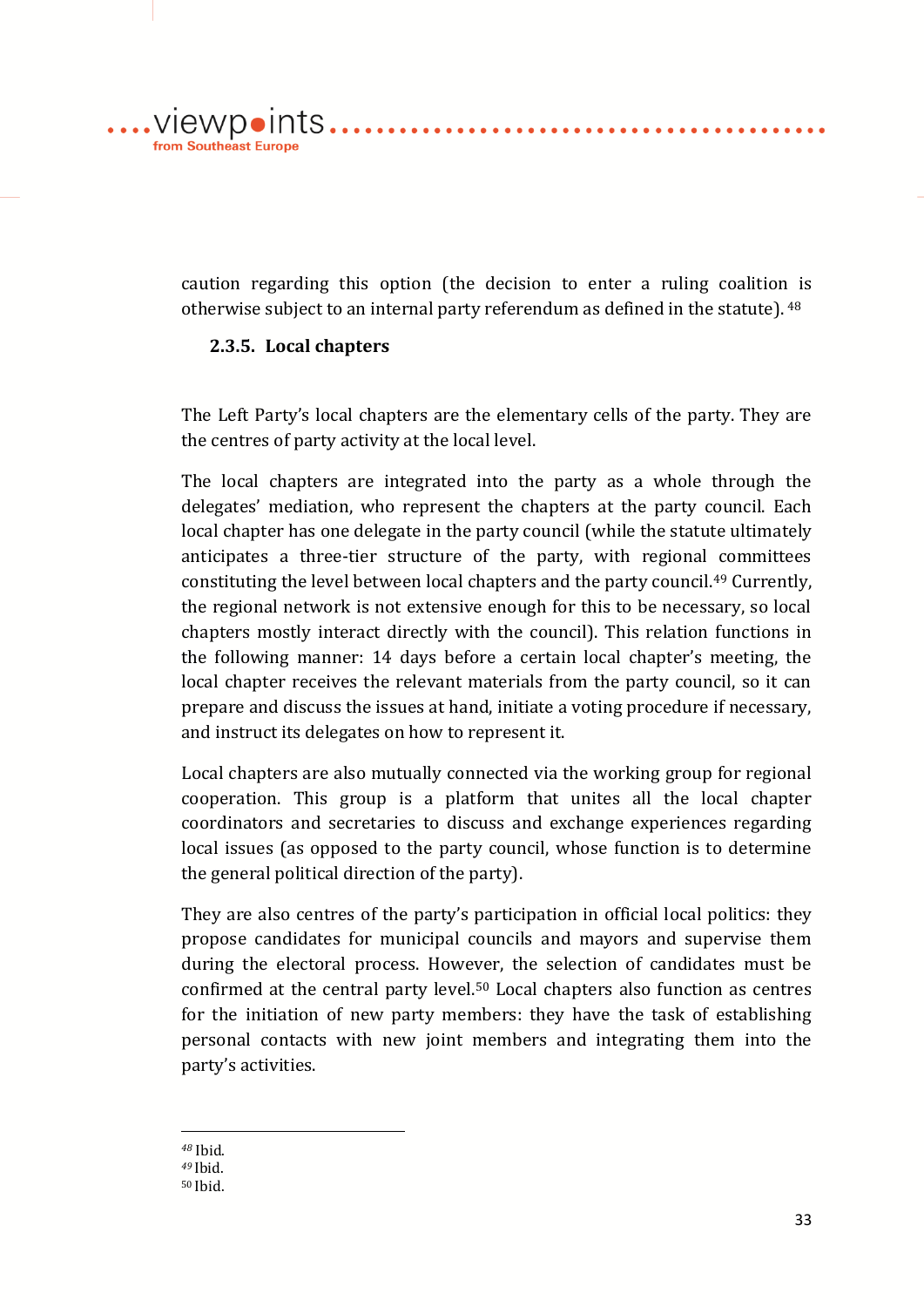....VIewpoints... from Southeast Europe

<u>.</u>

#### **2.3.5.1. Case study: the Ljubljana local chapter**

The Ljubljana local chapter is relatively large. There are no other chapters established in this central Slovenian region, and so it also functions as a provisional regional committee. Formally, about 400 members belong to it, with about 100 actively participating in party life (e.g. participating in online debates, responding to events, etc.). Monthly chapter meetings typically attract around 30 members.

. . . . . . . . . . . . . . . . .

An important part of the local chapter's activities is focused on participating in official local politics: in Ljubljana, this especially means participating in Ljubljana's city council, through the party's representative; the representative's activities in the city council are coordinated with and supervised by the local party chapter. This is particularly important in Ljubljana, because the city is governed by a nominally left-aligned mayor and his coalition, with the opposition composed of right-wing parties. The Left Party therefore remains the only actor likely to articulate a left critique and opposition to the municipal government's actions and policies (opportunities for this are not rare). While the raw political power of the party by itself is negligible – it has only one seat in the city council – its participation in the city council gives it access to information and a certain amount of public authority, so it can at least exert pressure, for instance through the media.

In the case of the biggest Slovenian cities such as Ljubljana, active involvement is also possible at the level of district councils, the lowest level of city governance dealing with smaller scale issues relating to urban life. At this level, the party notes and mediates local issues, complaints and initiatives.

Another responsibility of the local chapter is to function as a local task force for the organization and promotion of the general party's activities: organizing small-scale campaigns (e.g. petitions), and organizing round table discussions about current party campaigns and topics (the most recent example being a smaller public consultation on the minimum wage issue).<sup>51</sup>

<sup>51</sup> Levica, *Posvet o dvigu minimalne plače v Ljubljani*, [http://www.levica.si/napoved](http://www.levica.si/napoved-posvet-o-dvigu-minimalne-place-v-ljubljani/)[posvet-o-dvigu-minimalne-place-v-ljubljani/](http://www.levica.si/napoved-posvet-o-dvigu-minimalne-place-v-ljubljani/) (14.3.2018).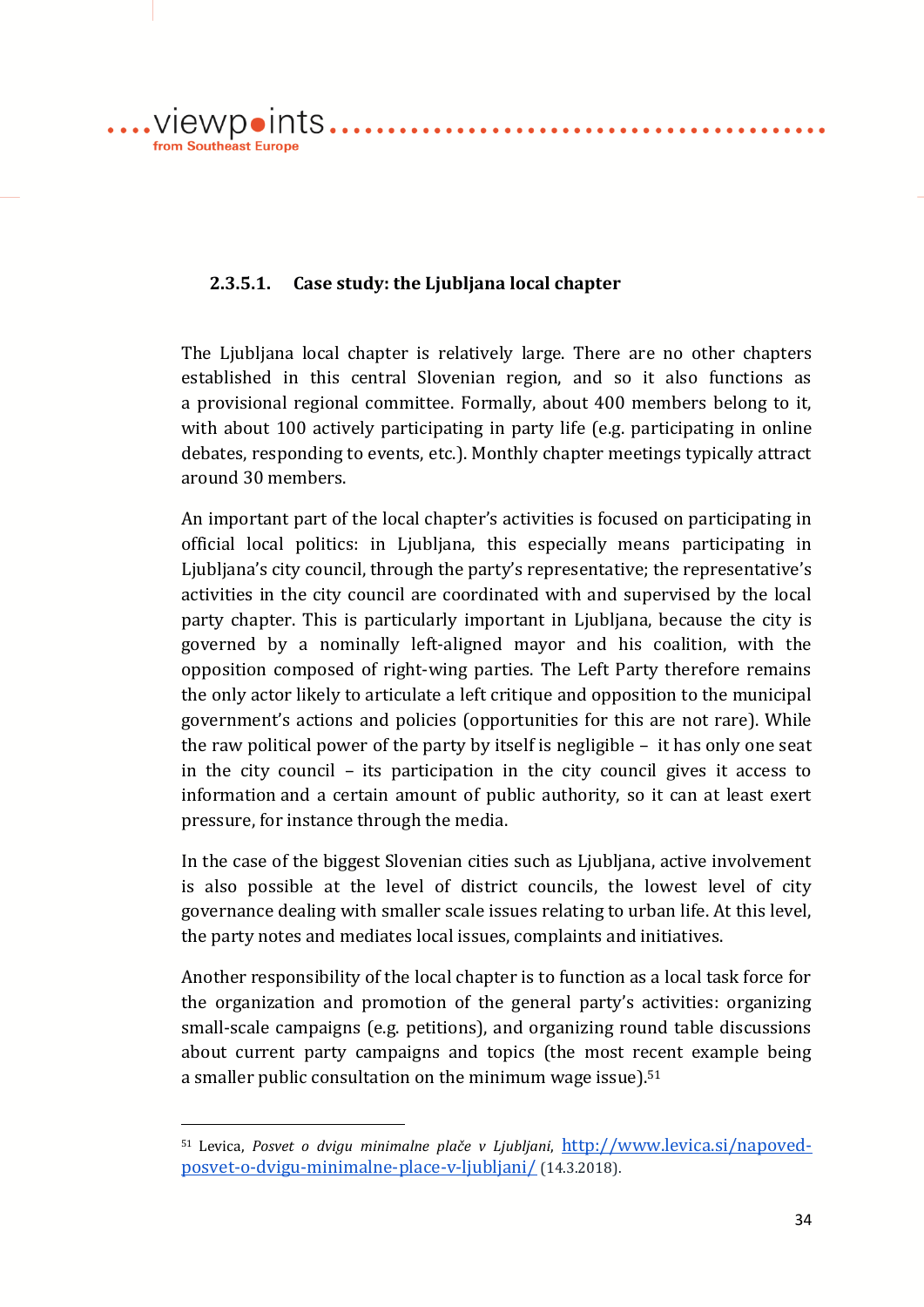from Southeast Europe

> The recent merger process, which the local chapters went through, proceeded relatively painlessly (if we disregard the departure of dissenting IDS and TRS party members who left prior to the merger); the members of both precursor local chapters had prior experience of cooperation - if nothing else, due to the fact that the only public official (the city council member) from the party ranks responded to both chapters, and they also had prior experience of (and hence an acquaintance with) functional collaboration.

> The local chapter to date have not appeared to hold political positions that conflict with positions held by those in the party centre, likely because this chapter is quite intertwined with it. Considering the regional affiliation of the members in the central party organs, by far the highest number of them (i.e. about half of directly elected members of the party council) are located in Ljubljana.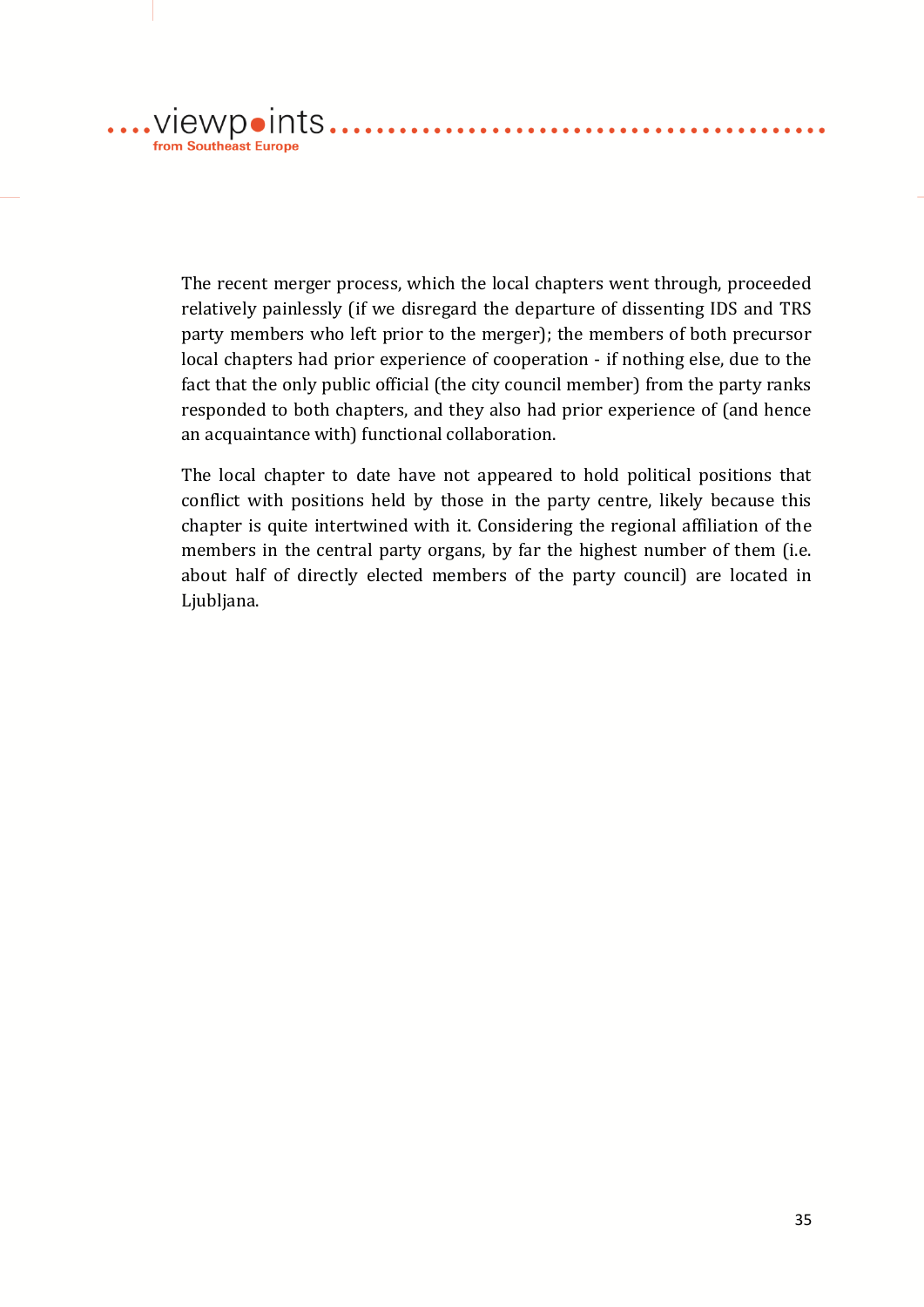from Southeast Europe

# **3. THE UNITED LEFT – THE DEMOCRATIC PARTY OF LABOUR (ZDRUŽENA LEVICA – DEMOKRATIČNA STRANKA DELA / ZL-DSD)**

ZL-DSD is a left-of-centre political party. Formed in 2010, it even ran for parliament in the same year, but with negligible success. While its leader Franc Žnidaršič is viewed as an experienced actor in the Slovenian political scene and the party, at least in its own account,<sup>52</sup> the party previously had a relatively large base of members (1200 people at its height before the 2011 parliamentary elections), but is now the smallest of the currently active left political parties to have some political representation in state institutions (exclusively in municipal councils). While still technically part of the United Left electoral coalition, it has been excluded from the formation of the Left Party and is currently reorganizing itself with other actors (including the leftliberal party Solidarnost, members of the now defunct Fourth group of the United Left and some ex-TRS members) into another potential electoral coalition.

# **3.1. History**

<u>.</u>

The ZL-DSD party's founding was announced on 31 July 2010 by Franc Žnidaršič, a former member of parliament for the *Democratic Party of Pensioners of Slovenia* (*Demokratična stranka upokojencev Slovenije - DeSUS*). Its announcement (initially called the *Democratic Party of Labour and Solidarity – Demokratična stranka dela in solidarnosti-DSDS* – for a brief six month period, after which it was renamed the DSD) followed Franc Žnidaršič's resignation from the DeSUS parliamentary group in December of the previous year and his ultimate withdrawal from his previous party on 22 July of the same year (2010). At this time, the DSD communicated that it had already retained about 100 active supporters, who came mostly from the DeSUS party. While DeSUS is a single-issue party, whose membership base consists mainly of Slovenian pensioners, it was traditionally seen as aligned with the mainstream centre-left position. However, as DeSUS' support was often needed to form government

<sup>52</sup> ZL-DSD, *ZL-DSD Vestnik*[, http://dsd.si/vestnik-zl-dsd/](http://dsd.si/vestnik-zl-dsd/) (18.3.2018).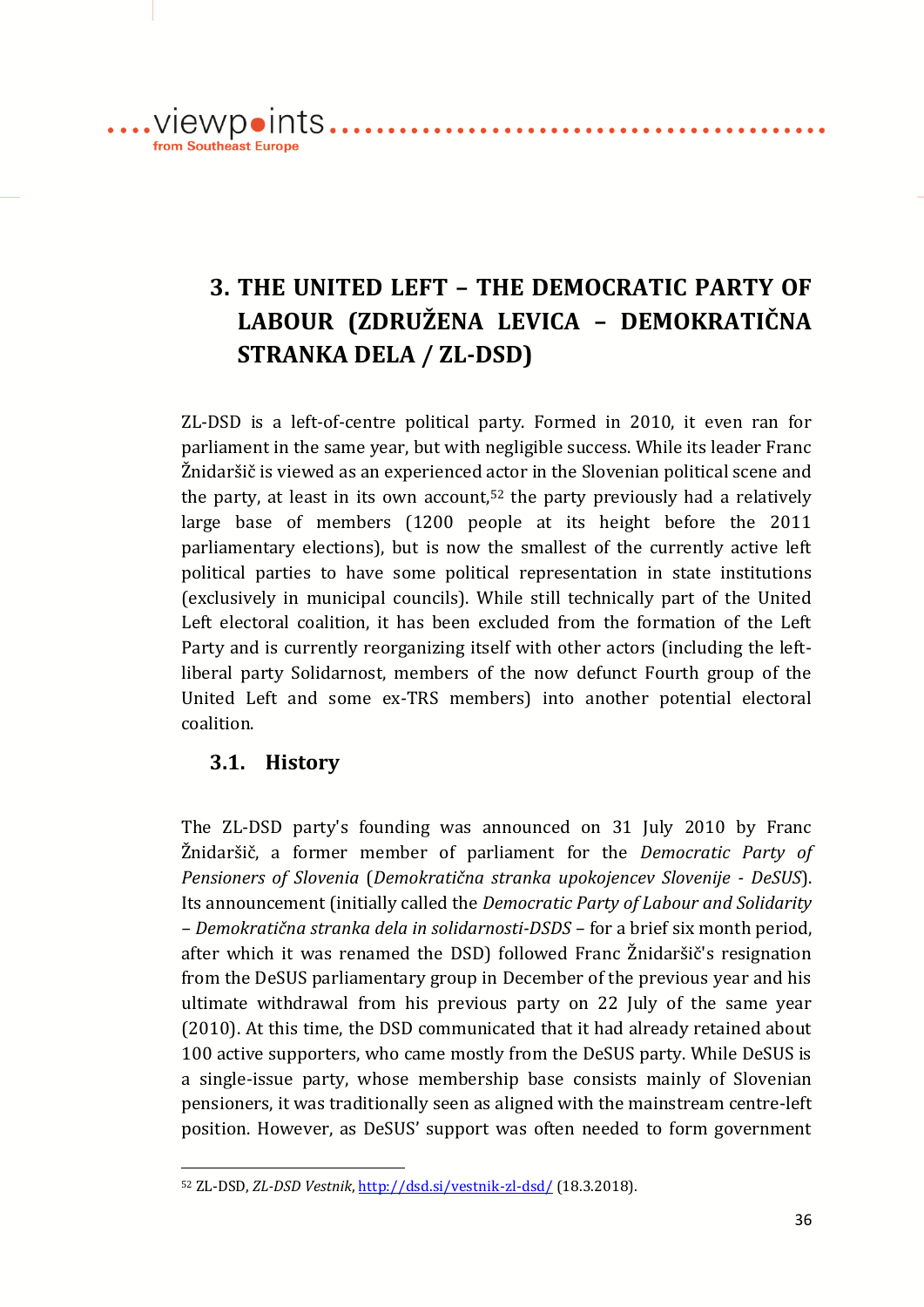coalitions, the party entered into coalitions led by the right-wing SDS twice (2004-2008 and 2011-2013).

. . . . . . . . . . . . . .

Following the period of the first SDS-led coalition, Žnidaršič established himself as a critic of participation in the coalition government and of the party's leadership based around Karel Erjavec. The path towards a breakaway was consolidated after Žnidaršič's unsuccessful bid for DeSUS's presidency in this period.

The party participated in the 2011 early parliamentary elections, obtaining 0.65 % of the vote with a list of candidates, that consisted – in Žnidaršič's own words – of «new [political] faces, especially those from production jobs, who worked, are waiting for work or who have to survive with minimal resources.» <sup>53</sup> However, the electoral result was not enough to secure government funding.

The situation changed dramatically in 2014 when the DSD formed the United Left (ZL) electoral coalition together with the TRS and IDS. The coalition first participated in the 2014 European elections, where Violeta Tomič, then vicepresident of the DSD party was chosen as the frontrunner candidate for the position of MEP. However, despite the coalition achieving 5.47% of the vote and Tomič receiving a number of preferential votes comparable to some of the currently standing Slovenian MEPs, the small number of Slovenian European parliamentary seats sets the threshold quite high, at 8%.

During the 2014 Slovenian parliamentary elections, the DSD managed to get one MP elected (Tomič) to parliament on a shared ticket with the United Left. However, relationships within the electoral coalition quickly began to deteriorate, culminating in Tomič leaving the DSD party and becoming a member of the TRS, thus effectively leaving the DSD as the only party in the electoral coalition without parliamentary representatives. This was followed by a series of public accusations between the parties involved, that ultimately led to the DSD being side-lined as a potential member of the Left Party. However, Žnidaršič, together with other DSD members, publicly voiced his disapproval with what he interpreted as an attempt by the IDS and TRS to hijack the success of the ZL, and the party was therefore renamed the ZL-DSD

1

 $\dots$ .viewpoints...

from Southeast Europe

<sup>53</sup> 24 Ur, *Delavci bodo na listi DSD*, [http://www.24ur.com/novice/slovenija/delavci-bodo-na](http://www.24ur.com/novice/slovenija/delavci-bodo-na-listi-dsd.html)[listi-dsd.html](http://www.24ur.com/novice/slovenija/delavci-bodo-na-listi-dsd.html) (18.3. 2018).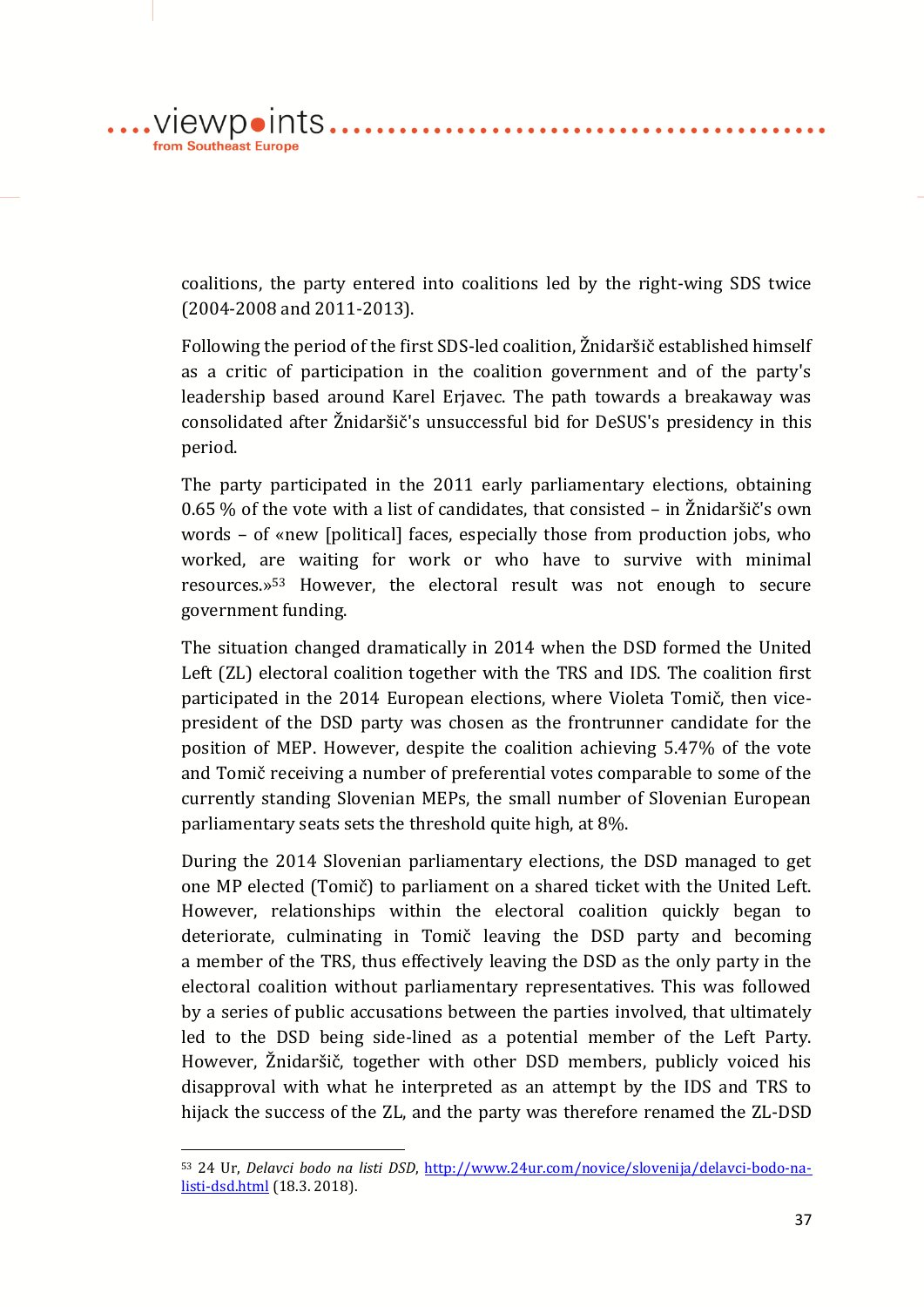in 2016, to safeguard its own contribution to the success of the United Left coalition and to thus prevent the party arising from the IDS – TRS merger from taking up the ZL name.

At present, the ZL-DSD holds 10 seats in several Slovenian municipal councils.

# **3.2. Organization**

from Southeast Europe

.... viewpoints..........................

The formal structure of the ZL-DSD party as envisioned by its statute mimics the structure of other larger parliamentary parties, with the appropriate provision that the number of representatives in certain bodies and the number of bodies themselves are coordinated in relation to the current size of the party membership and its standing in particular local (municipal and regional) communities. The party's bodies include a twofold division, separated out between the state level and the local/regional level. The state-level bodies are as follows:

The **party congress** is the highest-ranking body of the party, whose jurisdiction includes the election of the president and vice presidents of the party, the authorization of the statute, the programme, programme guidelines and general aims of the party, the dissolution or merging of the party, confirmation of reports on work done by the party in between congresses, and the election of members of all other party bodies except for the general secretary and other secretariats. The congress ordinarily meets once every four years to set out plans for the next elections, while an extraordinary congress can take place in cases where at least 20 members from five local committees from three different regions demand one. In situations where the party membership is below 400 people, the congress consists of all party members, while otherwise, a delegate system is put in place whereby the executive committee decides upon the number of delegates necessary for the congress to take place, and the quorum is set at one delegate more than half of them.

However, while the party congress is the body that should be ultimately responsible for changes to the statute and the programme, this is somewhat misleading as the **party council**, which is the main decision making body in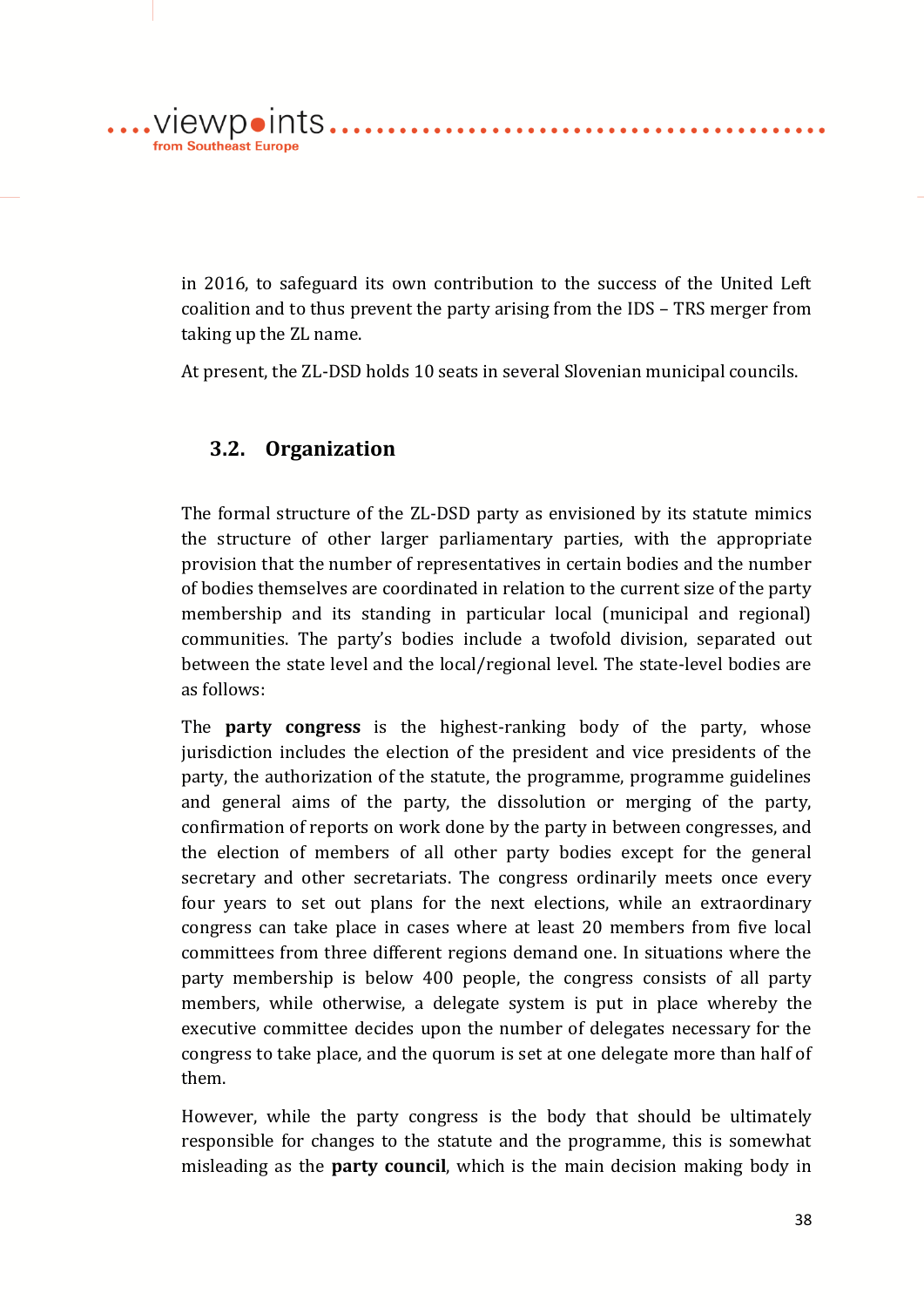.viewpoints... from Southeast Europe

1

between congresses, also has the authority to change party regulations and programme orientations with an absolute (two thirds) majority. It can also elect members into positions that become available, decide on potential coalitions, confirm the candidate list for the European elections or potential candidates for the presidential elections, and nominate special committees or councils, or its own president and vice-president. The number of council members ranges from between 15 and 40, while the exact number gets chosen by the council according to the relative size and needs of the party before each congress. The membership is divided into members whose seats stem directly from their positions (the party president and vice-presidents, general secretary, MPs and ministers) and those who get voted in during the party congress.

. . . . . . . . . . . . . . . . .

. . . . . . . . . . . .

When taking into account the structure of the party's **executive committee**, one can see a clear pattern of the doubling of functions inside the party, as the president, vice presidents and party general secretary are all automatically members of the executive committee as well as the council. The executive committee's powers and obligations include overseeing the day-to-day activities of the party - including control over the implementation of the party programme, taking care of internal communication, confirming the list of candidates for the election of the party bodies during the party congress, and confirmation of the list of candidates for the parliamentary, European and presidential elections. The remaining members of the executive committee, which has to be composed of nine to 15 members, are chosen by the party's congress.

The party's financial administration is overseen by the party's three-member **supervisory committee**, while questions regarding the ethical conduct of members in public and internal disputes are handled by the three-member **honorary tribunal**, which also decides on the potential exclusion of party members. Both are elected at the party congress.<sup>54</sup>

According to the publicly available party statute, our conclusion is that - even on a strictly formal level - the **president** of the party holds a disproportionate amount of control over the workings of the party, at least in comparison to the other organisations studied in this report. The president is a member of both

<sup>54</sup> ZL-DSD, *Statut demokratične stranke dela*, [http://dsd.si/wp](http://dsd.si/wp-content/uploads/2015/07/Statut-DSD-2015.pdf)[content/uploads/2015/07/Statut-DSD-2015.pdf](http://dsd.si/wp-content/uploads/2015/07/Statut-DSD-2015.pdf) (18.3. 2018).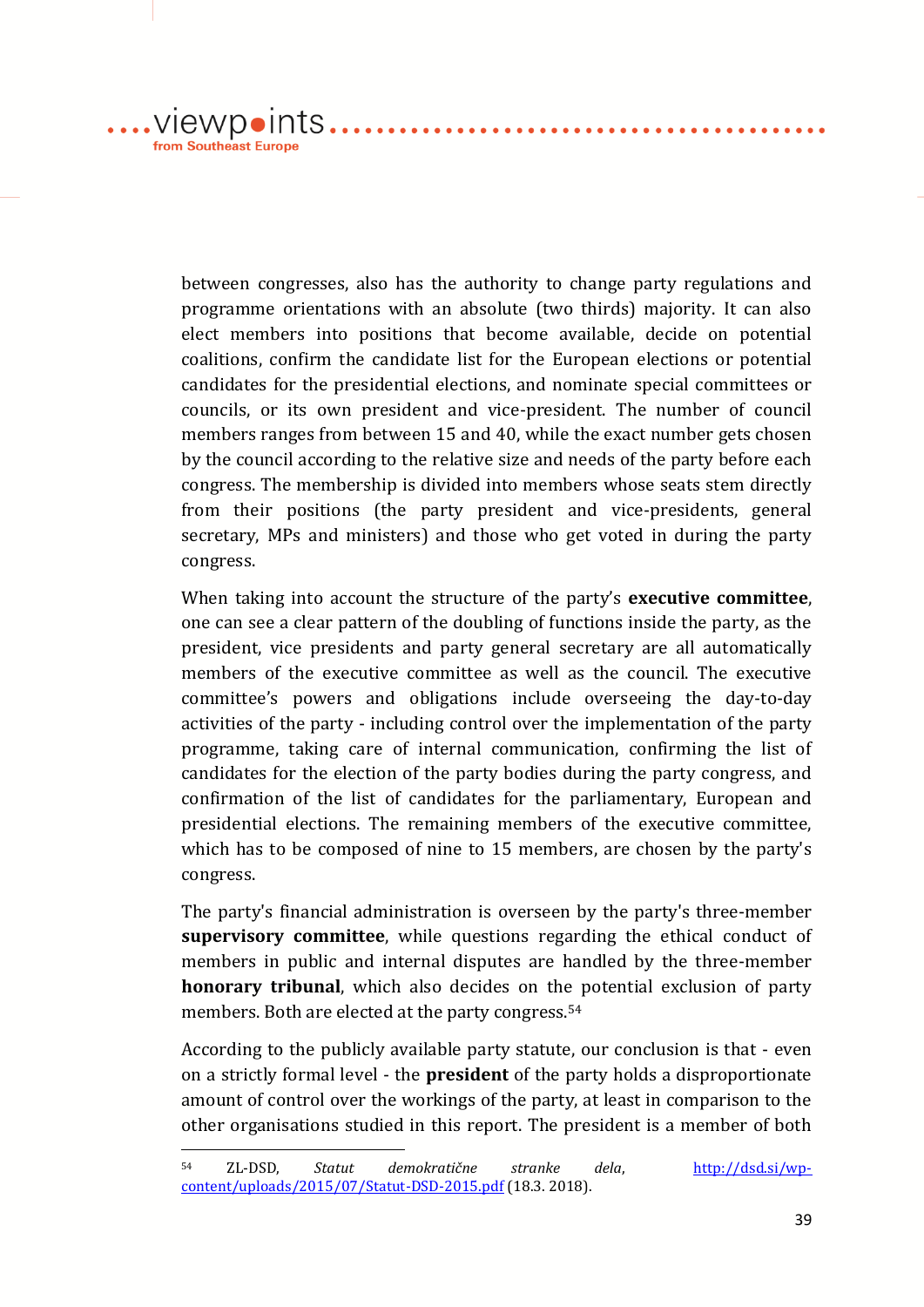$\dots$ .viewpoints $\dots$ . from Southeast Europe

> the council and executive committee, the legal representative of the party, while also having the autonomy to choose members for active engagement in the party's activities. The president also leads the meetings of the council and nominates the party's **general secretary** (in charge of the financial and administrative dealings of the party in coordination with the president), who is also a member of the aforementioned bodies. While the statute also includes the function of **vice-presidents** (three in total) who are voted for at the party's congress, their role is determined by the tasks assigned to them by the council and executive committee.

. . . . . . . . . . . . . . . . . . .

While both the programme and party statute are nominally supportive of regionally balanced representation in the party's leadership, it is clear from its own internal regulations that the presidential role holds a large amount of internal authority. This opens up the question of balance between the functional leadership of the party, which is still trying to consolidate its position and, on the other hand, the level of internal democratic oversight. This is especially the case as a significant number of the public appearances of the ZL-DSD have been focused on a small number of representatives, with the president of the party – himself a well-known person in Slovenian political life – gaining a disproportionate amount of media attention.

As mentioned, the statute also includes another level of internal party organization, i.e. the local chapter, separated into municipal, inter-municipal, electoral-district and regional levels. While all the levels include their own internal staff, bodies and hierarchies, such organization is more of a testimony to the initial ambitions of the party than to the current needs of a widely dispersive and branched organisation (i.e. most of the party infrastructure, mentioned in the statute, does not actually exist in terms of local chapters, etc.). The local chapters, whose highest levels are the regional councils, are mostly subservient to the central party leadership and, while having the formal obligation to create lists of potential candidates for electoral lists, the same lists have to be confirmed by the central party leadership. Furthermore, all the regional councils also have to include members of the party council and executive committee from the region.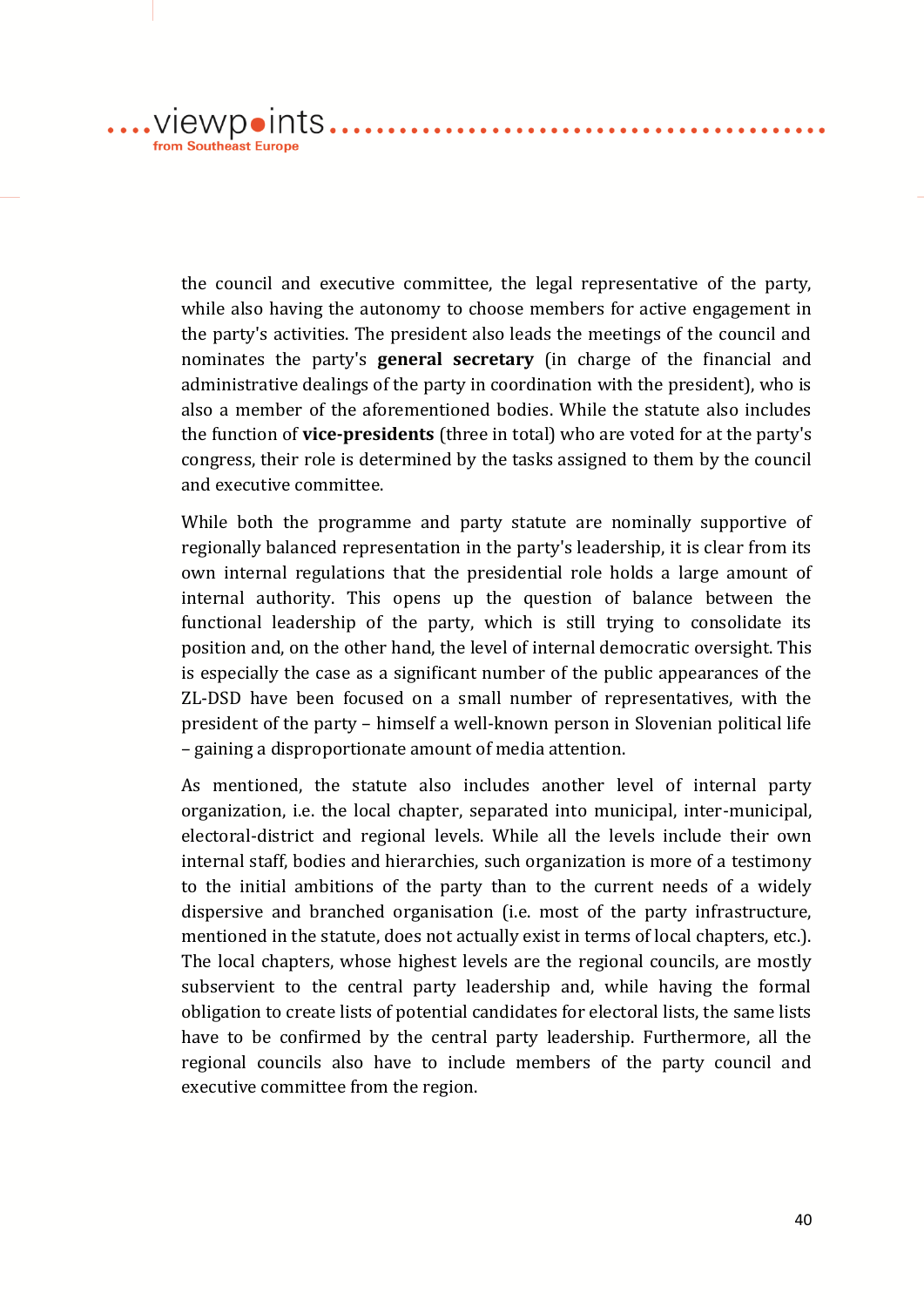.... viewpoints.......................... from Southeast Europe

### **3.3. Political positions**

In terms of political positions, the ZL-DSD proclaimed itself to be a leftist party with a working-class member base from its very inception. While nominally supportive of identity-based issues such as feminist or pro-LGBTQ campaigns (such as being against the referendum that overturned the family legislature in Slovenia, which would effectively legalize adoption of children by gay and lesbian couples) one can find a clear pattern both in the party programme and the public statements of its leadership. LGBTQ questions are commonly left unaddressed or become obscured by the use of language, which refers to the rights of «others» or «people who are different», often without an explicit explanation of what this particular otherness is supposed to mean. The ZL-DSD's emphasis seems to be on the image of the hard-working and downtrodden Slovenian worker, who has been plagued by neoliberalism, corruption inside state institutions, and a lack of wealth redistribution. To understand the ZL-DSD's positioning inside the public sphere, one has to take into account the way in which a certain component of national identity in Slovenia is tightly entwined with remembrance of the WW2 Partisan Liberation Movement, with many Slovenian associations and annual events honouring historical battles and occurrences, while reproducing a specific folklore and mythology tied to Slovenia's socialist past - which has been, at least over the last two decades, progressively emptied of leftist content and reduced to a project of national liberation from Axis occupation. The ZL-DSD's (as is so often the case with left-leaning parties in the country, including the social democrats) positioning is thus tightly connected with this approach to the Partisan heritage, whose main ideological elements include an allegiance to anti-fascism, self-reliance and a celebration of leftist values such as workers' solidarity. This positioning effectively immunizes the party (and Slovenian centre-left parties in general) from an overt emphasis on nationalism that could slide into xenophobia, while at the same time, the mythology of selfreliance encompasses certain nationalist elements (such as a reified «power of the nation»). While being critical of the EU's neoliberal policies, the party supports European integration, but argues for Slovenia's exit from the NATO alliance and for a «peaceful foreign policy». Moreover, it advocates more involved relations with other, non-EU Slavic states, such as the ex-Yugoslav countries and Russia.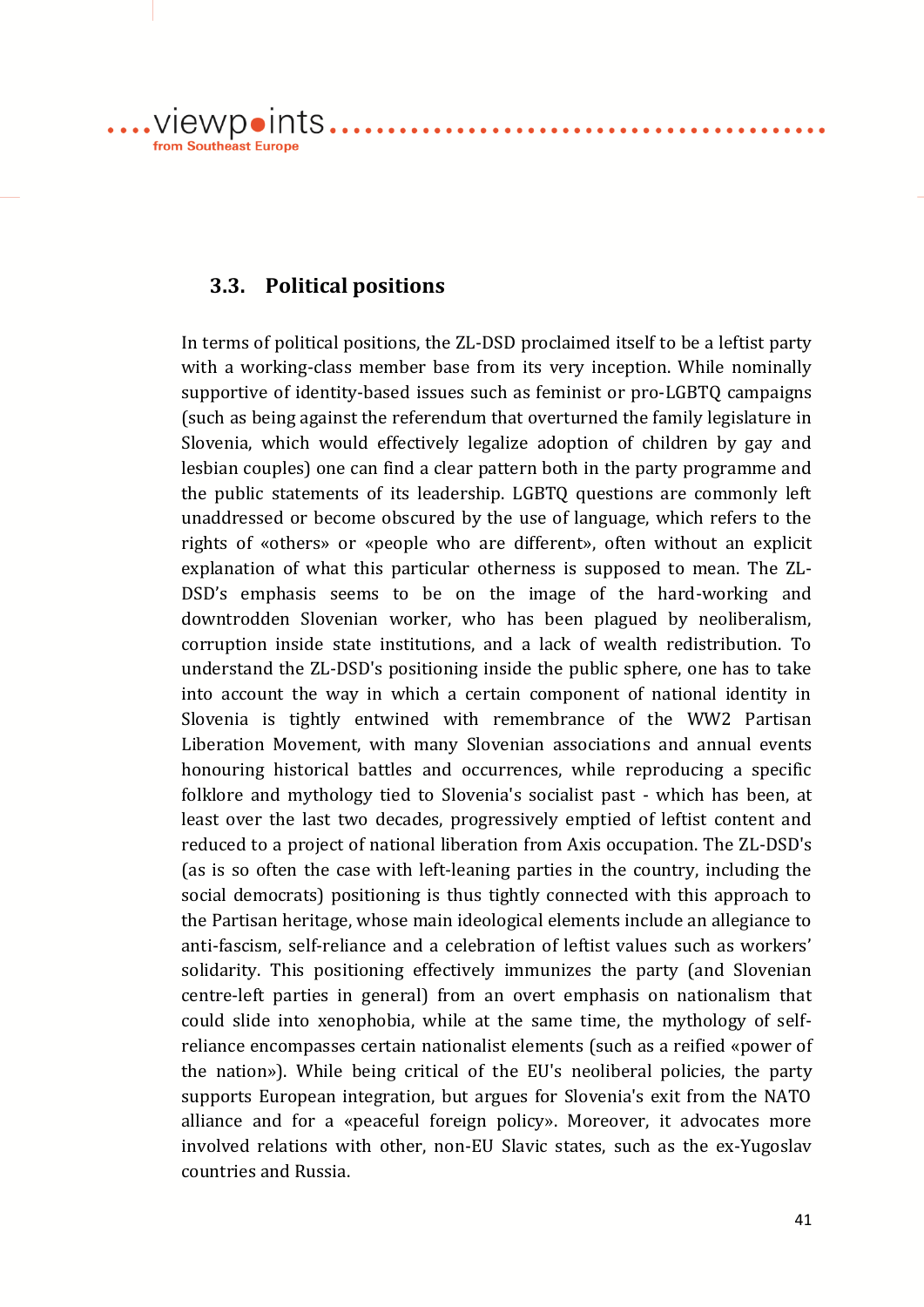

# **4. ISKRA**

Iskra is a political youth organisation – until recently a student party – with a decidedly leftist, Marxist orientation. It began as a unique attempt to form a strong left-oriented force in the generally politically apathetic and opportunistic context of student politics. During the five years of its existence, it has developed in a wobbly fashion, and is at present still (or once again) in a state of transformation.

# **4.1. History**

<u>.</u>

Iskra's origins can be traced back to the aftermath of the 2011/2012 occupation of the Faculty of Arts in Ljubljana.<sup>55</sup> The occupation and the *We are the university* (*Mi smo univerza-MSU*) movement connected with it proved that there exists a desire and need for the articulation of leftist demands within the student population. However, the MSU led occupation did not manage to achieve a great deal more than express this general demand, and it was widely perceived that the reason for this was its hastiness and lack of preparation (it was at least partly fuelled by the «rebellious» spirit of times – 2011 was the year of the Occupy Movement, Arab Spring and the Movement of the Squares in Greece). Consequently, an idea took hold among younger participants in the occupation and accompanying protest movements for the establishment of a leftist student organisation that could enter student political institutions.

Student politics has a strong institutional grounding in Slovenia. Each university has an independent central student organization, which funds (albeit decreasingly) and oversees many established institutions (such as *Radio Student*). This organization possesses considerable assets and we could even say that it collects its own «taxes», as much of its funds come from taxes on «student labour», a special Slovenian legal form of short-term labour contract, only available to students.

Unfortunately, student politics hardly deserves to be called politics. It has been consistently controlled by one or another shady group, that has used its position of power to repeatedly quickly mobilize, during election periods, a sufficient number of candidates among new students to retain control of the

<sup>55</sup> Iskra, 0 Iskri, <https://studentska-iskra.org/o-iskri/> (14.3. 2018).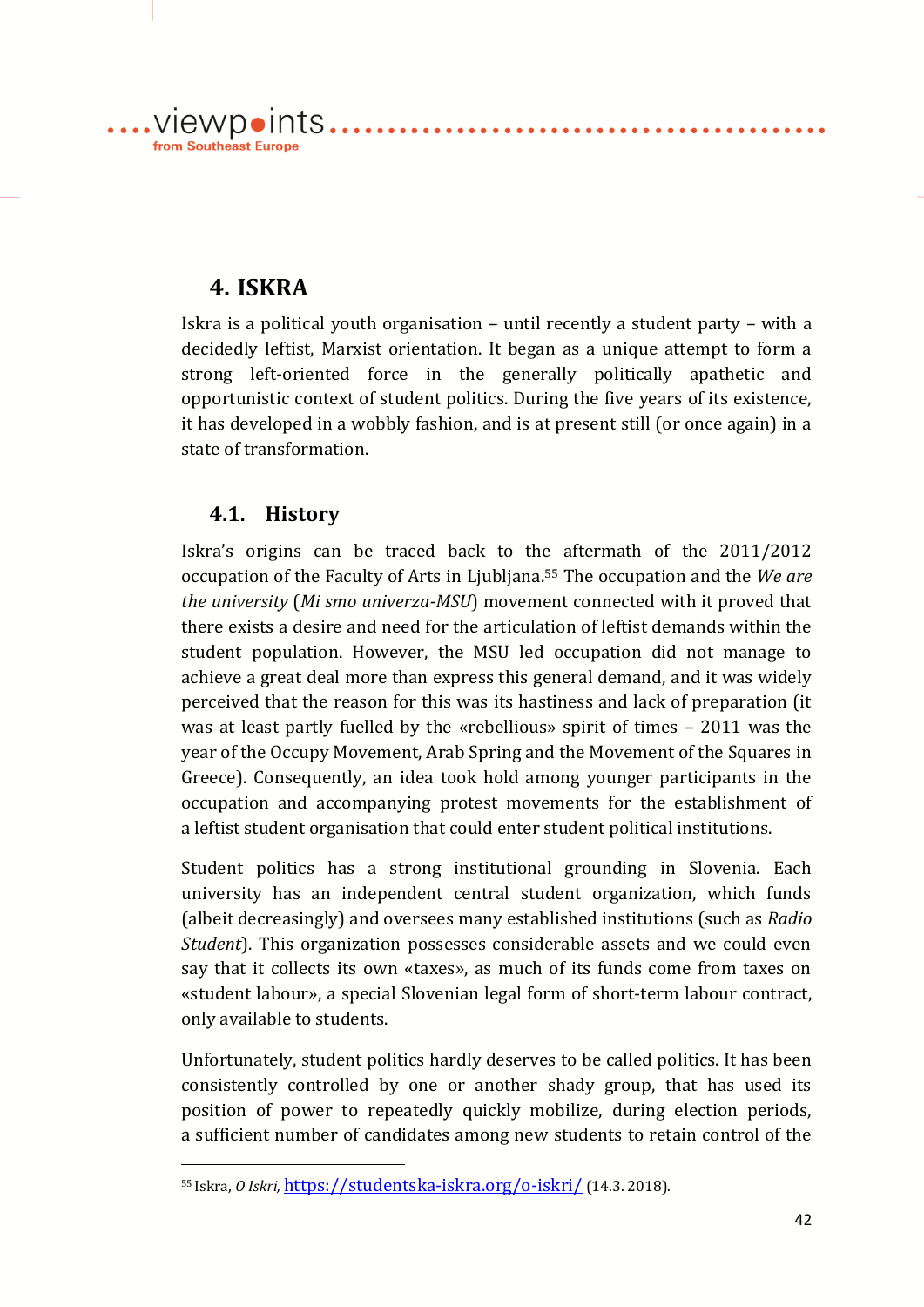student parliament (a large majority of students being mostly disinterested or completely ignorant).

Iskra was therefore launched as an attempt to seize the opportunity that the student political field, despite all its difficulties, presented. One of the important steps it had to overcome to achieve this, was to break the usual bubble that encloses leftist and politically engaged attitudes among students mostly in the humanities, social sciences, and sometimes art academies. Iskra successfully broke these barriers, with notable breakthroughs at to date atypical university faculties (medicine, physics and mathematics). In the autumn 2012 student elections, Iskra gained five seats in the student parliament (of about 30) and acted as the radical left opposition in the student parliament.<sup>56</sup>

While this did not allow Iskra to achieve much besides closely monitoring the activities of the student government, it primarily had an impact in terms of student mobilisation. Most notably, in December 2013, Iskra attempted to formally change the rules of the official student political organisation through a student referendum, with the goal of involving a larger part of the student population in student politics, making it more transparent and seeking to prevent (an ongoing) *de facto* privatization of student politics. Unfortunately, it did not succeed. However, it managed to attract about 5500 voters, amounting to 10% of the student population, which was justifiably considered a success given the normal level of student (non-)engagement; yet the quorum for the success of the referendum was even higher, at a practically unachievable 20%.<sup>57</sup> An unfortunate side effect of this attempt was that the student government then introduced even more restrictive rules regarding student referenda58, making them practically impossible to use as a method of political struggle. This was one of the main reasons why Iskra eventually decided to move away from the formal student political arena. It continued mobilizing students through various campaigns: most notably, in spring 2014, it organized

.viewpoints..

from Southeast Europe

1

. . . . . . . . . . .

<sup>56</sup> Ibid.

<sup>57</sup> Delo, *Študentska Iskra z veliko podporo*, <http://www.delo.si/novice/ljubljana/studentska-iskra-z-veliko-podporo.html> (16.3. 2018).

<sup>58</sup> Delo, *Študentski referendum le še za tiste z resnim namenom*, [http://www.delo.si/novice/ljubljana/ studentski-referendum-le-se-za-tiste-z](http://www.delo.si/novice/ljubljana/%20studentski-referendum-le-se-za-tiste-z-resnim-namenom.html)[resnim-namenom.html](http://www.delo.si/novice/ljubljana/%20studentski-referendum-le-se-za-tiste-z-resnim-namenom.html) (16.3. 2018).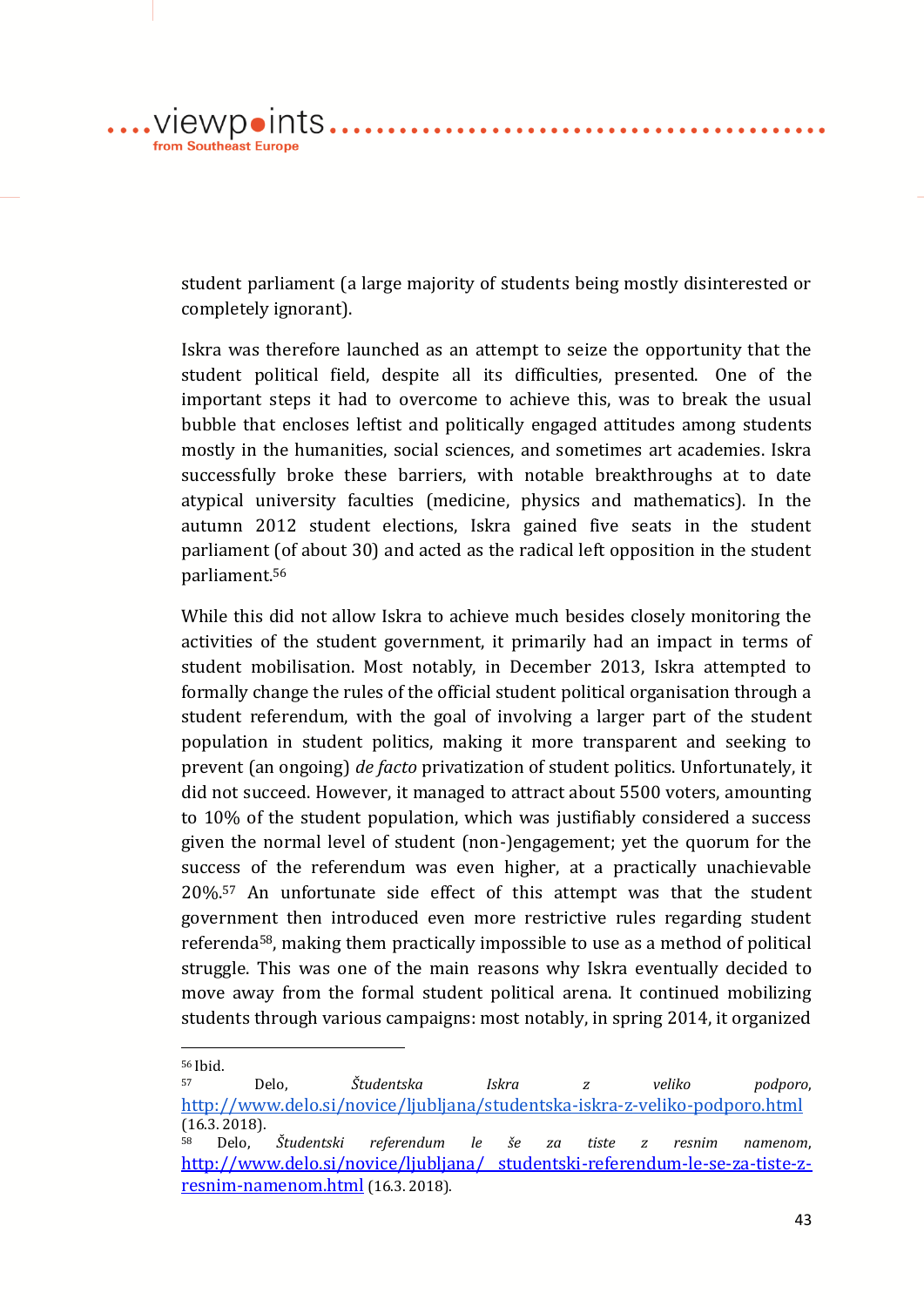and led a mass protest<sup>59</sup> against the proposed new national higher education legislation, which was opening the door to the further commercialization of higher education and the potential introduction of tuition fees. The bill was in fact put on hold, and in the meantime the government fell, while the new government did not pursue this further.

As mentioned, Iskra's enthusiasm for political activity within formal student political bodies soon dropped; during the following election cycles, Iskra did not improve nor even repeat its success in the student parliament elections; some individual cells at university faculties stopped functioning, and many of the original members eventually completed their studies but did not necessarily stop being active in Iskra. As is the case with any student party so far, Iskra found out that it is practically impossible to organically cycle and reproduce party members and cadres fast enough to keep the party strictly within the bounds of student life and experience, while at the same time keeping the party politically coherent.

The party thus evolved along with its membership (though, to a certain extent, there was a generational shift), moved away from official student politics, and is currently in the process of reorganization, aiming to expand its focus and move towards more general social issues.

#### **4.2. Organization**

.viewpoints. from Southeast Europe

<u>.</u>

Iskra's organizational scheme is currently undergoing a significant transition, related to the shift in the organization's self-understanding. If we take into account the fact that the organization mostly functions through voluntary work, i.e. that it has no full-time employed staff, its organizational scheme (although yet to be totally stabilized) is rather complex.

We could separate out Iskra's activity on two levels that are not directly or totally integrated: a central grouping of about 40 people, primarily concerned with the matters of group organization, bureaucracy, finance, Iskra's long-term strategic outlook and development. The other level is that of the working

<sup>59</sup> Delo, *Študentski protest za brezplačno šolstvo*, [http://www.delo.si/novice/slovenija/studentski-protest-za-brezplacno](http://www.delo.si/novice/slovenija/studentski-protest-za-brezplacno-solstvo.html)[solstvo.html](http://www.delo.si/novice/slovenija/studentski-protest-za-brezplacno-solstvo.html) (16.3. 2018).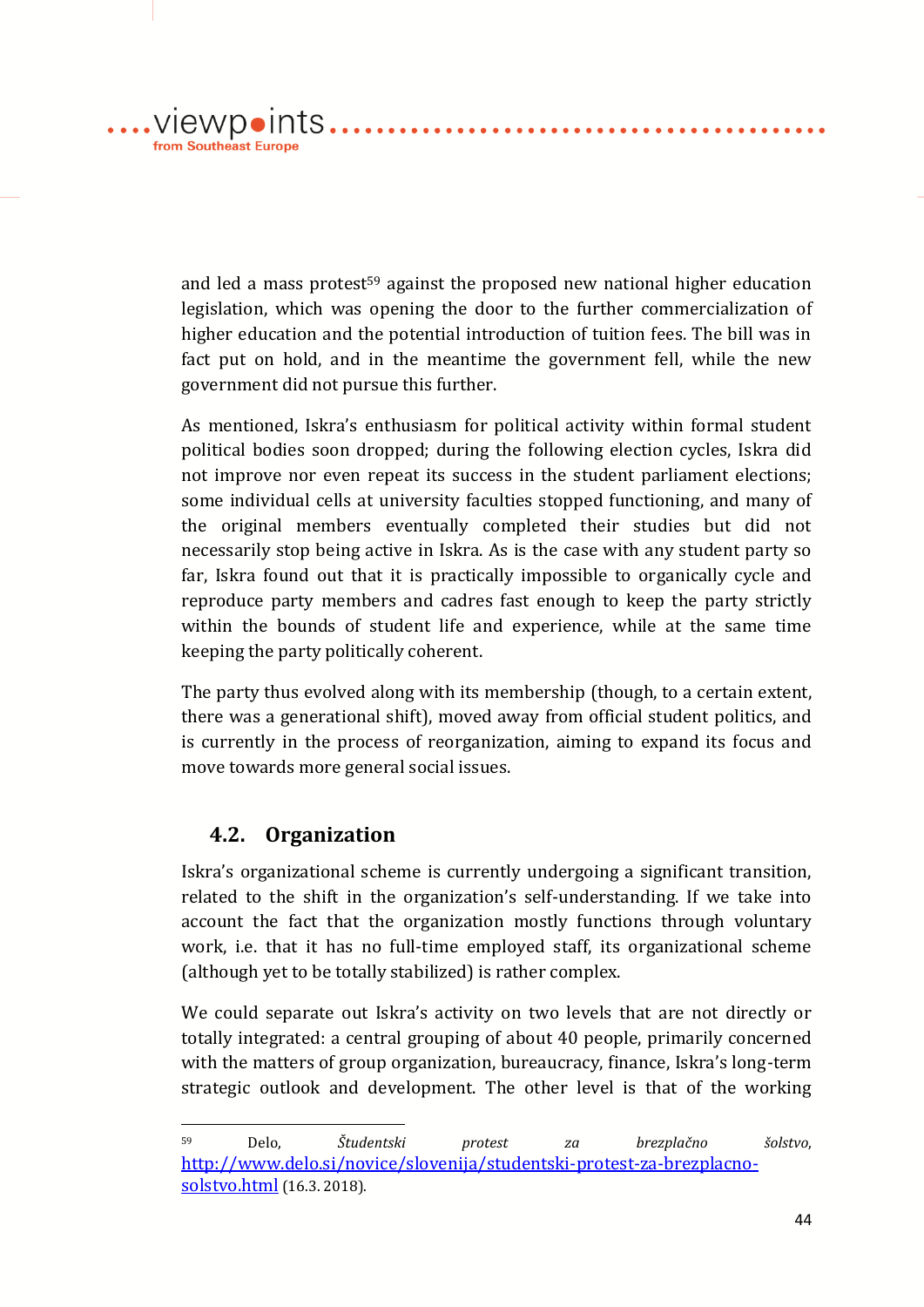groups, the basic cells of the organization, typically devoted to one particular political issue (e.g. ecology, feminism, higher education). The working groups consist of around 60-100 additional people.

The central institutions of the organization are, in descending order of political authority (and increasing order of cooperativeness).<sup>60</sup>

• Party congress

from Southeast Europe

- Central committee
- Executive committee

In addition, the central level includes two specialized secretariats:

• Secretariat for PR

1

Secretariat for internal education

**The party congress** consists of all members and meets annually, confirms the annual programme and changes to the statute if necessary, and elects individuals into functions.<sup>61</sup>

**The central committee** is the central political organ of the organization. It is composed of the executive committee, coordinators of all working groups, and of the (ten) members of the executive committee - but the latter have no voting rights. Currently, the precise delineation or division of labour between the central committee and executive committee remains a matter for debate, but the idea is to have an effective executive committee that handles technical and administrative tasks, whereas the central committee would function as a centre for debate, reflection and determining the general direction of the organization.<sup>62</sup>

**The executive committee** prepares a strategy for the implementation of the organization's programme and is responsible for its execution; it is responsible for the execution of the decisions of the central committee; it prepares an

<sup>60</sup> Iskra, *Statut Študentskega društva Iskra*, <https://studentska-iskra.org/o-iskri/> (16.3. 2018). <sup>61</sup> Ibid.

<sup>62</sup> Iskra, *Program društva Iskra 2017/18*, <https://studentska-iskra.org/page/3/> (16.3. 2018).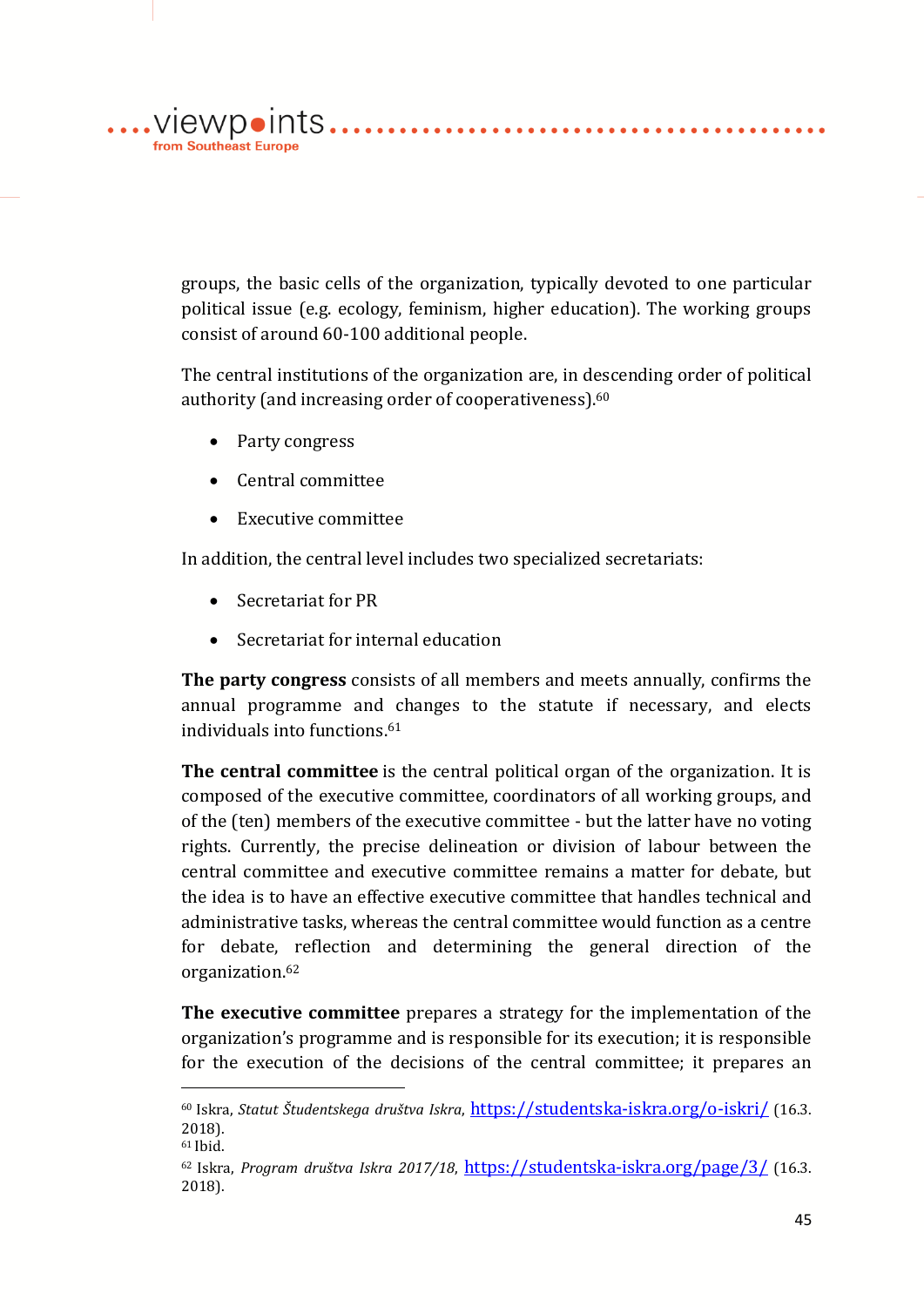annual financial plan on the organization's general activities and financial plans for individual projects; it keeps records of the organization's membership and is in charge of ensuring the material conditions for its functioning. $63$ 

. . . . . . . . . . . . . . . . . .

. . . . . . . . . . . . . .

It is composed of the general secretary, and the secretaries of both specialized secretariats. The members of the executive committee are elected by congress.

**The secretariat for PR** and **the secretariat for internal education** are operative collectives, devoted to more intensive administrative work regarding their respective areas of competence.

**Working groups:** Until recently, while still embedded in the student politics system, the lower, "fieldwork" level of Iskra was composed of party cells at different university faculties at the University of Ljubljana. With the aforementioned transformation and slide away from the formal structures of student politics, however, these cells were becoming defunct, or at least less concerned with day-to-day student experiences. Instead, the party reorganized along goal-oriented or issue-oriented lines: the new basic cells of the organization became the working groups – in some cases, these working groups were simply transformed party cells from university faculties, and most were closely concerned with a given issue (e.g. the biotechnical faculty party cell became the working group for ecology).

At present, the most successful and vibrant working groups are the working group for **feminism** and the working group for **ecology.** Apart from these, there also exist working groups for **technology** and **higher education.**

Working groups are relatively autonomous in their functioning, each ideally having its own coordinator, secretary and PR strategist, and being sufficiently informed and operatively capable so as to organize and run events independently.<sup>64</sup>

1

 $\dots$ .viewpoints...

from Southeast Europe

<sup>63</sup> Iskra*, Statut Študentskega društva Iskra, <https://studentska-iskra.org/o-iskri/> (16.3. 2018).*

<sup>64</sup> Iskra, *Program društva Iskra 2017/18*, <https://studentska-iskra.org/page/3/> (16.3. 2018).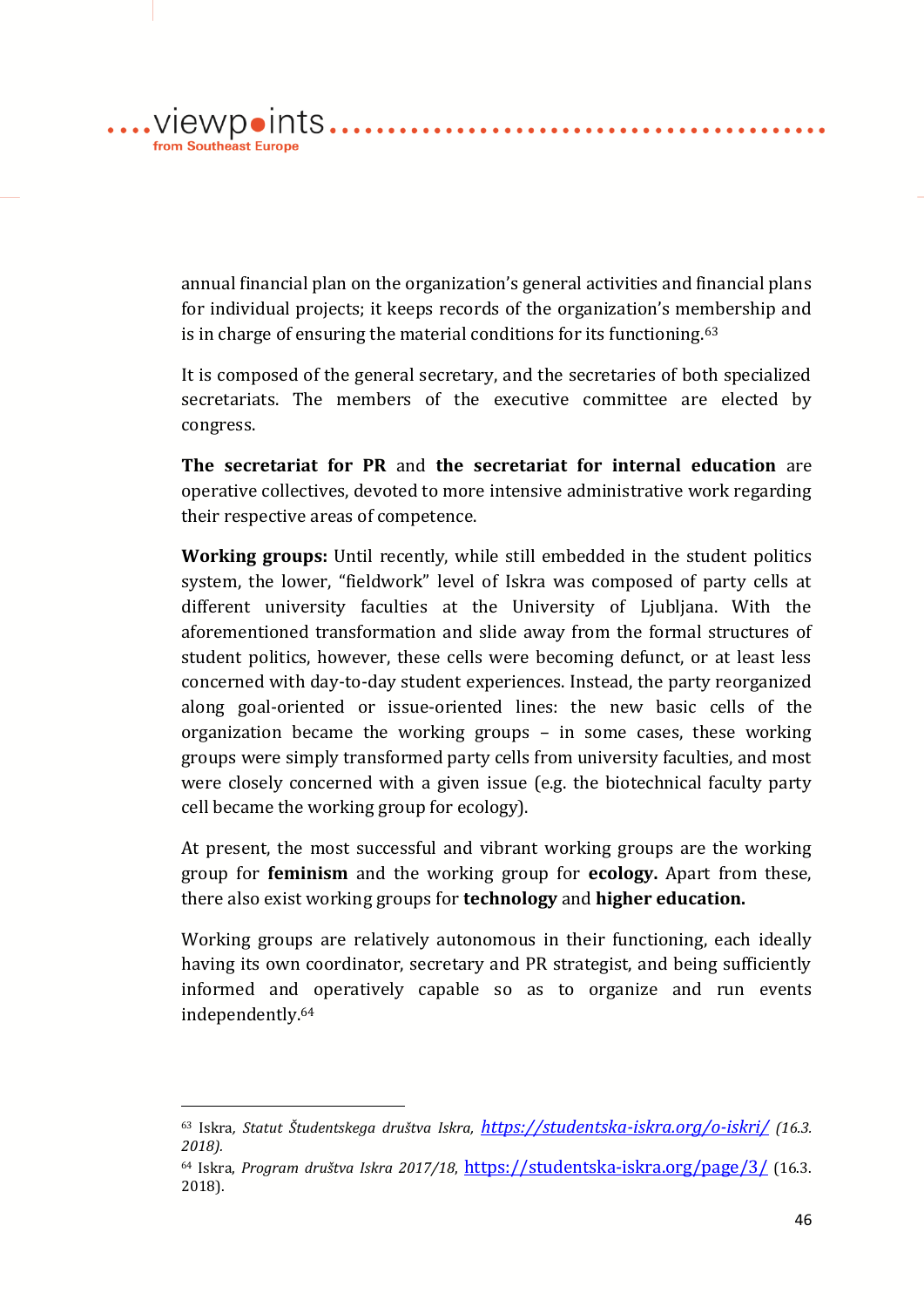# **4.3. Activities**

 $\ldots$ . VIEWDOINTS. from Southeast Europe

> Iskra's outwardly-directed activities (we limit the survey here to the year 2017, when the activities framed in terms of regular student political institutions had already moved into the background) comprise mainly of a wide array of educational events as well as some more "entertaining" promotional events, such as:

- An annual festival of theory, culture, and fun named «Resistance»
- A series of public lectures named «Theory and Class Struggle»

When the opportunity arises, Iskra maintains the practice of organizing protests, the most recent being a feminist protest on 8 March.<sup>65</sup>

Another aspect of Iskra's activity consists of direct critical interventions and responses to current events, mainly - but not exclusively - pertaining to student related matters. The most recent cases were a protest (and petition) against the closing of a dedicated student health centre $66$ , and a public protest letter critically addressing the Ministry of Higher Education's curtailment of students' social rights.<sup>67</sup>

In addition, many of its activities consist of internal education and training, mostly within the framework of the individual working groups.

#### **4.4. General Overview**

1

Iskra's strengths and weaknesses equally stem from the fact that it is a youth or student movement. It is mainly fuelled by youthful enthusiasm through which it has proved to be able to perform formidable feats over the years. Its horizontally diversified structure allows for the inclusion of a considerable

<sup>65</sup> Delo, *Če življenja niso nič vredna, protestiramo*, [http://www.delo.si/novice/ljubljana/letosnji-8-marec-ndash-dan](http://www.delo.si/novice/ljubljana/letosnji-8-marec-ndash-dan-protestov.html)[protestov.html](http://www.delo.si/novice/ljubljana/letosnji-8-marec-ndash-dan-protestov.html) (16.3.2018).

<sup>66</sup> "V Iskri nasprotujemo pripojitvi zdravstvenega doma za študente k zdravstvenemu domu Ljubljana", 29.11.2017, [https://studentska-iskra.org/v-iskri-nasprotujemo](https://studentska-iskra.org/v-iskri-nasprotujemo-pripojitvi-zdravstvenega-doma-za-studente-k-zdravstvenemu-domu-ljubljana/)[pripojitvi-zdravstvenega-doma-za-studente-k-zdravstvenemu-domu-ljubljana/](https://studentska-iskra.org/v-iskri-nasprotujemo-pripojitvi-zdravstvenega-doma-za-studente-k-zdravstvenemu-domu-ljubljana/) <sup>67</sup> "Javno pismo proti krčenju študentskih pravic," 17.10.2016, [https://studentska](https://studentska-iskra.org/javno-pismo-proti-krcenju-studentskih-pravic/)[iskra.org/javno-pismo-proti-krcenju-studentskih-pravic/](https://studentska-iskra.org/javno-pismo-proti-krcenju-studentskih-pravic/)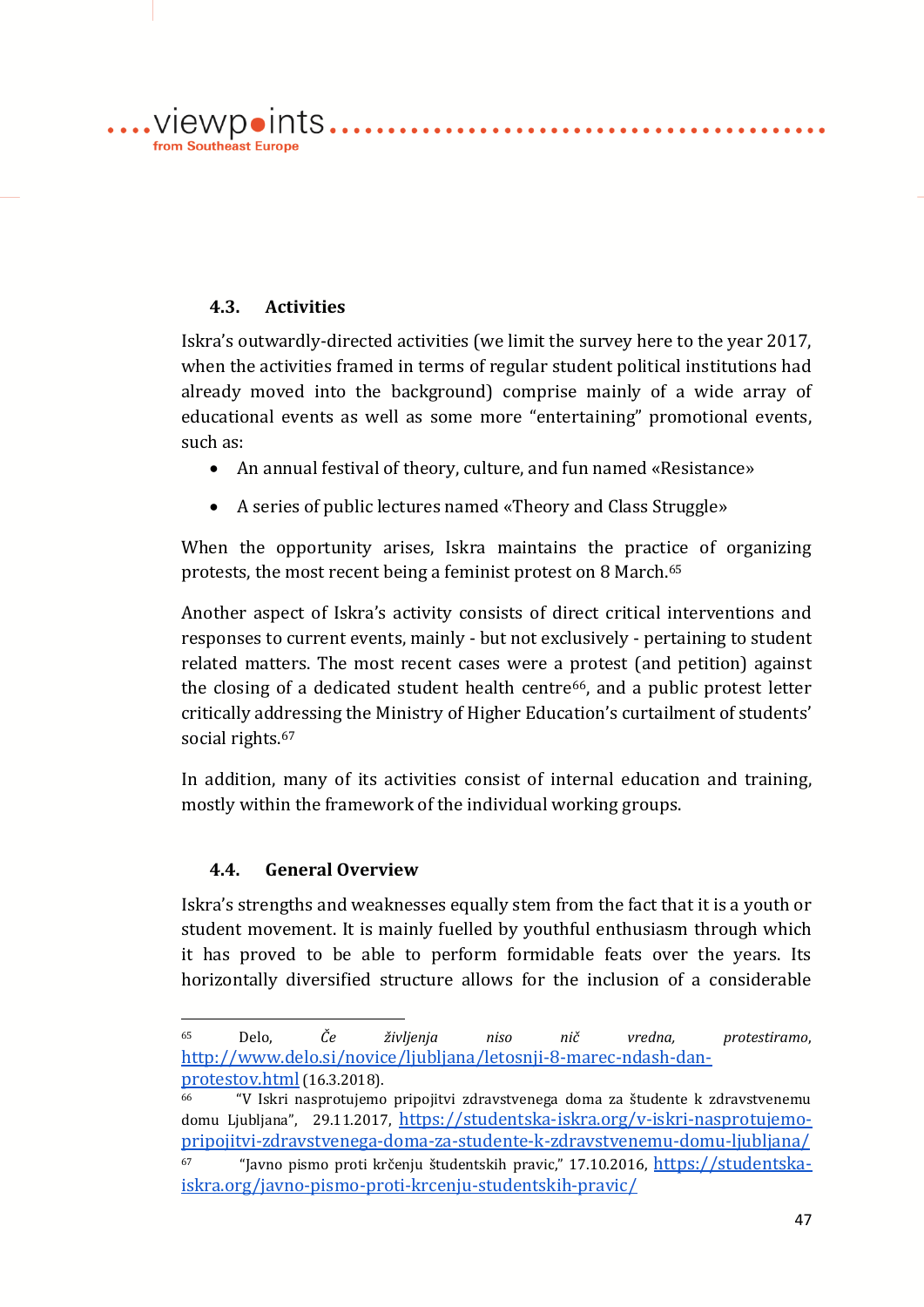$\dots$ .viewpoints... from Southeast Europe

<u>.</u>

number of active members. However, there is a danger of overextending its activity and of involving itself in too many projects. Its recent disentanglement from the frame of formal student politics was reasoned. However, it was in a sense a risky move insofar as it is now less clear, how Iskra will prove to be durable. There is at least a certain danger that without such an external reference or established framework, it will be harder to maintain a unified sense of purpose. Its ambitions however, remain high: the programme states the goal of becoming «a strong actor in the left political field» and, moreover, «to inscribe itself in history». In any case, it remains an important centre of activity and is particularly important as an institution for the political formation of new generations of student activists.

. . . . . . . . . . . . . . . . . .

# **4.5. Political positions**

As regards Iskra's political positions, we have to keep in mind that due to its specific scope of operation, not all political dilemmas are equally relevant to it. Therefore, strictly speaking, it does not *officially hold a position* on every such matter. However, we can delineate the general range of attitudes among its members:

#### **4.5.1. Identity politics vs. class politics**

Iskra generally insists on asserting a class-based perspective. Indeed, we could say that Iskra's founding gesture was to approach student politics as *class struggle*, instead of treating students as a specific social group with a common identity, which should be *represented*. At present, a noticeable segment of Iskra's activities is explicitly feminist oriented, which could be considered a form of identity politics. However, the party's feminist interventions have a strong materialist, anti-capitalist, class conscious bent, as displayed in their ambitious feminist manifesto.<sup>68</sup>

The (potential) divergence between identity based (concretely: feminist) and class-based approaches is to some extent a persistent subject of internal

<sup>68</sup> Iskra, *Manifest: Če naša življenja niso nič vredna, protestiramo*, [https://studentska](https://studentska-iskra.org/manifest-ce-nasa-zivljenja-niso-nic-vredna-protestiramo/)[iskra.org/manifest-ce-nasa-zivljenja-niso-nic-vredna-protestiramo/](https://studentska-iskra.org/manifest-ce-nasa-zivljenja-niso-nic-vredna-protestiramo/) (16.3. 2018).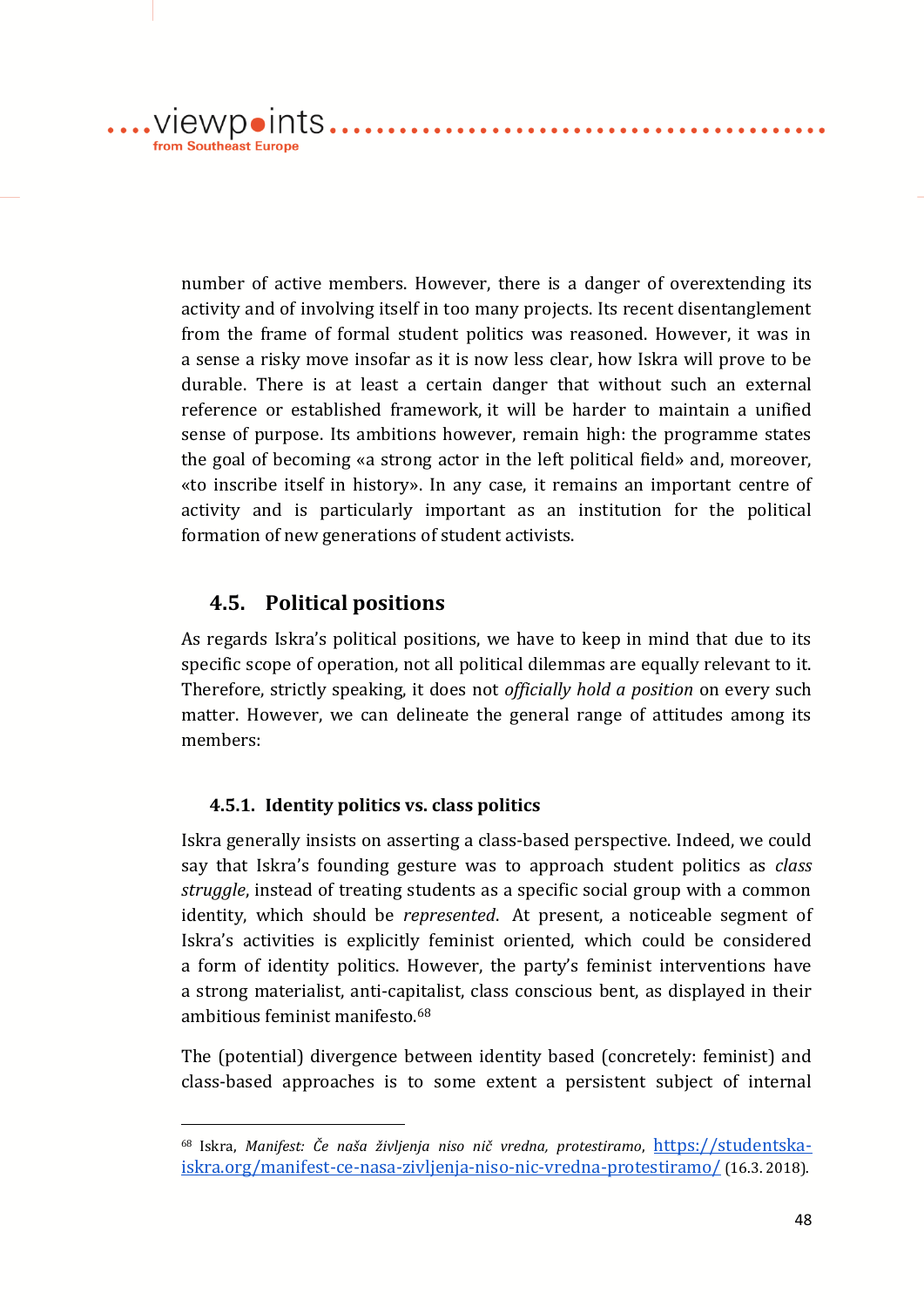debate. While the more decidedly feminist section of the party and the rest of the party agree that gender issues are to be approached from a class perspective, in the background of the party, there are theoretical disputes and debates over «how identity is to be understood». Iskra does not seem to often venture into issues concerned with other forms of identity, if we discount occasional interventions regarding refugee issues.

....VIewpoints.......

from Southeast Europe

#### **4.5.2. A national focus vs. international/European integration**

With Iskra being a mainly student organisation based around one university, this issue is not of particular practical importance. Thus, their views on European integration are more a matter of a general political attitude, or perhaps a long-term political imagination. In that respect, the members of Iskra made an analogy with their experience of engaging in student political structures, namely, that they became aware of how structures can determine or derail ambitious political projects. Analogously, official national politics can put in place similar restricting structures, whereby any progressive intent can dissipate. Therefore, a serious transformative political project should be possible, according to our interlocutors, with a complement to it on an international level. In terms of its practical attitude, Iskra is naturally open to and actively searches for cooperation with international partners. However, beyond that, this is not a very pressing dilemma for Iskra.

#### **4.5.3. Confronting populism and the New Right**

Iskra, being a young, activist-based organisation, has mostly had opportunities to confront the New Right and populist tendencies on the «grassroots level». Aside from general political and educational work among students, Iskra has been engaged in various counter presences in cases where right wing populist directions and movements have taken to the streets. Such was the case in relation to issues accompanying the refugee crisis, where Iskra formed (as is often the case) a visible section of the general leftist pro-refugee protest alliance – most notably, there was an anti-refugee protest organized in Ljubljana in January 2016, and in response, a counter-protest, which ultimately surpassed the original protest in numbers. Another example is that of counter protests to (smaller) anti-abortion protests in front of the abortion clinic.